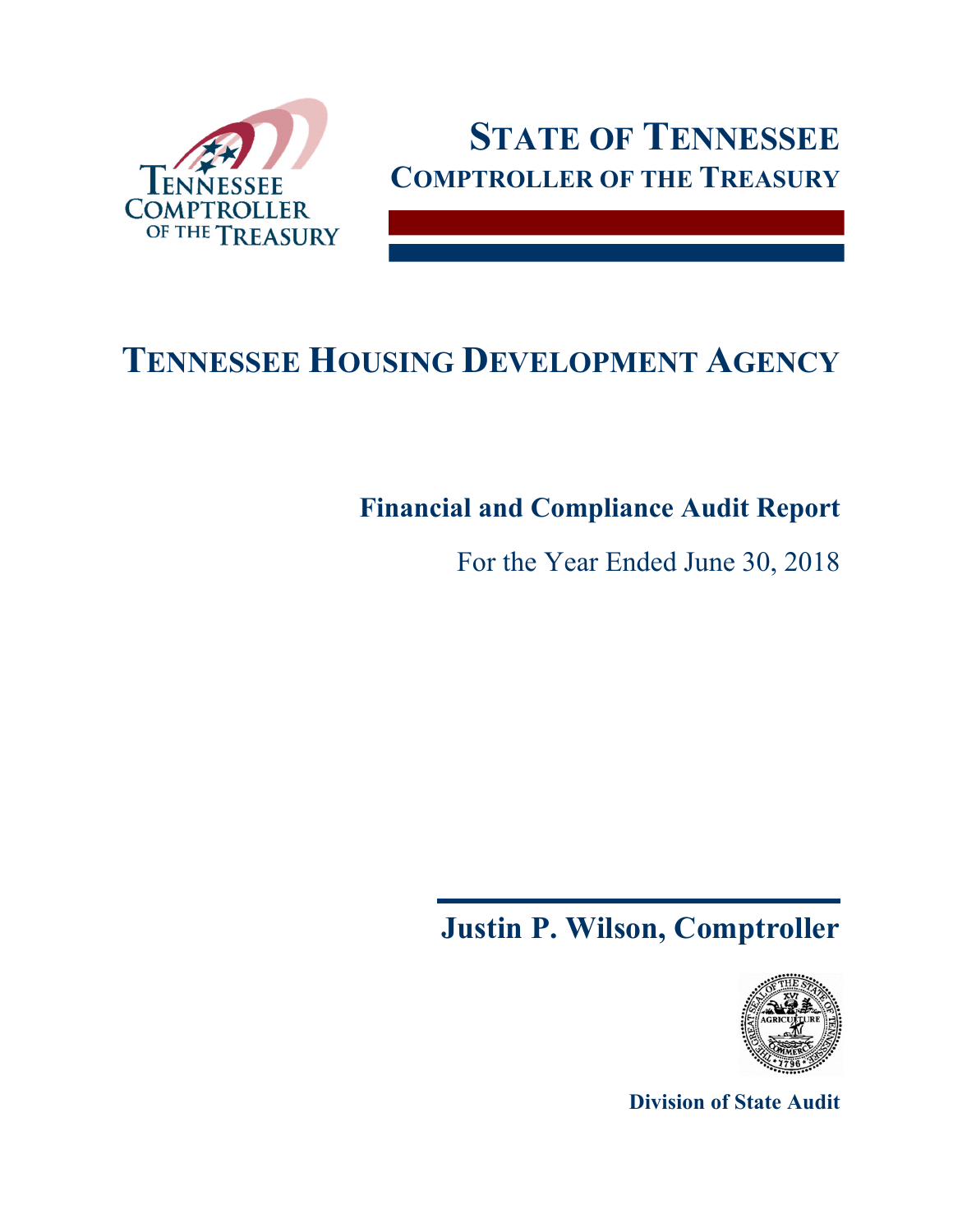**Deborah V. Loveless, CPA, CGFM, CGMA Director** 

**Edward Burr, CPA, CGFM**  Assistant Director

**David Cook, CPA**  Audit Manager

**S. Tyler Trout, CPA**  In-Charge Auditor

**Hellens Cruz-Sanchez, CPA, CFE, CGMA Maxwell Davenport Branden Hunt, CPA**  Staff Auditors

**Gerry C. Boaz, CPA, CGFM, CGMA** Technical Manager

**Amy Brack**  Editor

**Amanda Adams**  Assistant Editor

> **Comptroller of the Treasury, Division of State Audit**  Cordell Hull Building 425 Fifth Avenue North Nashville, TN 37243-3400 (615) 401-7897

**Reports are available at**  comptroller.tn.gov/office-functions/state-audit.html

> **Mission Statement**  The mission of the Comptroller's Office is to make government work better.

> > **Comptroller Website**  comptroller.tn.gov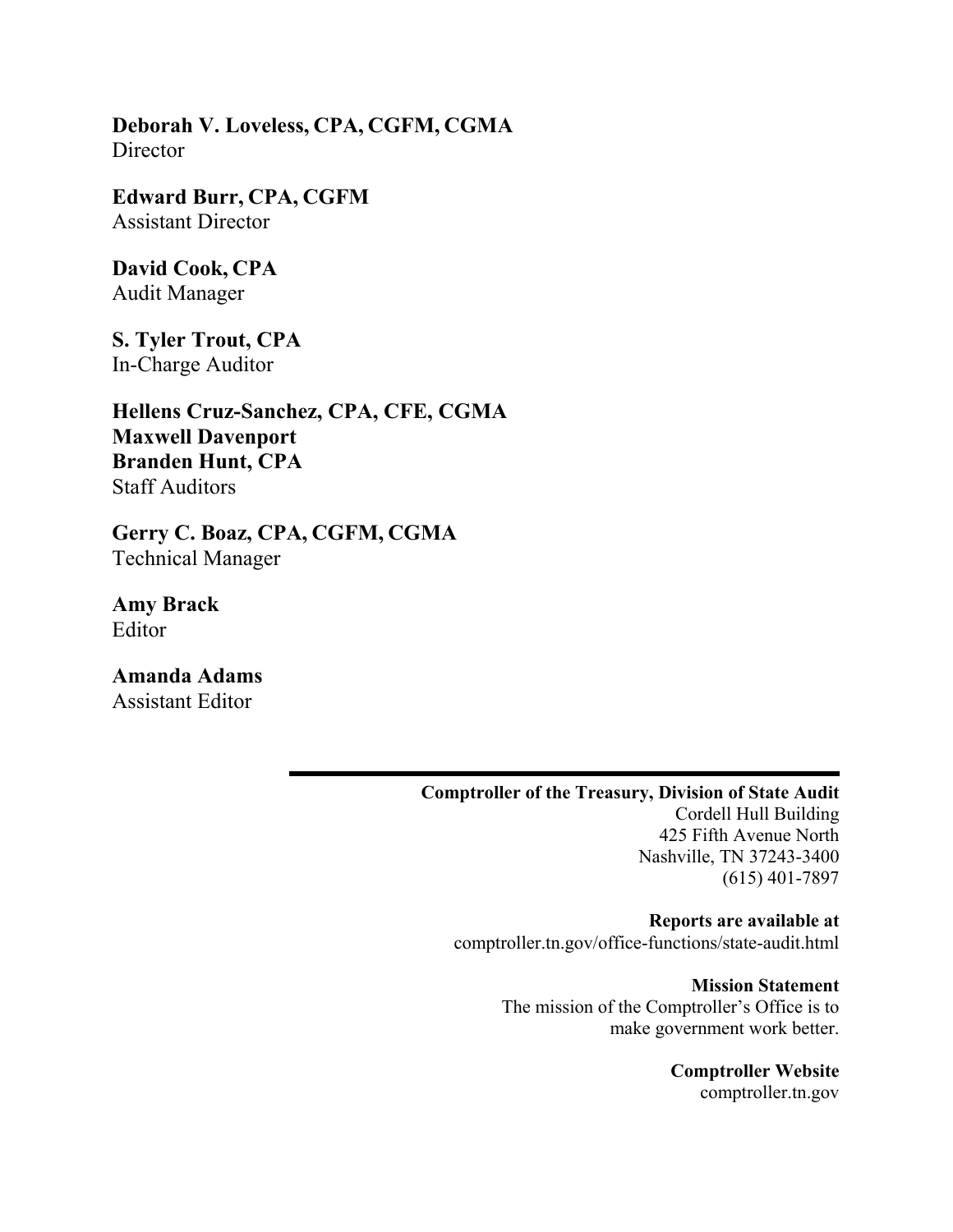

**JUSTIN P. WILSON** Comptroller

**JASON E. MUMPOWER** Deputy Comptroller

January 23, 2019

The Honorable Bill Lee, Governor Members of the General Assembly Members of the Board of Directors Mr. Ralph Perry, Executive Director

Ladies and Gentlemen:

Transmitted herewith is the financial and compliance audit of the Tennessee Housing Development Agency for the year ended June 30, 2018. You will note from the independent auditor's report that an unmodified opinion was given on the fairness of the presentation of the financial statements.

Consideration of internal control over financial reporting and tests of compliance resulted in no audit findings.

Sincerely,<br>Seboral U. Lorelson

 Deborah V. Loveless, CPA, Director Division of State Audit

19/007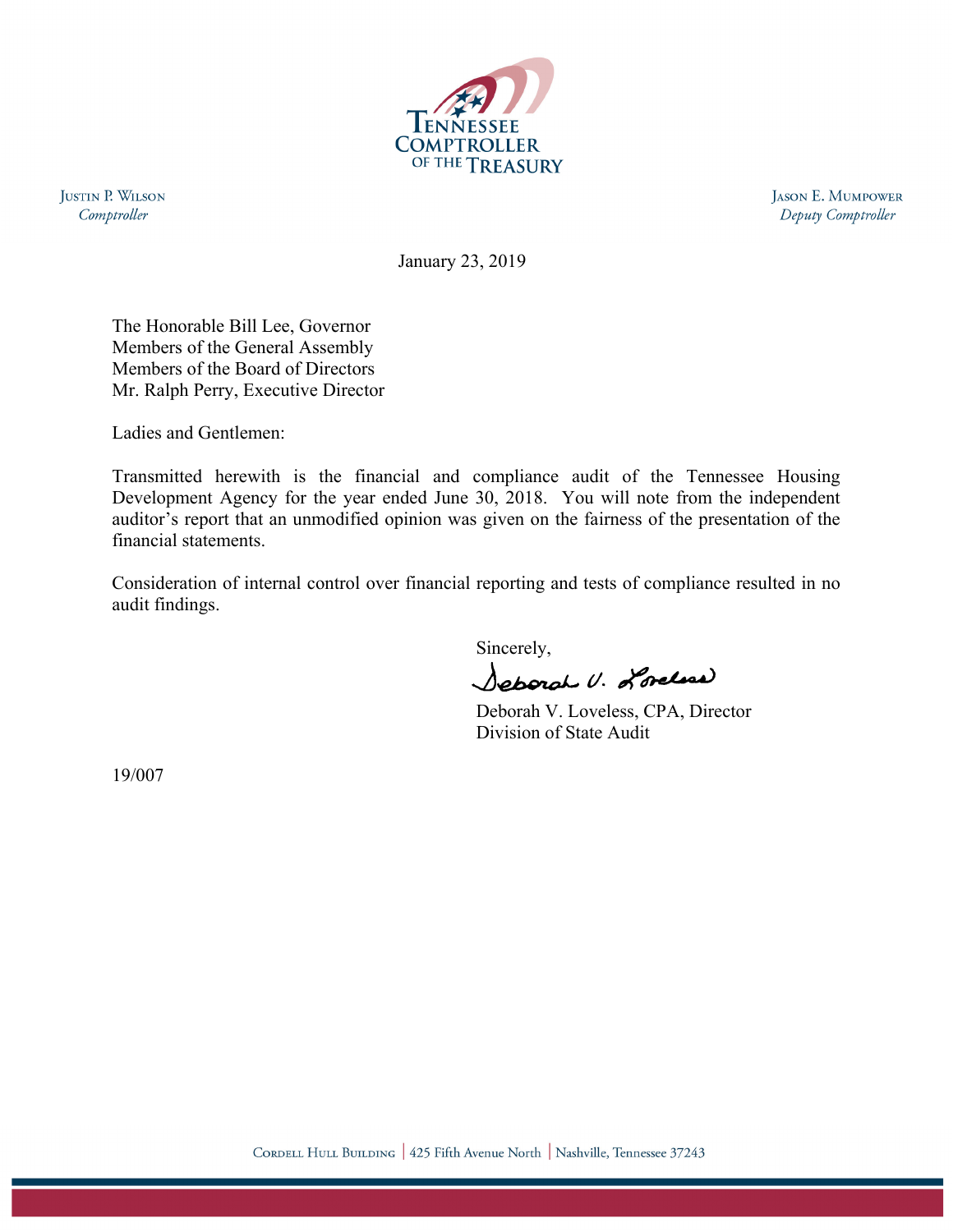## **Audit Report Tennessee Housing Development Agency For the Year Ended June 30, 2018**

#### **TABLE OF CONTENTS**

|                                                                                                                                              | Page |
|----------------------------------------------------------------------------------------------------------------------------------------------|------|
| <b>Audit Highlights</b>                                                                                                                      | 1    |
| <b>Financial Section</b>                                                                                                                     |      |
| Independent Auditor's Report                                                                                                                 | 2    |
| Management's Discussion and Analysis                                                                                                         | 5    |
| <b>Basic Financial Statements</b>                                                                                                            |      |
| <b>Statement of Net Position</b>                                                                                                             | 13   |
| Statement of Revenues, Expenses, and Changes in Net Position                                                                                 | 15   |
| <b>Statement of Cash Flows</b>                                                                                                               | 16   |
| Notes to the Financial Statements                                                                                                            | 18   |
| Required Supplementary Information                                                                                                           |      |
| Schedule of THDA's Proportionate Share of the Net Pension Asset –<br>State and Higher Education Employee Retirement Plan Within TCRS         | 49   |
| Schedule of THDA's Proportionate Share of the Net Pension Liability –<br>Closed State and Higher Education Employee Pension Plan Within TCRS | 50   |
| Schedule of THDA's Contributions – State and Higher Education Employee<br><b>Retirement Plan Within TCRS</b>                                 | 51   |
| Schedule of THDA's Contributions – Closed State and Higher Education<br><b>Employee Pension Plan Within TCRS</b>                             | 52   |
| Schedule of THDA's Proportionate Share of the Collective Total OPEB Liability -<br>Closed State Employee Group OPEB Plan                     | 53   |
| Schedule of THDA's Proportionate Share of the Collective Total OPEB Liability –<br>Closed Tennessee OPEB Plan                                | 54   |
| Supplementary Information                                                                                                                    |      |
| Supplementary Schedule of Net Position                                                                                                       | 55   |
| Supplementary Schedule of Revenues, Expenses, and Changes in<br>Net Position                                                                 | 57   |
| Supplementary Schedule of Cash Flows                                                                                                         | 59   |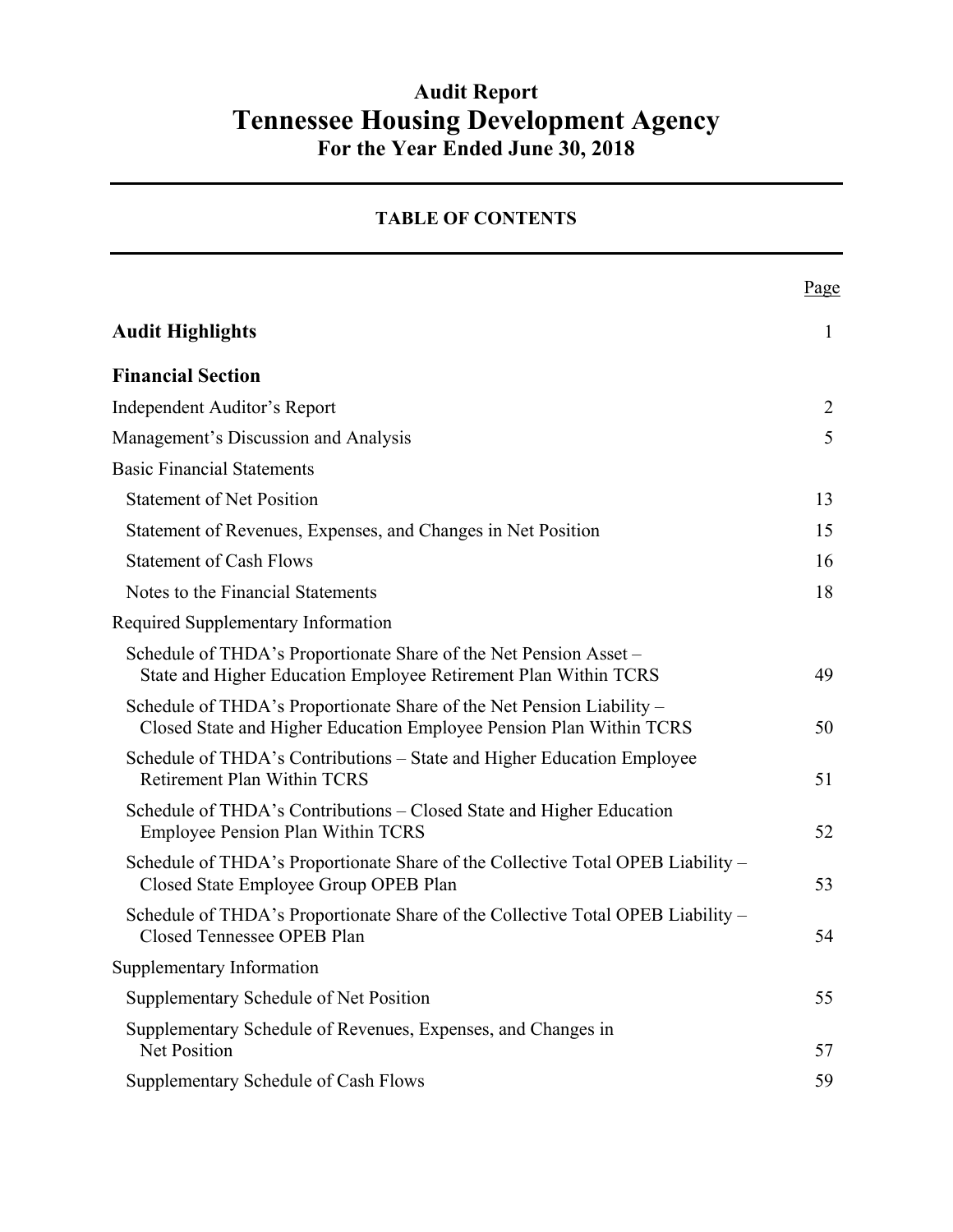#### Page

## **Internal Control, Compliance, and Other Matters**

| Independent Auditor's Report on Internal Control Over Financial Reporting    |     |
|------------------------------------------------------------------------------|-----|
| and on Compliance and Other Matters Based on an Audit of Financial           |     |
| Statements Performed in Accordance With <i>Government Auditing Standards</i> | -61 |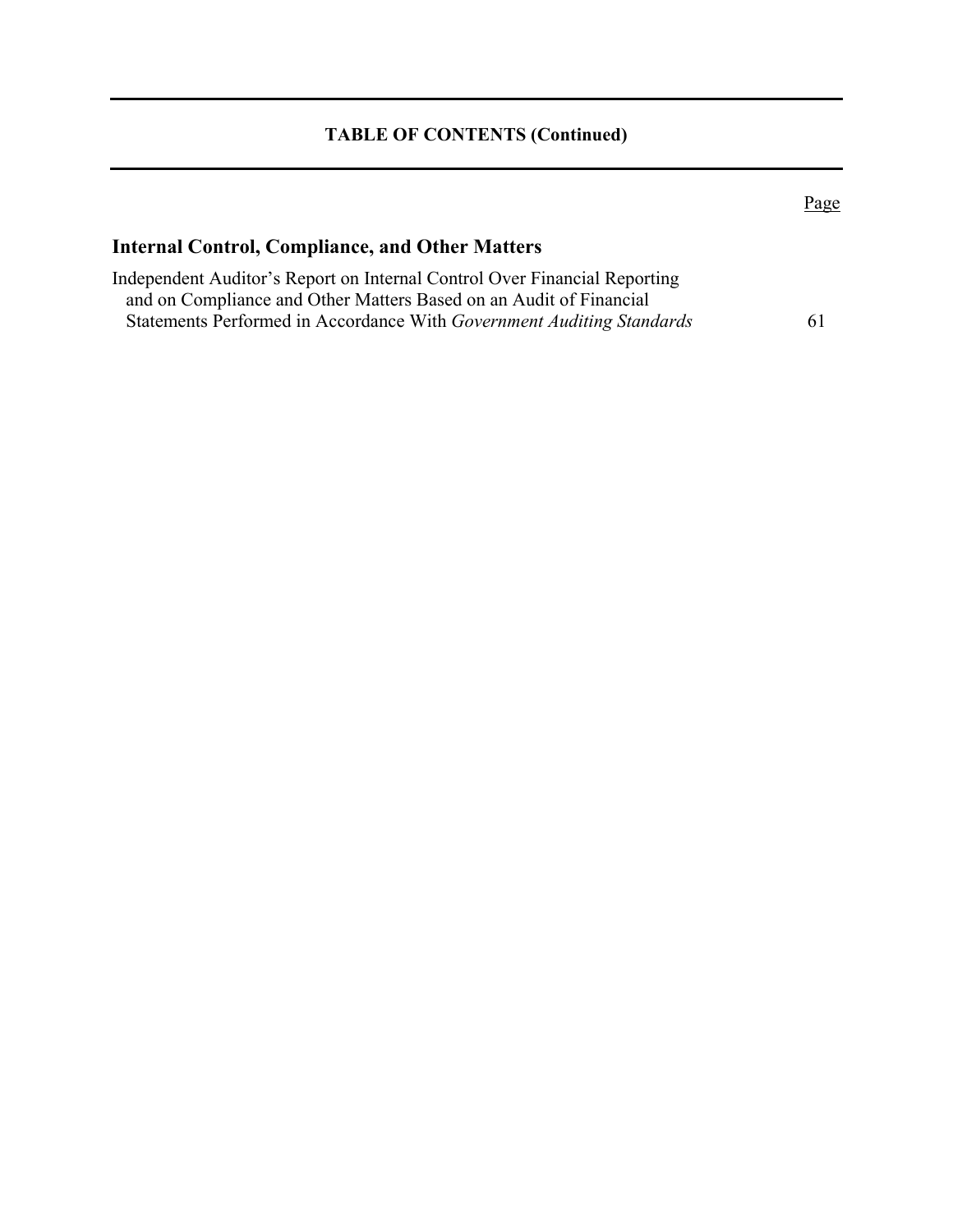State of Tennessee

# Audit Highlights

Comptroller of the Treasury Division of State Audit

## Financial and Compliance Audit **Tennessee Housing Development Agency**

For the Year Ended June 30, 2018

 $\frac{1}{2}$ 

## **Opinion on the Financial Statements**

The opinion on the financial statements is unmodified.

## **Audit Findings**

The audit report contains no findings.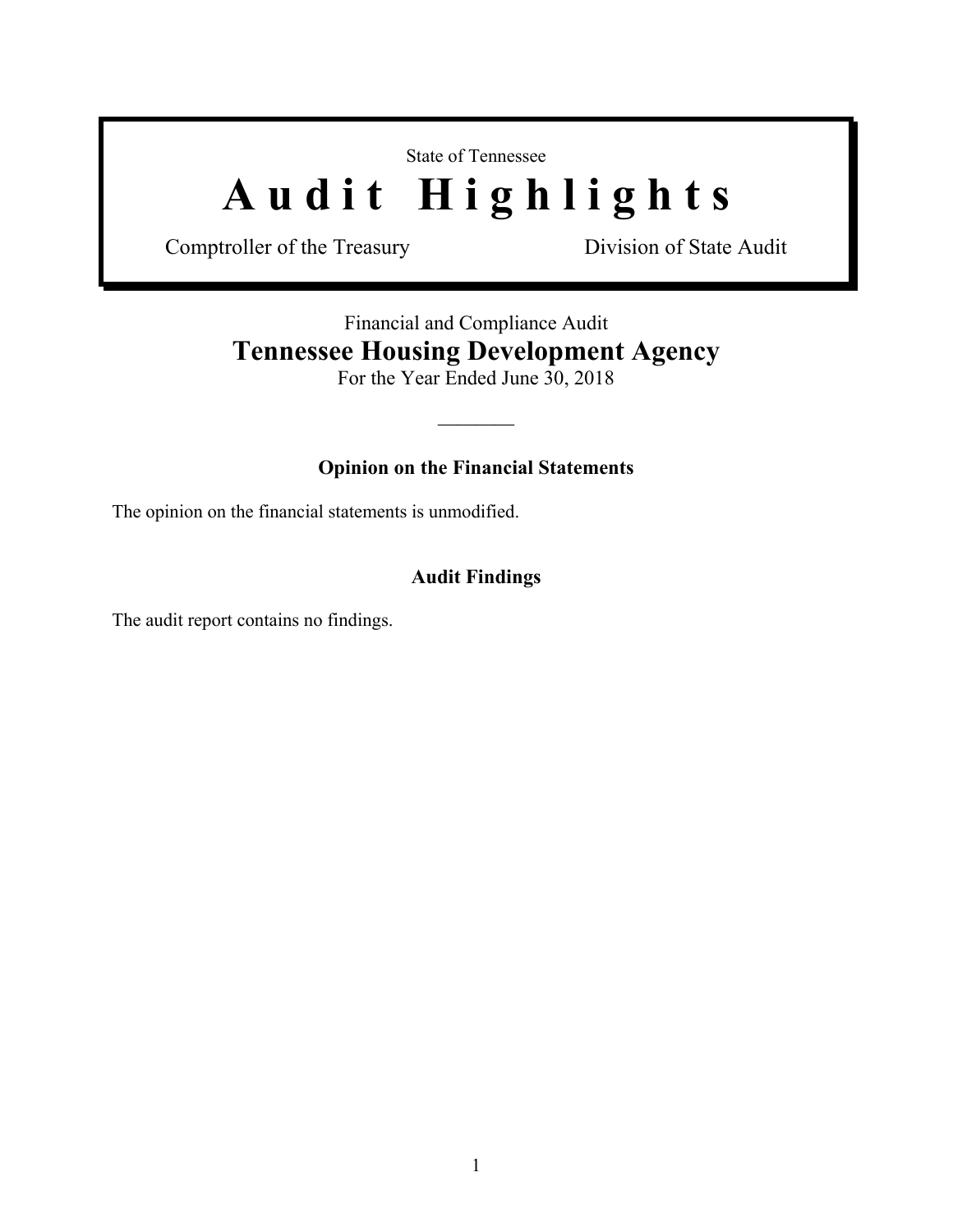

**JUSTIN P. WILSON** Comptroller

**JASON E. MUMPOWER** Chief of Staff

## **Independent Auditor's Report**

The Honorable Bill Haslam, Governor Members of the General Assembly Members of the Board of Directors Mr. Ralph Perrey, Executive Director

#### **Report on the Financial Statements**

We have audited the accompanying financial statements of the Tennessee Housing Development Agency, a component unit of the State of Tennessee, as of and for the year ended June 30, 2018, and the related notes to the financial statements, which collectively comprise the Tennessee Housing Development Agency's basic financial statements as listed in the table of contents.

#### *Management's Responsibility for the Financial Statements*

Management is responsible for the preparation and fair presentation of these financial statements in accordance with accounting principles generally accepted in the United States of America; this includes the design, implementation, and maintenance of internal control relevant to the preparation and fair presentation of financial statements that are free from material misstatement, whether due to fraud or error.

#### *Auditor's Responsibility*

Our responsibility is to express an opinion on these financial statements based on our audit. We conducted our audit in accordance with auditing standards generally accepted in the United States of America and the standards applicable to financial audits contained in *Government Auditing Standards* issued by the Comptroller General of the United States. Those standards require that we plan and perform the audit to obtain reasonable assurance about whether the financial statements are free from material misstatement.

An audit involves performing procedures to obtain audit evidence about the amounts and disclosures in the financial statements. The procedures selected depend on the auditor's judgment, including the assessment of the risks of material misstatement of the financial statements, whether due to fraud or error. In making those risk assessments, the auditor considers internal control relevant to the entity's preparation and fair presentation of the financial statements in order to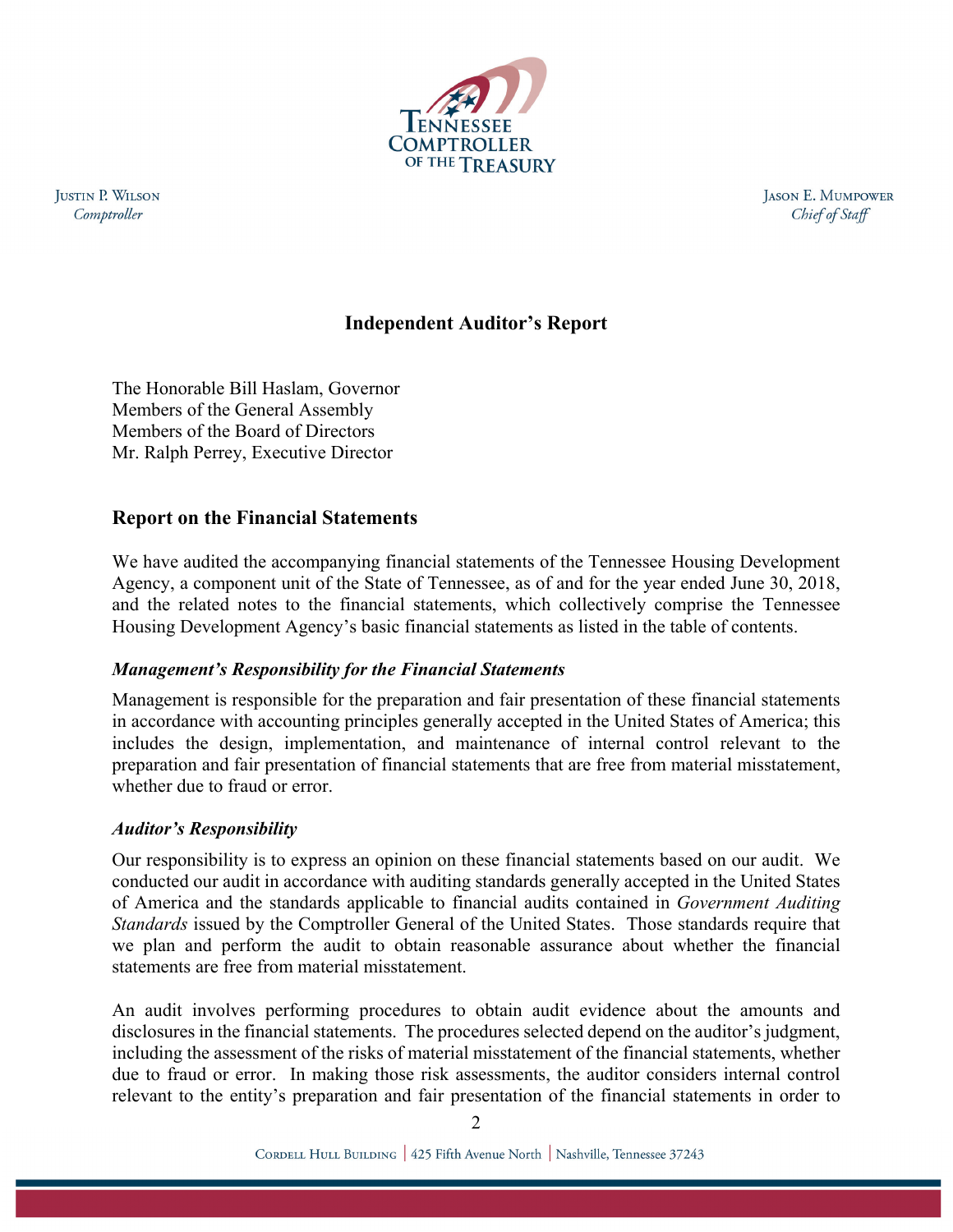design audit procedures that are appropriate in the circumstances, but not for the purpose of expressing an opinion on the effectiveness of the entity's internal control. Accordingly, we express no such opinion. An audit also includes evaluating the appropriateness of accounting policies used and reasonableness of significant accounting estimates made by management, as well as evaluating the overall presentation of the financial statements.

We believe that the audit evidence we have obtained is sufficient and appropriate to provide a basis for our audit opinion. Tennessee statutes, in addition to audit responsibilities, entrust certain other responsibilities to the Comptroller of the Treasury. Those responsibilities include serving as a member of the board of directors of Tennessee Housing Development Agency. We do not believe that the Comptroller's service in this capacity affected our ability to conduct an independent audit of the Tennessee Housing Development Agency.

#### *Opinion*

In our opinion, the financial statements referred to above present fairly, in all material respects, the financial position of the Tennessee Housing Development Agency as of June 30, 2018, and the changes in financial position and cash flows thereof for the year then ended in accordance with accounting principles generally accepted in the United States of America.

#### *Other Matters*

#### *Required Supplementary Information*

Accounting principles generally accepted in the United States of America require that the management's discussion and analysis, the schedule of proportionate share of net pension asset for the State and Higher Education Retirement Plan, the schedule of proportionate share of net pension liability for the Closed State and Higher Education Pension Plan, the schedule of contributions to the State and Higher Education Employee Retirement Plan, the schedule of contributions to the Closed State and Higher Education Employee Pension Plan, the schedule of proportionate share of collective total other postemployment benefits liability for the Closed State Employee Group OPEB Plan, and the schedule of proportionate share of collective total other postemployment benefits liability for the Closed Tennessee OPEB Plan be presented to supplement the basic financial statements. Such information, although not a part of the basic financial statements, is required by the Governmental Accounting Standards Board, which considers it to be an essential part of financial reporting for placing the basic financial statements in an appropriate operational, economic, or historical context. We have applied certain limited procedures to the required supplementary information in accordance with auditing standards generally accepted in the United States of America, which consisted of inquiries of management about the methods of preparing the information and comparing the information for consistency with management's responses to our inquiries, the basic financial statements, and other knowledge we obtained during our audit of the basic financial statements. We do not express an opinion or provide any assurance on the information because the limited procedures do not provide us with sufficient evidence to express an opinion or provide any assurance.

#### *Supplementary Information*

Our audit was conducted for the purpose of forming an opinion on the financial statements that collectively comprise the agency's basic financial statements. The accompanying financial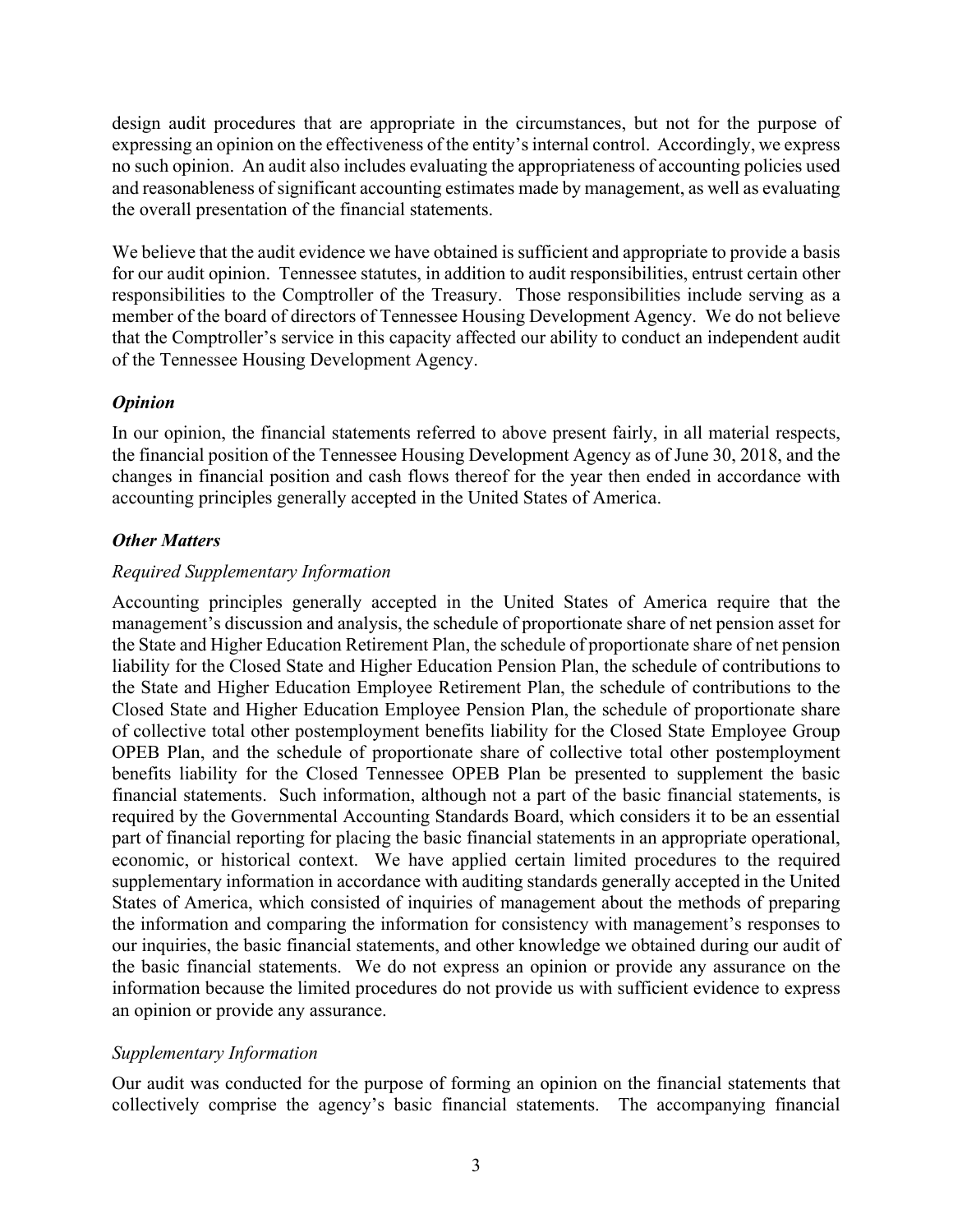information is presented for purposes of additional analysis and is not a required part of the basic financial statements. Such information is the responsibility of management and was derived from, and relates directly to, the underlying accounting and other records used to prepare the basic financial statements. The information has been subjected to the auditing procedures applied in the audit of the basic financial statements and certain additional procedures, including comparing and reconciling such information directly to the underlying accounting and other records used to prepare the basic financial statements or to the basic financial statements themselves, and other additional procedures in accordance with auditing standards generally accepted in the United States of America. In our opinion, the information is fairly stated, in all material respects, in relation to the basic financial statements as a whole.

#### **Other Reporting Required by** *Government Auditing Standards*

In accordance with *Government Auditing Standards*, we have also issued our report dated December 11, 2018, on our consideration of the agency's internal control over financial reporting and on our tests of its compliance with certain provisions of laws, regulations, contracts, and grant agreements and other matters. The purpose of that report is to describe the scope of our testing of internal control over financial reporting and compliance and the results of that testing, and not to provide an opinion on internal control over financial reporting or on compliance. That report is an integral part of an audit performed in accordance with *Government Auditing Standards* in considering the agency's internal control over financial reporting and compliance.

Separat U. Lorelian

 Deborah V. Loveless, CPA, Director Division of State Audit December 11, 2018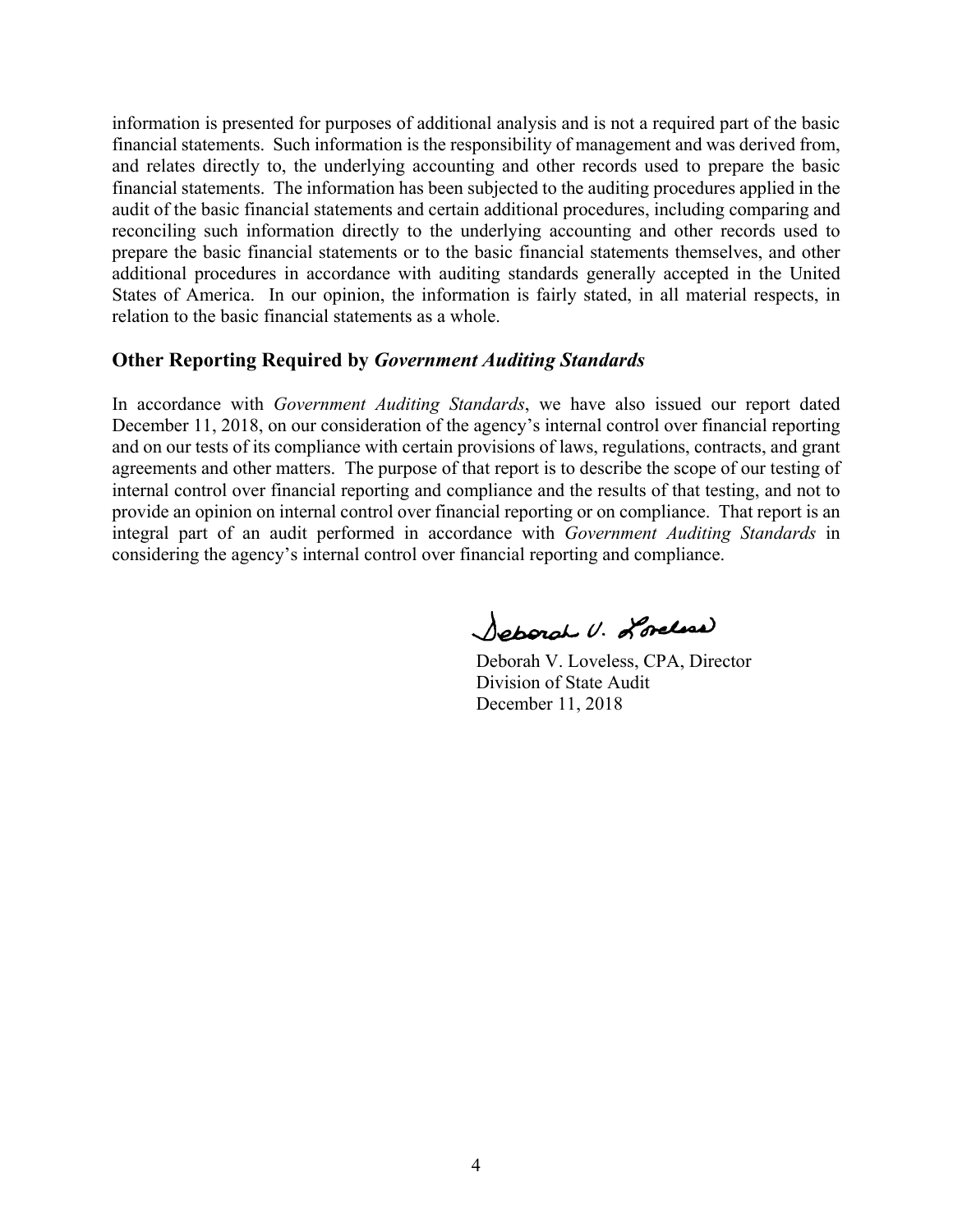## **TENNESSEE HOUSING DEVELOPMENT AGENCY Management's Discussion and Analysis**

This section of the Tennessee Housing Development Agency's (THDA) annual financial statements presents management's discussion and analysis of THDA's financial performance for the year ended June 30, 2018, with comparative information presented for the fiscal year ended June 30, 2017. This information is being presented to provide additional information regarding the activities of THDA and to meet the financial reporting and disclosure requirements of Governmental Accounting Standards Board Statement Number 34, *Basic Financial Statements and Management's Discussion and Analysis—for State and Local Governments.* This section should be read in conjunction with the Independent Auditor's Report and the audited financial statements and accompanying notes.

#### **Introduction – The Tennessee Housing Development Agency**

The mission statement of THDA is "Leading Tennessee Home by creating safe, sound, affordable housing opportunities." THDA's goal is to provide housing assistance to those in need by offering a variety of housing-related programs. One of the primary ways THDA assists Tennesseans is by offering mortgages for first-time homebuyers at below conventional market interest rates. At the close of fiscal year 2018, THDA has originated over 120,400 single-family mortgage loans in its 45-year history, and serves as the master servicer for all active mortgages it funds. In addition to helping homebuyers, THDA administers Section 8 rental assistance programs, including the tenant-based Housing Choice Voucher (HCV) program in approximately 70 of Tennessee's 95 counties as well as the project-based Contract Administration program for approximately 385 contracts throughout all of Tennessee. THDA also administers grant programs, awarded on a competitive annual cycle, for rehabilitation and new construction of owner-occupied units and small rental projects. THDA is also involved in the development and rehabilitation of multifamily rental housing for low-income families by administering the federal Low-Income Housing Tax Credit, which is a competitive process, and by setting aside a portion of bond authority to be allocated to local issuing authorities for specific multifamily developments.

As established by statute, "The agency shall have a board of directors which shall be responsible for carrying out the powers given to the agency. . ." (*Tennessee Code Annotated,* Section 13-23- 105). This board meets regularly on a bimonthly basis; however, some committees may meet more often as situations dictate.

#### **Overview of the Financial Statements**

The basic financial statements include the statement of net position; the statement of revenues, expenses, and changes in net position; and the statement of cash flows, as well as the notes to the financial statements. The statement of net position provides financial information on the overall financial position of THDA at each year end. The statement of revenues, expenses, and changes in net position summarizes the results of operations over the course of each fiscal year. The statement of cash flows provides relevant information about THDA's cash receipts and cash payments during each fiscal year.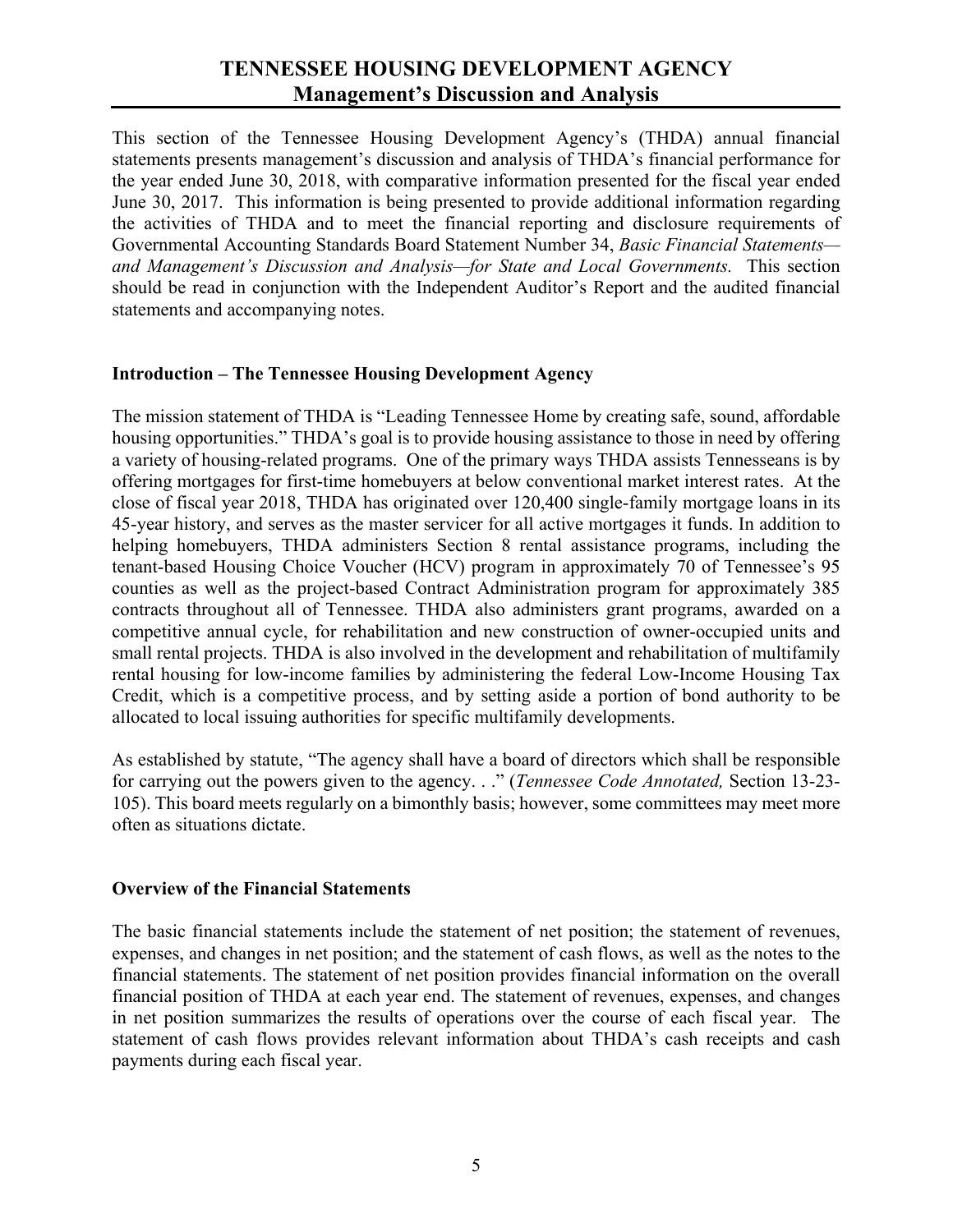The notes to the financial statements provide essential information regarding THDA's significant accounting policies, significant account balances and activities, certain material risks, obligations, commitments, contingencies, and subsequent events.

THDA's financial statements are presented using the accrual basis of accounting and the flow of economic resources measurement focus. In addition to the basic financial statements, required and other supplementary information is included.

THDA is also considered to be a discretely presented component unit of the State of Tennessee, and its financial information is reported in the State of Tennessee's government-wide *Comprehensive Annual Financial Report*. This report may be viewed at [http://www.tn.gov/finance/fa/fa-accounting-financial/fa-accfin-cafr.html.](http://www.tn.gov/finance/fa/fa-accounting-financial/fa-accfin-cafr.html) 

During fiscal year 2018, THDA implemented accounting standard Governmental Accounting Standards Board Statement No. 75, *Accounting and Financial Reporting for Postemployment Benefits Other Than Pensions*. The statement establishes new accounting and financial reporting procedures for postemployment benefits other than pensions. Implementation of this statement resulted in a revision of THDA's net position as of July 1, 2017, which has been reported as a prior period adjustment.

#### **Financial Highlights**

#### **Year Ended June 30, 2018**

- Total assets increased by \$164.7 million, or 6.4%.
- Total liabilities increased by \$164.8 million, or 8.0%.
- Net position was \$509.9 million. This is a decrease of \$1.7 million, or 0.34%, from fiscal year 2017 net position, as adjusted.
- Cash and cash equivalents decreased by \$86.2 million, or 23.4%.
- Total investments increased by \$54.1 million, or 26.2%.
- Bonds payable increased by \$148.3 million, or 7.5%.
- THDA originated \$463.4 million in new loans, which is an increase of \$137.6 million, or 42.2%, from the prior year.

#### **Financial Analysis of the Agency**

Net Position – The following table focuses on the changes in net position between fiscal years (expressed in thousands):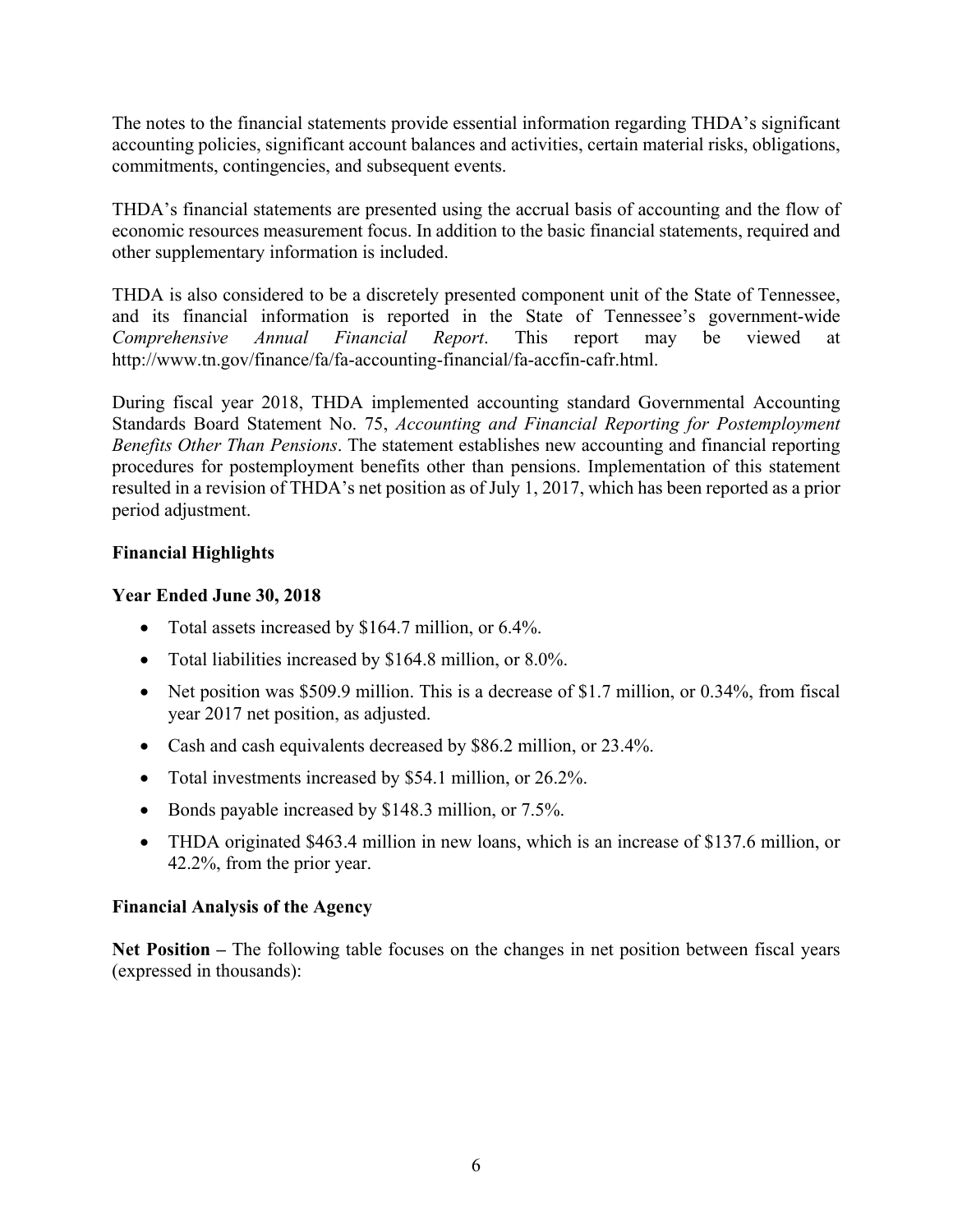|                                | 2018          | 2017          |
|--------------------------------|---------------|---------------|
| Current assets                 | \$<br>406,809 | \$<br>427,265 |
| Capital assets                 | 2,876         | 1,809         |
| Other noncurrent assets        | 2,330,505     | 2,146,413     |
| Total assets                   | 2,740,190     | 2,575,487     |
| Deferred outflows of resources | 4,609         | 4,726         |
| <b>Current liabilities</b>     | 170,949       | 185,772       |
| Noncurrent liabilities         | 2,063,595     | 1,883,961     |
| <b>Total liabilities</b>       | 2,234,544     | 2,069,733     |
| Deferred inflows of resources  | 365           | 514           |
| Invested in capital assets     | 2,876         | 1,809         |
| Restricted net position        | 438,516       | 430,633       |
| Unrestricted net position      | 68,498        | 77,524        |
| Total net position             | 509,890       | 509,966       |

#### 2018 to 2017

First and second mortgage loans receivable (net of allowance for forgivable second mortgages) increased by \$188.5 million. During fiscal year 2018, single-family mortgage loan originations increased by \$137.6 million, whereas mortgage loan payoffs increased by \$20.6 million and mortgage loan repayments increased \$3.6 million. In addition, THDA recognized an allowance for future uncollectible forgivable second mortgages of \$14.0 million for fiscal year 2018.

Total liabilities increased \$164.8 million. The increase is primarily due to a \$148.3 million increase of bonds payable at June 30, 2018, as compared to June 30, 2017.

**Changes in Net Position –** The following table summarizes the changes in revenues, expenses, and changes in net position between fiscal years (expressed in thousands):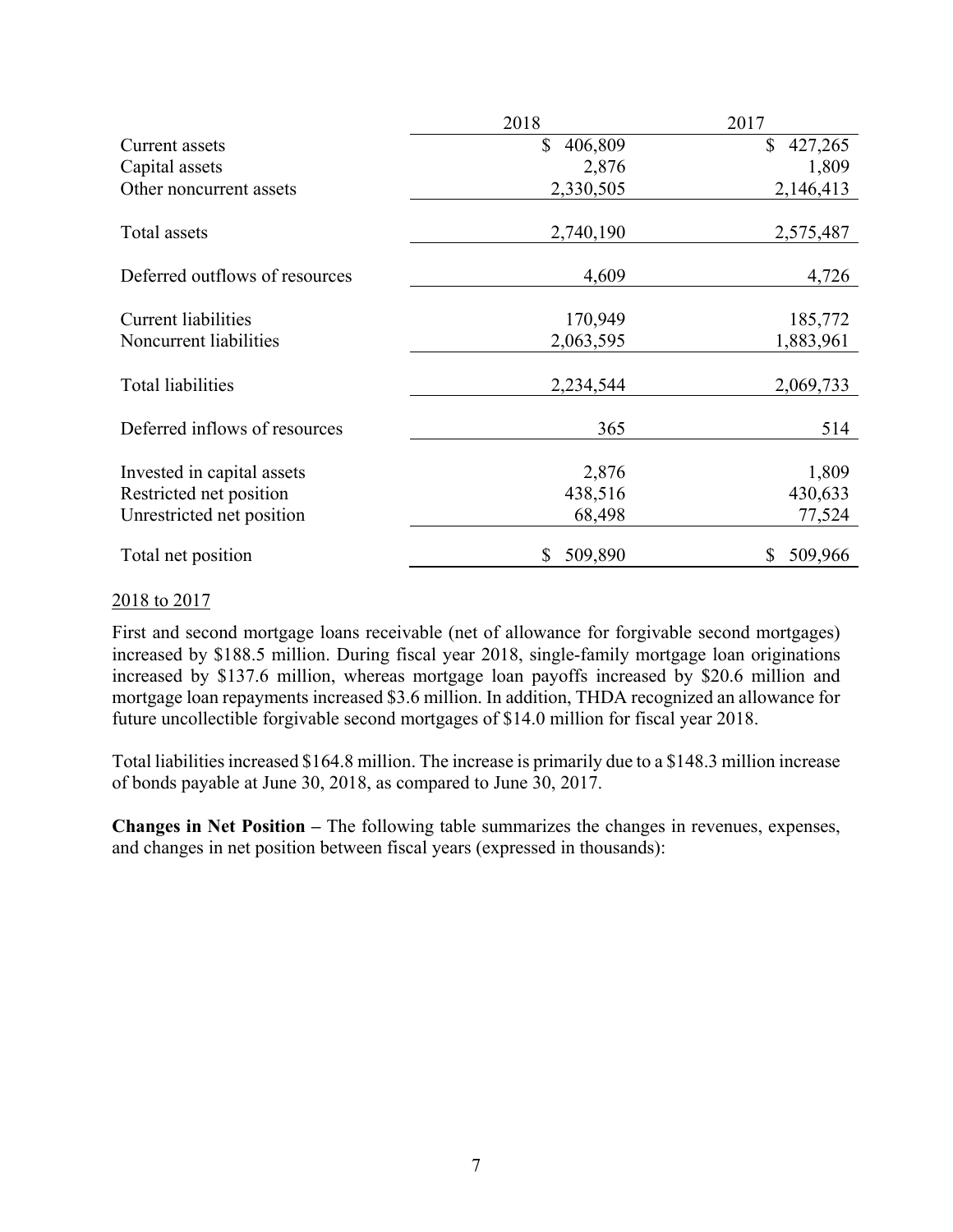|                                  | 2018        | 2017        |
|----------------------------------|-------------|-------------|
| Operating revenues               |             |             |
| Mortgage interest income         | \$90,105    | \$87,963    |
| Investment income                | 2,738       | 1,743       |
| Other                            | 20,482      | 18,546      |
| Total operating revenues         | 113,325     | 108,252     |
| Operating expenses               |             |             |
| Interest expense                 | 58,239      | 56,892      |
| Other                            | 45,368      | 41,980      |
| Total operating expenses         | 103,607     | 98,872      |
| Operating income                 | 9,718       | 9,380       |
| Nonoperating revenues (expenses) |             |             |
| Grant revenues                   | 317,326     | 277,877     |
| Grant expenses                   | (325, 340)  | (288, 223)  |
| Total nonoperating revenues      |             |             |
| (expenses)                       | (8,014)     | (10, 346)   |
| Change in net position           | 1,704<br>\$ | \$<br>(966) |

#### 2018 to 2017

Total operating revenues increased \$5.1 million, primarily due to an increase in mortgage interest income of \$2.1 million and federal grant administration fees of \$1.5 million. During fiscal year 2018, certain long-term investments with high interest yields matured, which were re-invested into other investments having contemporary investment yields. In addition, fair value of investments decreased by \$4.2 million in fiscal year 2018.

Total operating expenses increased \$4.7 million. This is primarily due to a bond debt strategy to use mortgage loan prepayments to call bonds on a monthly basis, as well as refunding outstanding bonds with new bonds bearing a lower interest rate, and an increase in salary and benefits expense.

Nonoperating grant revenues increased \$39.5 million and nonoperating grant expenses increased \$37.1 million. The increases are due to the first full year of implementation of the down payment assistance program during fiscal year 2018.

**Debt Activity** – Bonds outstanding at June 30 were as follows (expressed in thousands):

$$
32,128,712
$$
\n
$$
32,128,712
$$
\n
$$
31,980,456
$$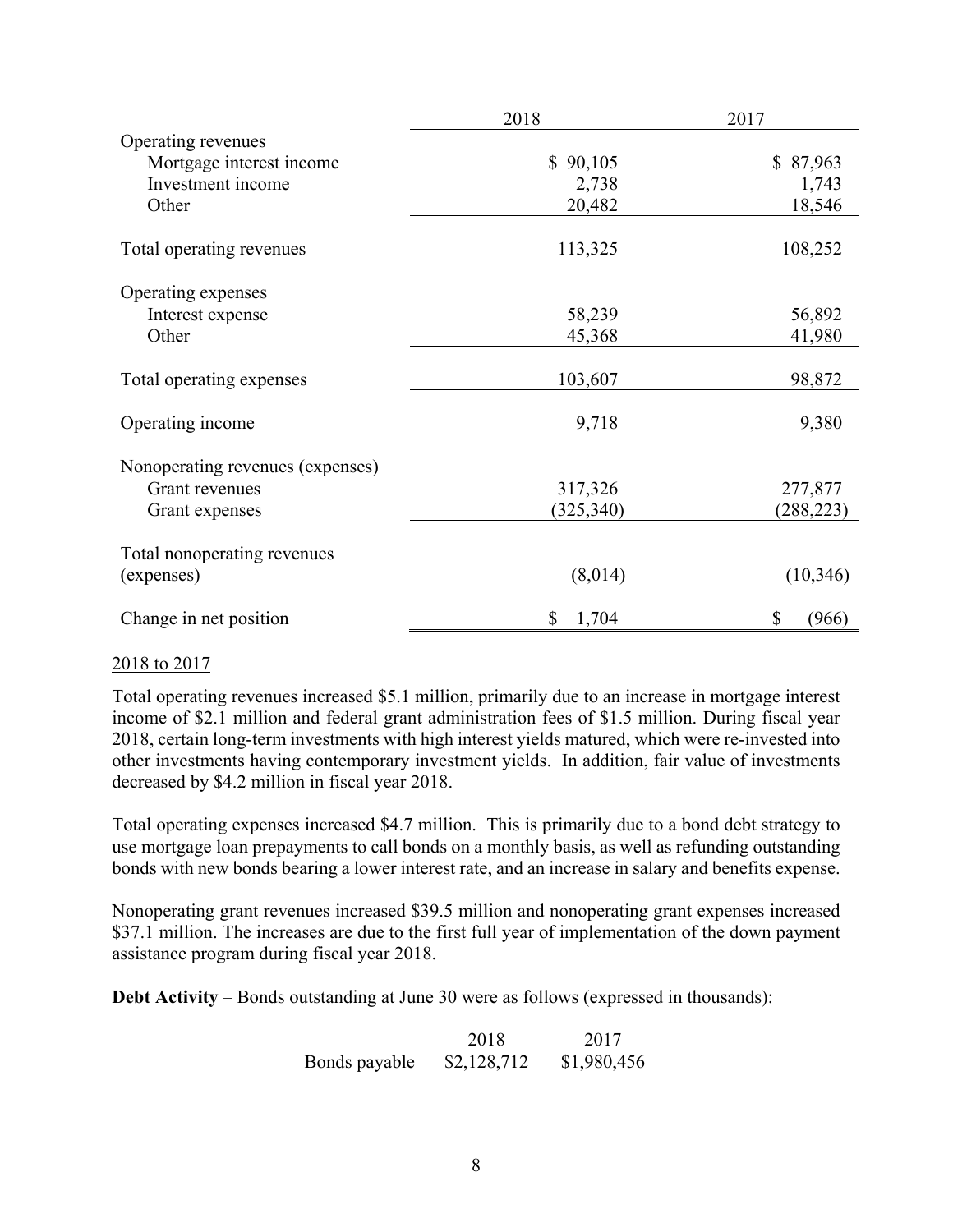#### Year Ended June 30, 2018

Total bonds payable increased \$148.3 million, which is deemed an insignificant year-over-year variance primarily attributable to an increase in mortgage loan production. During the fiscal year, THDA issued debt totaling \$459.7 million, with activity arising from four bond issues.

With interest rates remaining at historically low levels, THDA continued to call bonds with proceeds from mortgage repayments and prepayments. THDA refunded \$34.6 million of outstanding bonds into new bond originations with lower interest rates. In addition to the nominal tax-exempt mortgage revenue bonds issued, THDA also issued one taxable bond issue in fiscal year 2017 primarily for economic refunding opportunities.

#### Bond Ratings

For bonds issued under the Homeownership Program Bonds, Moody's Investor Service, Inc. (Moody's) has assigned THDA's bonds a rating of Aa1, and Standard & Poor's Ratings Services (S&P), a division of The McGraw-Hill Companies, Inc., has assigned THDA's bonds a rating of  $AA^+$ .

For bonds issued under the Housing Finance Program Bonds, Moody's has assigned THDA's bonds a rating of Aa2. These bonds are not rated by S&P.

For bonds issued under the Residential Finance Program Bonds, Moody's has assigned THDA's bonds a rating of Aa1 and S&P has assigned THDA's bonds a rating of AA+.

#### Debt Limits

In accordance with *Tennessee Code Annotated,* Section 13-23-121, THDA operates under a "debt ceiling" of \$2,930,000,000.

#### **Grant Programs**

During fiscal year 2007 through fiscal year 2009, the General Assembly appropriated revenue to THDA for grant programs. Likewise, THDA's board of directors allocated additional THDA funds for grants. These funds established a grant program that was titled by THDA the "Tennessee Housing Trust Fund."

The four-level model for funding this grant program includes state appropriations, THDA funds, private sector investment, and matching funds from local grantees. The purpose of this grant program is to serve the needs of low and/or very low income, elderly, and special needs Tennesseans. Funding and uses for the Housing Trust Fund are as follows: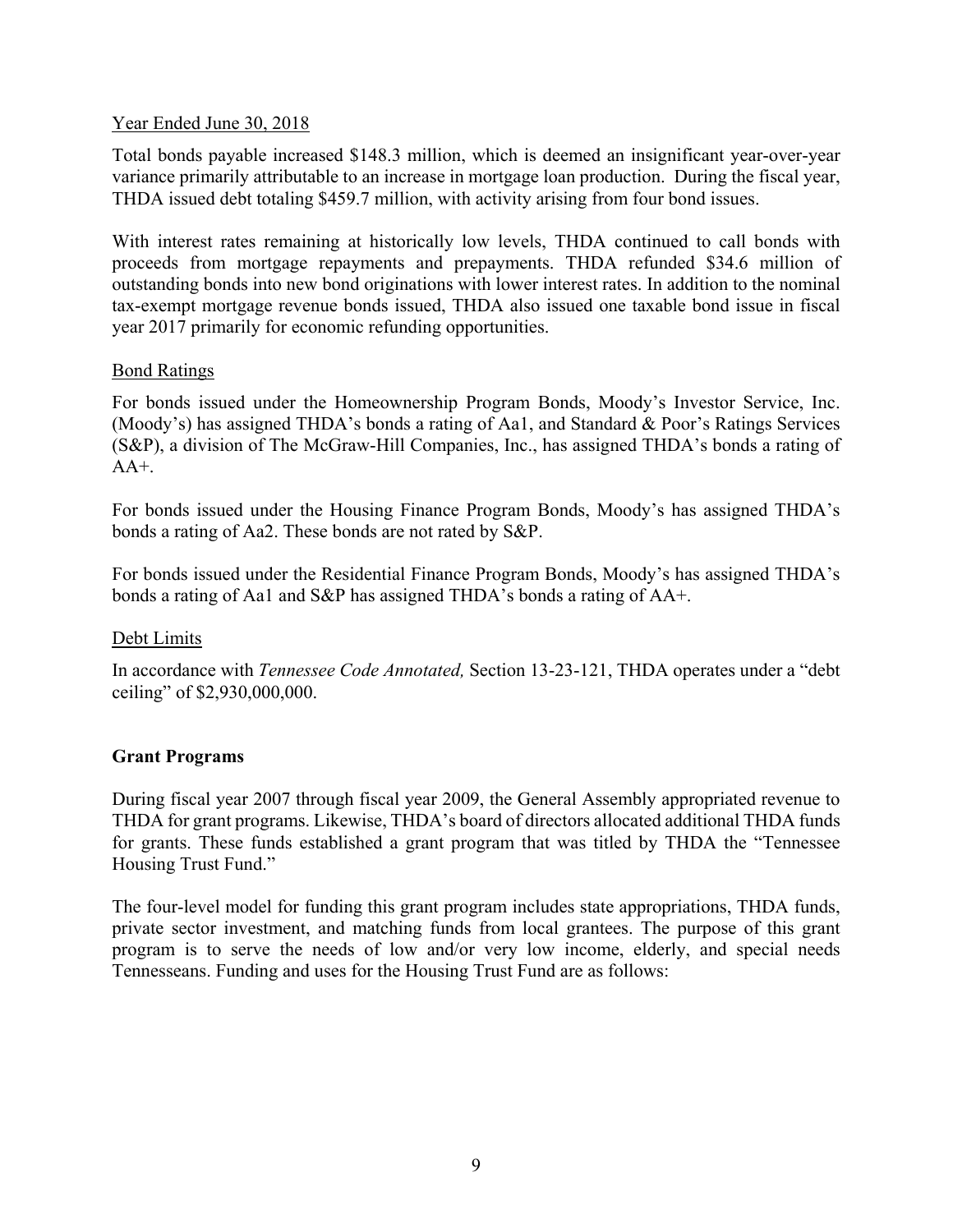|                                  | 2018        | 2017          | 2016 and Prior | Total        |
|----------------------------------|-------------|---------------|----------------|--------------|
| <b>Funding Sources:</b>          |             |               |                |              |
| THDA                             | \$7,500,000 | \$7,500,000   | \$67,300,000   | \$82,300,000 |
| State Appropriation              |             |               | 4,350,000      | 4,350,000    |
| Totals                           | \$7,500,000 | \$7,500,000   | \$71,650,000   | \$86,650,000 |
|                                  |             |               |                |              |
| <b>Approved Uses:</b>            |             |               |                |              |
| Rural repair program (USDA)      | \$          | <sup>\$</sup> | \$6,300,000    | \$6,300,000  |
| Ramp Programs & Hsg Modification | 300,000     | 300,000       | 1,350,000      | 1,950,000    |
| <b>Emergency Repairs</b>         | 2,700,000   | 2,700,000     | 18,500,000     | 23,900,000   |
| Competitive Grants               | 3,500,000   | 3,500,000     | 37,600,000     | 44,600,000   |
| Rebuild & Recover                | 500,000     | 500,000       | 3,300,000      | 4.300,000    |
| <b>Other Grants</b>              | 500,000     | 500,000       | 4,600,000      | 5,600,000    |
| Totals                           | \$7,500,000 | \$7,500,000   | \$71,650,000   | \$86,650,000 |

#### **Current Mortgage Products and Environment**

THDA offers a variety of mortgage loan products to address the needs of Tennesseans across the state. The Great Choice loan program offers THDA the opportunity to offer a more competitive interest rate on its 30-year fixed rate mortgage product while still offering down payment assistance with the addition of the Great Choice Plus loan program, which is a second mortgage at a 0% interest rate for a term of 10 years. During fiscal year 2015, the Great Choice Plus loan product was modified to a forgivable second mortgage, in which 100% of the loan amount must be repaid if the home is sold or the associated first mortgage is refinanced within the first 9 years of closing. Beginning in year 10, the loan is forgiven at the rate of 20% per year. The loan is fully forgiven at the end of year 15. Subsequently, in October of 2016, the Great Choice Loan product was revised to feature a 30-year forgiveness requirement, in which 100% of the loan amount must be repaid if the home is sold or the associated first mortgage is refinanced or otherwise paid in full within the first 30 years of closing.

A special interest rate reduction on the Great Choice loan program has been designated to ensure that qualified service men and women have access to affordable homeownership opportunities. This special offer, referred to as "Homeownership for the Brave," provides a 0.5% rate reduction on the current interest rate for Great Choice loans. In addition to the rate reduction, Homeownership for the Brave applicants are eligible for optional down payment and closing cost assistance through the Great Choice Plus second mortgage loan at a 0% interest rate.

All first mortgage loans made or purchased by THDA are fixed-rate mortgages with a maximum loan term of 360 months (30 years) and must conform to insurer/guarantor underwriting guidelines. THDA does not make or purchase adjustable rate mortgages, interest-only mortgages, "buy-down" loans, mortgages with a future lump-sum payment due (balloon-type mortgages), or with other similar mortgage terms. THDA does not make or purchase "sub-prime" mortgage loans. Single-family mortgage loans purchased by THDA with loan-to-value (LTV) ratios between 78% and 97% must have an acceptable insurer/guarantor, which includes:

- FHA (United States Department of Housing and Urban Development);
- VA (Veterans Administration Guaranty Program);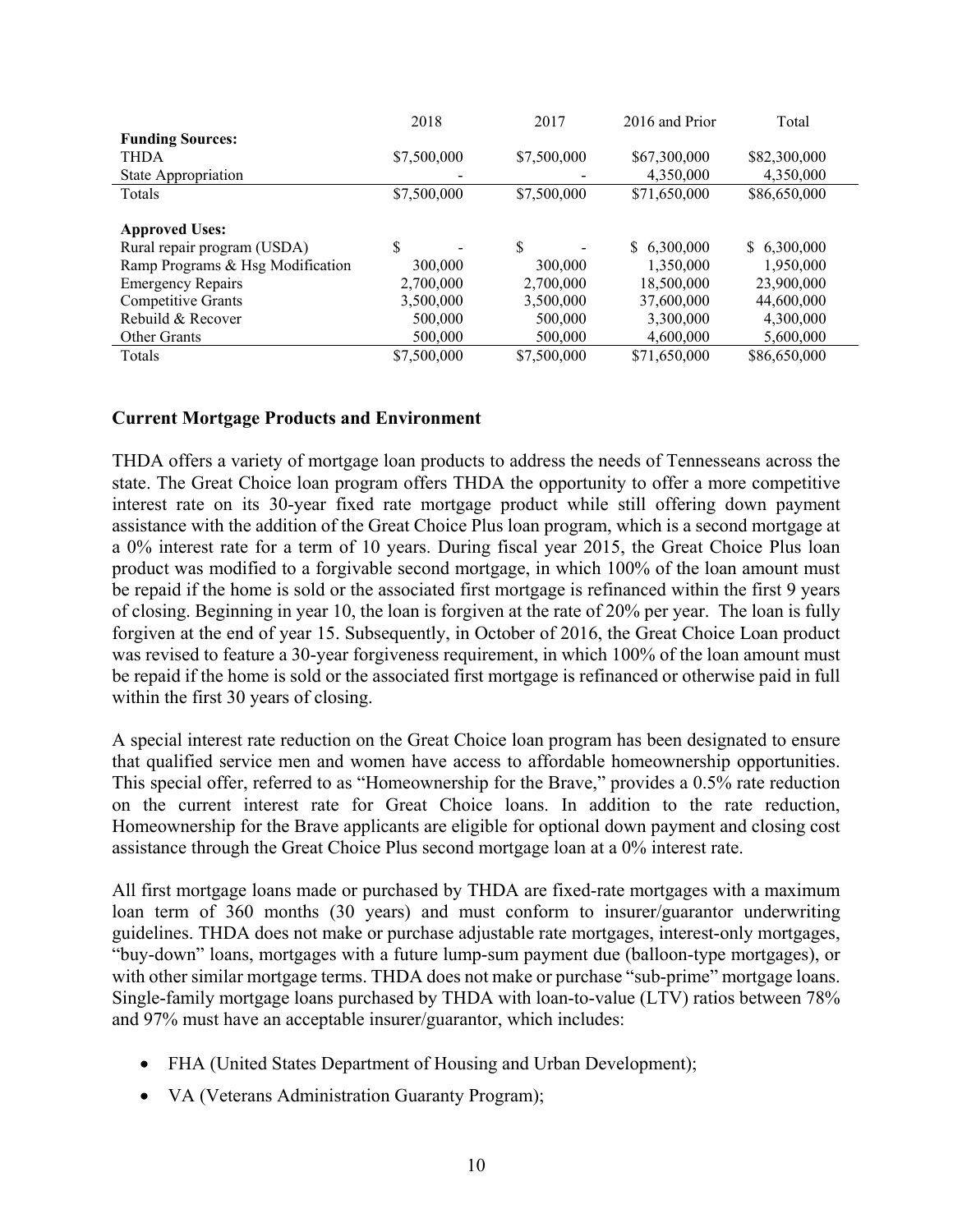- USDA/RD (the United States Department of Agriculture Rural Development, formerly Farmers Home Administration); and
- private mortgage insurance.

THDA will accept private mortgage insurance provided from private mortgage insurers who are licensed by the Tennessee Commissioner of Commerce and Insurance to do business in Tennessee and are rated at least AA by Standard & Poor's Rating Group. THDA will allow privately insured loans underwritten using nationally accepted underwriting guidelines established by Fannie Mae or Freddie Mac. These loans must be approved through an automated underwriting system, such as Desktop Underwriter or Loan Prospector, with no expanded approvals. Such privately insured mortgage loans may have LTV ratios up to and including 97% of the lesser of the purchase price or the appraised value. Loans with a 78% LTV or lower do not require mortgage insurance. A detailed chart of these mortgage loan products and primary mortgage loan terms may be obtained from THDA's Internet site at [https://thda.org/homebuyers/homebuyers.](https://thda.org/homebuyers/homebuyers) 

For the past several years, THDA has closely monitored its loan portfolio for delinquency and foreclosures. This monitoring has included analysis based on loan type (Great Choice, Great Choice Plus, Homeownership for the Brave); insurer/guarantor (FHA, VA, RECD, private mortgage insurer); mortgage loan servicer; down-payment assistance; and other factors as deemed necessary.

As of June 30, 2018, the delinquency and foreclosure rates for its single-family loan portfolio are as follows:

|                         | Total Number of | Number of Loans | Principle Amount         |                         |
|-------------------------|-----------------|-----------------|--------------------------|-------------------------|
| Loan Status             | Loans Serviced  | in Status       | Outstanding              | Percentage <sup>1</sup> |
| $60 - 89$ Days Past Due | 24.287          | 513             | $\frac{1}{2}$ 43.223.463 | $2.11\%$                |
| 90+ Days Past Due       | 24,287          | .,200           | 95,172,207               | 4.94%                   |
| In Foreclosure          | 24,287          | 187             | 13,686,607               | $0.77\%$                |

#### **Economic Factors**

 $\overline{a}$ 

In accordance with THDA's investment policy, THDA typically invests in short-term and longterm fixed-rate debt securities from federal agencies. As a benchmark, THDA uses the one-, threeand five-year Constant Maturity Treasury rates as established by the United States Treasury.

The continuation of relatively low interest rates from a historic perspective increases the likelihood of negative arbitrage, in which the interest rates on THDA's bond issues exceeds the current investment interest rates. THDA monitors prepayments and bond investment yields, and seeks to reduce negative arbitrage by calling bonds with the funds from prepayments.

<sup>1</sup> Percentage is calculated by dividing the "Number of Loans in Status" by the "Total Number of Loans Serviced."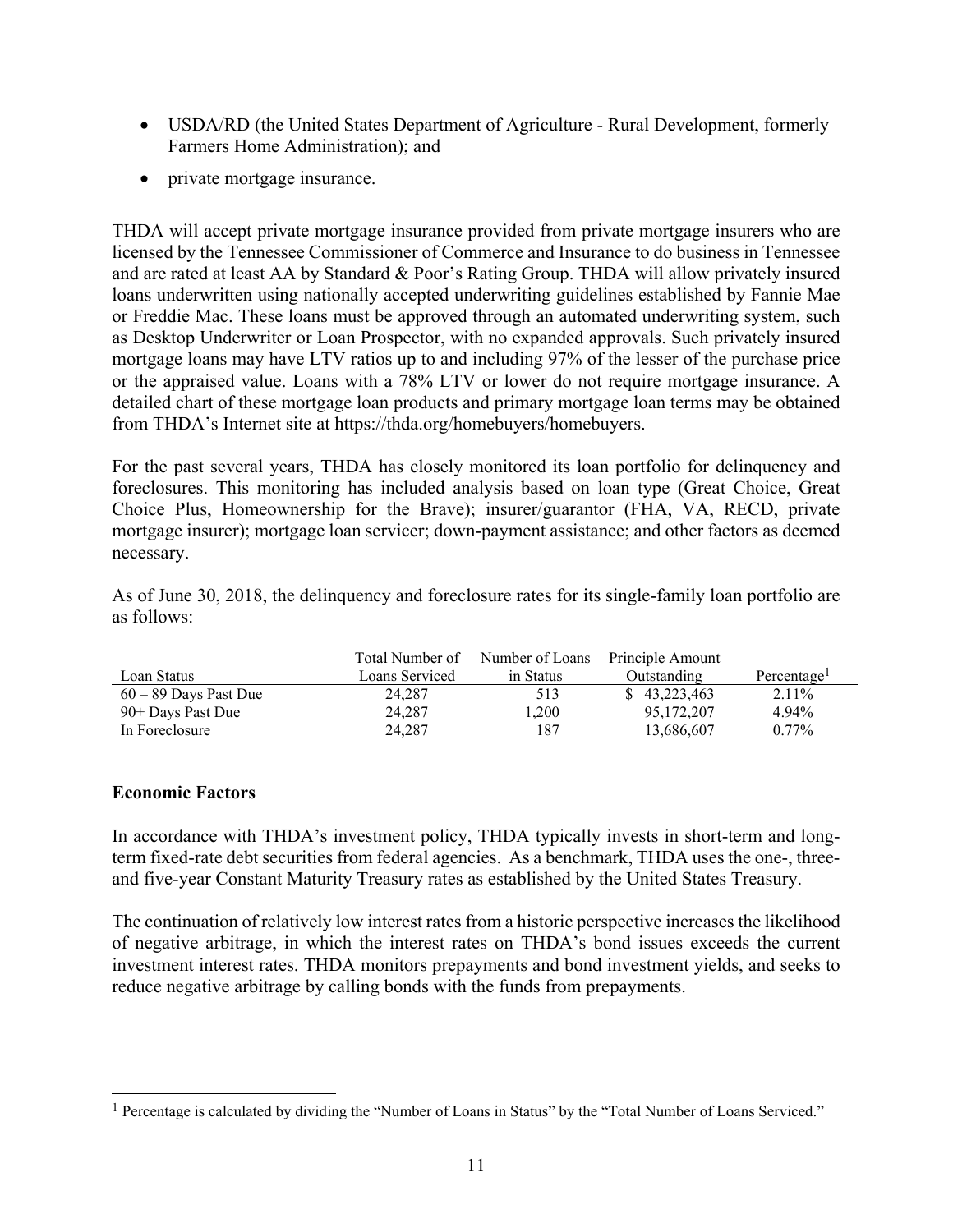#### **Direct Loan Servicing**

During fiscal year 2017, THDA began the direct servicing of mortgage loans under the name of Volunteer Mortgage Loan Servicing ("VMLS"). On November 1, 2016, the servicing of approximately 1,800 THDA mortgage loans having an outstanding principal balance of \$91.5 million was transferred to VMLS from an existing THDA mortgage servicer. In fiscal year 2018, THDA began directly servicing the flow business of new mortgage loans.

#### **Contacting THDA's Financial Management**

This financial report is designed to provide THDA's stakeholders with a general overview of THDA's finances and to show accountability for the funds that it receives, invests, and expends. If you have questions about this report or need additional financial information, contact Trent Ridley, Chief Financial Officer, at (615) 815-2012 or via email at [TRidley@thda.org.](mailto:TRidley@thda.org)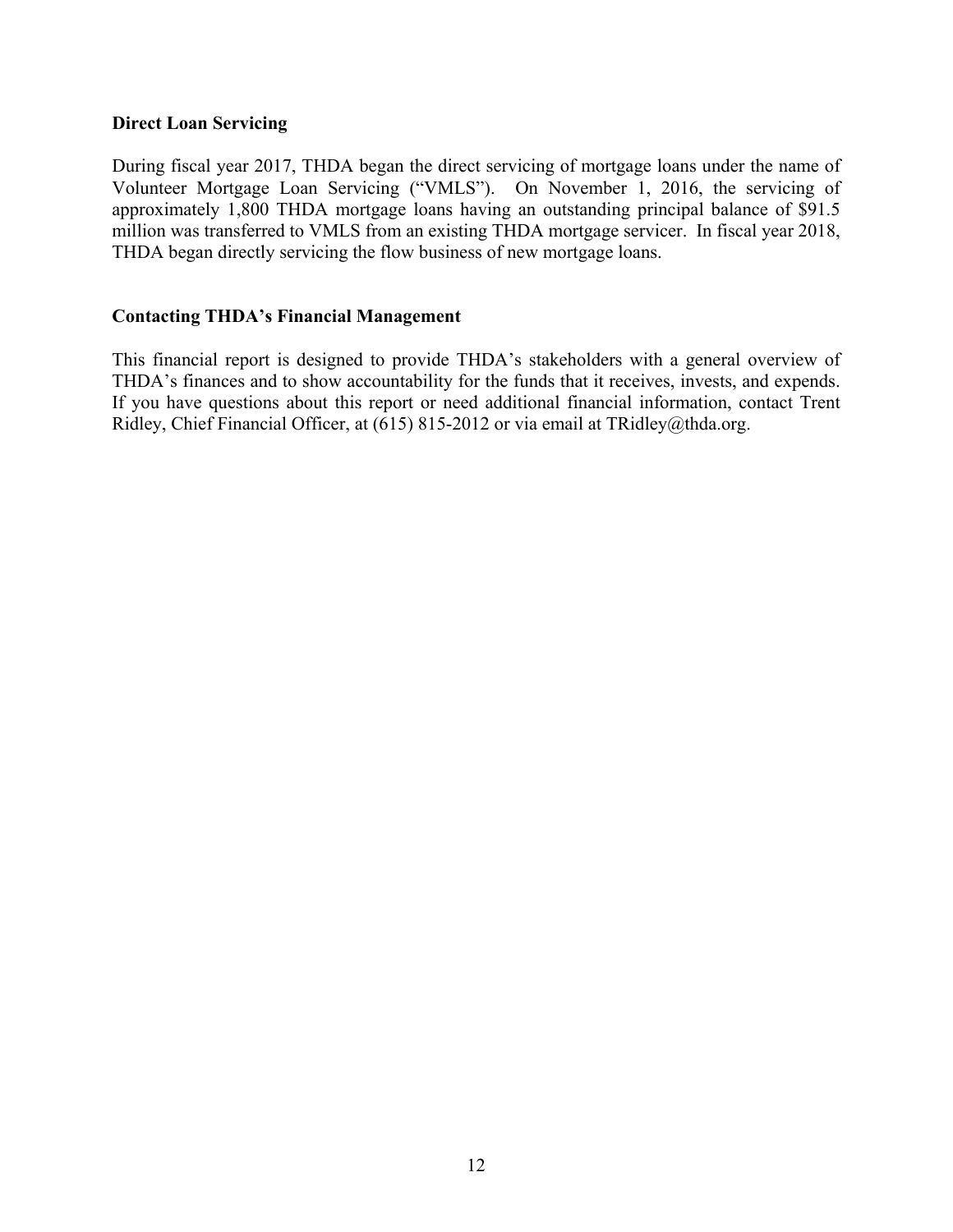## **TENNESSEE HOUSING DEVELOPMENT AGENCY Statement of Net Position**

**June 30, 2018** 

| (Expressed in Thousands)                       |               |
|------------------------------------------------|---------------|
| <b>Assets</b>                                  |               |
| Current assets:                                |               |
| Cash and cash equivalents (Note 2)             | 216,191<br>\$ |
| Investments (Note 2)                           | 83,879        |
| Receivables:                                   |               |
| Accounts                                       | 839           |
| Interest                                       | 11,155        |
| First mortgage loans                           | 59,768        |
| Due from federal government                    | 34,977        |
| Total current assets                           | 406,809       |
| Noncurrent assets:                             |               |
| <b>Restricted assets:</b>                      |               |
| Cash and cash equivalents (Note 2)             | 66,553        |
| Investments (Note 2)                           | 127,812       |
| Investment interest receivable                 | 790           |
| Investments (Note 2)                           | 48,595        |
| First mortgage loans receivable                | 2,058,402     |
| Second mortgage loans receivable               | 38,108        |
| Allowance for uncollectible second mortgages   | (14, 031)     |
| Unearned service release premiums              | 1,106         |
| Advance to local government                    | 3,135         |
| Net pension asset (Note 5)                     | 35            |
| Capital assets:                                |               |
| Furniture and equipment                        | 5,108         |
| Less accumulated depreciation                  | (2, 232)      |
| Total noncurrent assets                        | 2,333,381     |
| Total assets                                   | 2,740,190     |
| <b>Deferred Outflows of Resources</b>          |               |
| Deferred amount on refundings                  | 441           |
| Deferred outflows related to pensions (Note 5) | 3,931         |
| Deferred outflows related to OPEB (Note 9)     | 237           |
| Total deferred outflows of resources           | 4,609         |

*(Continued)*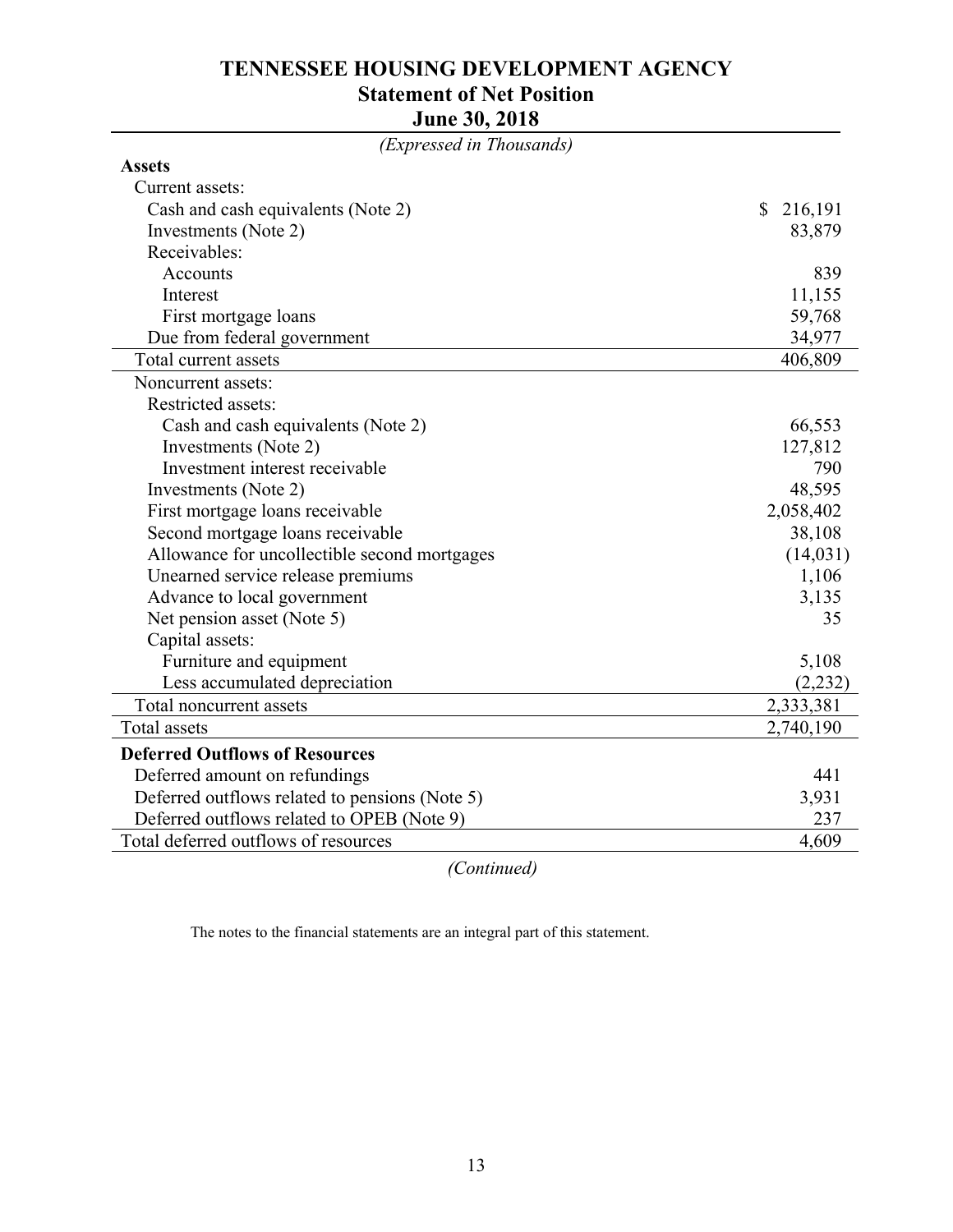## **TENNESSEE HOUSING DEVELOPMENT AGENCY Statement of Net Position (Continued) For the Year Ended June 30, 2018**

*(Expressed in Thousands)* 

| <b>Liabilities</b>                                             |                        |
|----------------------------------------------------------------|------------------------|
| Current liabilities:                                           |                        |
| Accounts payable                                               | $\mathbb{S}$<br>15,875 |
| Accrued payroll and related liabilities                        | 680                    |
| Compensated absences                                           | 736                    |
| Due to primary government                                      | 91                     |
| Interest payable                                               | 32,181                 |
| <b>Escrow</b> deposits                                         | 2,719                  |
| Prepayments on mortgage loans                                  | 1,205                  |
| Due to federal government                                      | 29,517                 |
| Bonds payable (Note 3)                                         | 87,945                 |
| Total current liabilities                                      | 170,949                |
| Noncurrent liabilities:                                        |                        |
| Bonds payable (Note 3)                                         | 2,040,767              |
| Compensated absences                                           | 630                    |
| Net pension liability (Note 5)                                 | 7,659                  |
| Net OPEB liability (Note 9)                                    | 3,578                  |
| <b>Escrow</b> deposits                                         | 10,596                 |
| Arbitrage rebate payable                                       | 365                    |
| Total noncurrent liabilities                                   | 2,063,595              |
| <b>Total liabilities</b>                                       | 2,234,544              |
| <b>Deferred Inflows of Resources</b>                           |                        |
| Deferred inflows related to pensions (Note 5)                  | 228                    |
| Deferred inflows related to OPEB (Note 9)                      | 137                    |
| Total deferred inflows of resources                            | 365                    |
| <b>Net Position</b>                                            |                        |
| Net investment in capital assets                               | 2,876                  |
| Restricted for single family bond programs (Note 4 and Note 7) | 423,248                |
| Restricted for grant programs (Note 4)                         | 12,080                 |
| Restricted for Homebuyers Revolving Loan Program (Note 4)      | 3,153                  |
| Restricted for net pension asset (Note 5)                      | 35                     |
| Unrestricted (Note 7)                                          | 68,498                 |
| Total net position                                             | \$509,890              |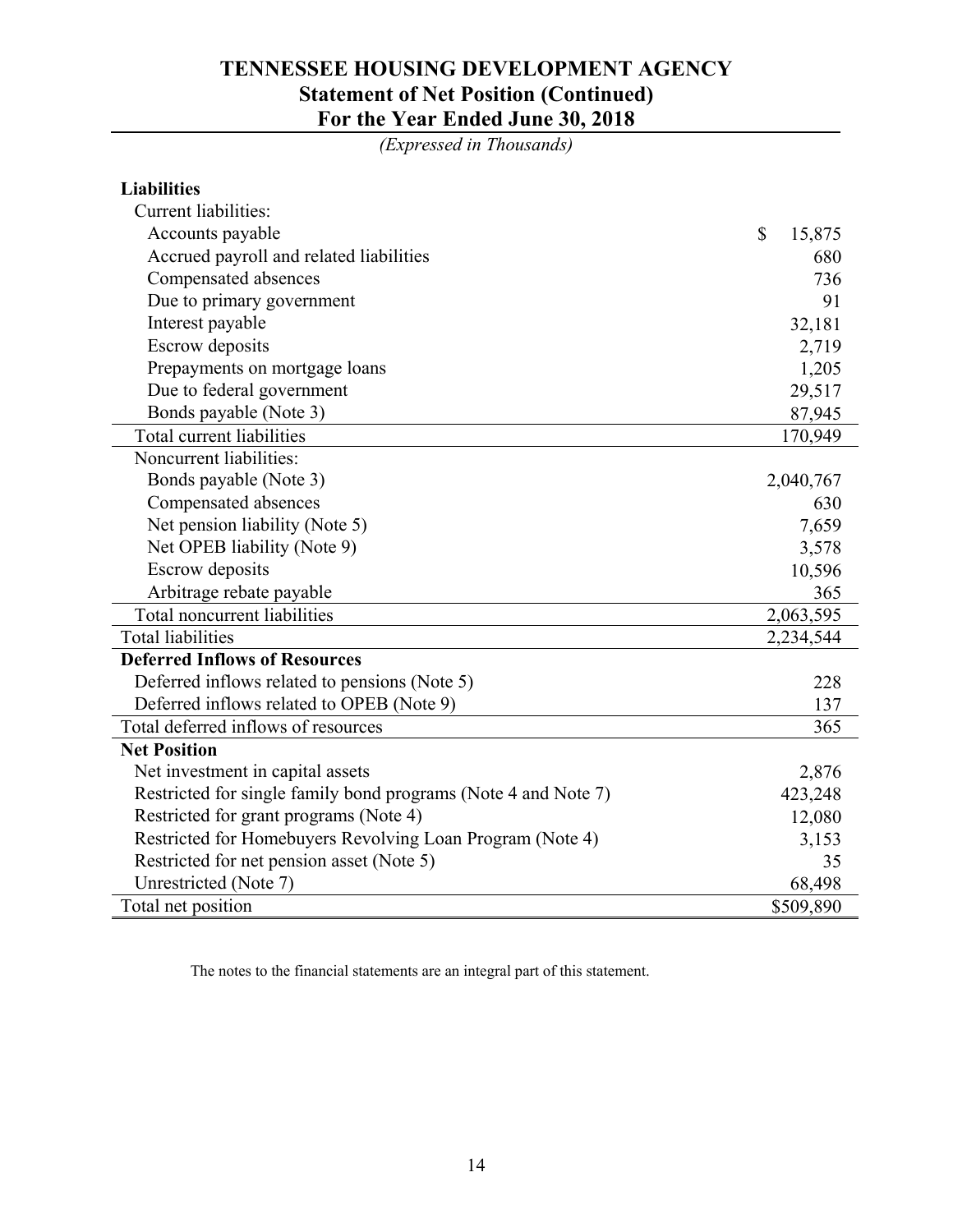## **TENNESSEE HOUSING DEVELOPMENT AGENCY Statement of Revenues, Expenses, and Changes in Net Position For the Year Ended June 30, 2018**

| 1 cal Engea Gane Do, 2010<br>(Expressed in Thousands)           |            |
|-----------------------------------------------------------------|------------|
| <b>Operating Revenues</b>                                       |            |
| Mortgage interest income                                        | \$90,105   |
| Investment income:                                              |            |
| Interest                                                        | 7,025      |
| Net (decrease) in the fair value of investments                 | (4,287)    |
| Federal grant administration fees                               | 15,279     |
| Fees and other income                                           | 5,203      |
| Total operating revenues                                        | 113,325    |
| <b>Operating Expenses</b>                                       |            |
| Salaries and benefits                                           | 20,177     |
| Contractual services                                            | 6,214      |
| Materials and supplies                                          | 1,436      |
| Rentals and insurance                                           | 12         |
| Other administrative expenses                                   | 836        |
| Other program expenses                                          | 5,572      |
| Interest expense                                                | 58,239     |
| Mortgage service fees                                           | 6,833      |
| Issuance costs                                                  | 3,812      |
| Depreciation                                                    | 476        |
| Total operating expenses                                        | 103,607    |
| Operating income                                                | 9,718      |
| <b>Nonoperating Revenues (Expenses)</b>                         |            |
| Federal grants revenue                                          | 317,323    |
| Other grants revenue                                            |            |
| Federal grants expenses                                         | (317, 388) |
| Local grants expenses                                           | (7,952)    |
| Total nonoperating revenues (expenses)                          | (8,014)    |
| <b>Change in net position</b>                                   | 1,704      |
| <b>Total net position, July 1</b>                               | 509,966    |
| Cumulative effect of a change in accounting principle (Note 12) | (1,780)    |
| Total net position, July 1, as restated                         | 508,186    |
| <b>Total net position, June 30</b>                              | \$509,890  |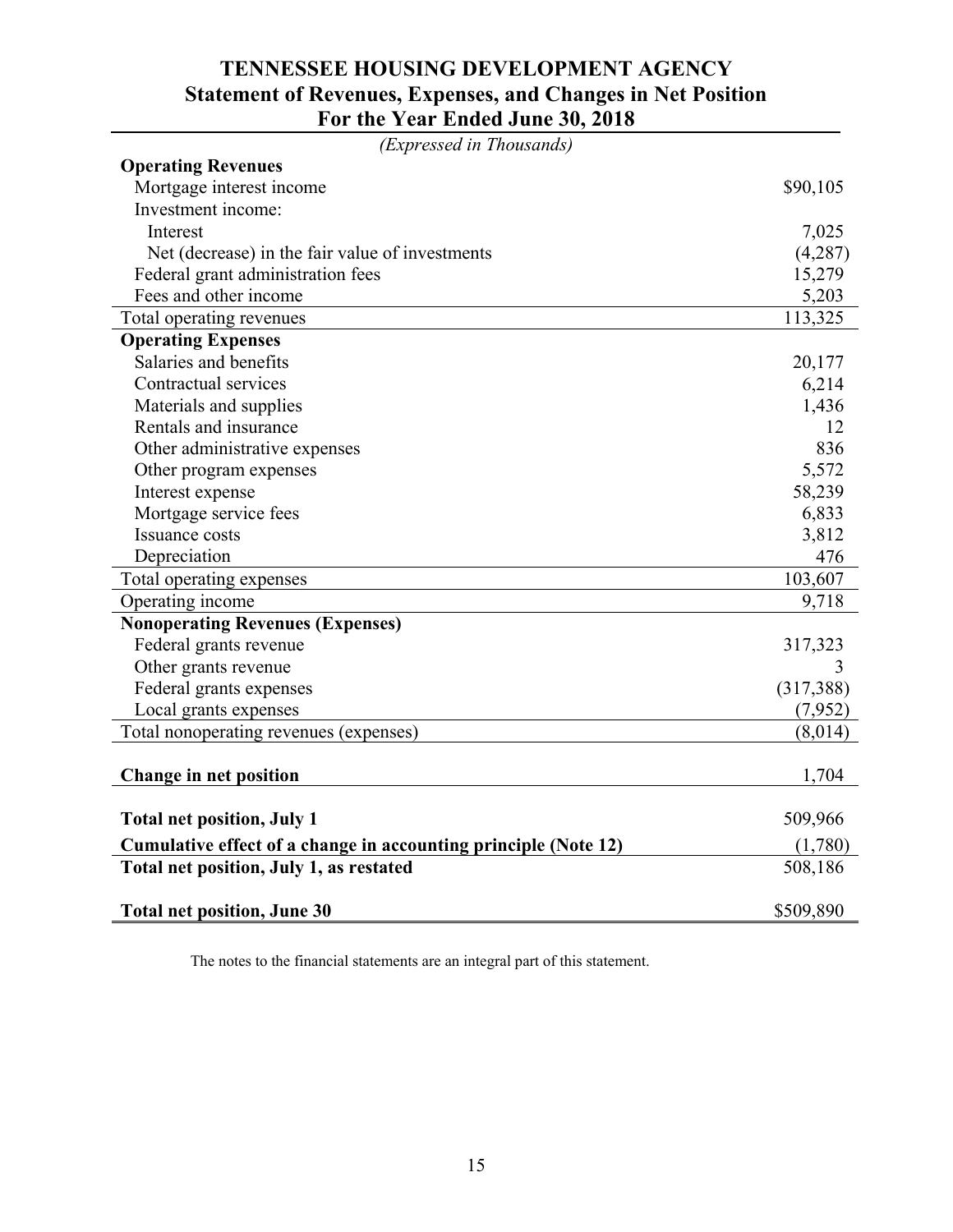## **TENNESSEE HOUSING DEVELOPMENT AGENCY Statement of Cash Flows**

**For the Year Ended June 30, 2018**  *(Expressed in Thousands)* 

| (Lappesseu in Inousumus)                                                  |            |
|---------------------------------------------------------------------------|------------|
| <b>Cash flows from operating activities:</b>                              |            |
| Receipts from customers                                                   | \$373,400  |
| Receipts from federal government                                          | 15,030     |
| Receipts from other funds                                                 | 2,740      |
| Other miscellaneous receipts                                              | 5,203      |
| Acquisition of mortgage loans                                             | (463, 417) |
| Payments to service mortgages                                             | (7,939)    |
| Payments to suppliers                                                     | (16, 471)  |
| Payments to federal government                                            | (1,490)    |
| Payments to other funds                                                   | (2,740)    |
| Payments to or for employees                                              | (20, 844)  |
| Net cash used by operating activities                                     | (116,528)  |
| Cash flows from non-capital financing activities:                         |            |
| Operating grants received                                                 | 314,000    |
| Proceeds from sale of bonds                                               | 469,989    |
| Operating grants paid                                                     | (319, 857) |
| Call premium paid                                                         | (14)       |
| Cost of issuance paid                                                     | (3,812)    |
| Principal payments                                                        | (314, 725) |
| Interest paid                                                             | (62, 486)  |
| Net cash provided by non-capital financing activities                     | 83,095     |
| Cash flows from capital and related financing activities:                 |            |
| Purchases of capital assets                                               | (1, 542)   |
| Net cash used by capital and related financing activities                 | (1, 542)   |
| <b>Cash flows from investing activities:</b>                              |            |
| Proceeds from sales and maturities of investments                         | 203,470    |
| Purchases of investments                                                  | (262,517)  |
| Investment interest received                                              | 7,151      |
| Increase in fair value of investments subject to fair value reporting and |            |
| classified as cash equivalents                                            | 693        |
| Net cash used by investing activities                                     | (51,203)   |
| Net decrease in cash and cash equivalents                                 | (86,178)   |
|                                                                           |            |
| Cash and cash equivalents, July 1                                         | 368,922    |
| Cash and cash equivalents, June 30                                        | 282,744    |

*(Continued)*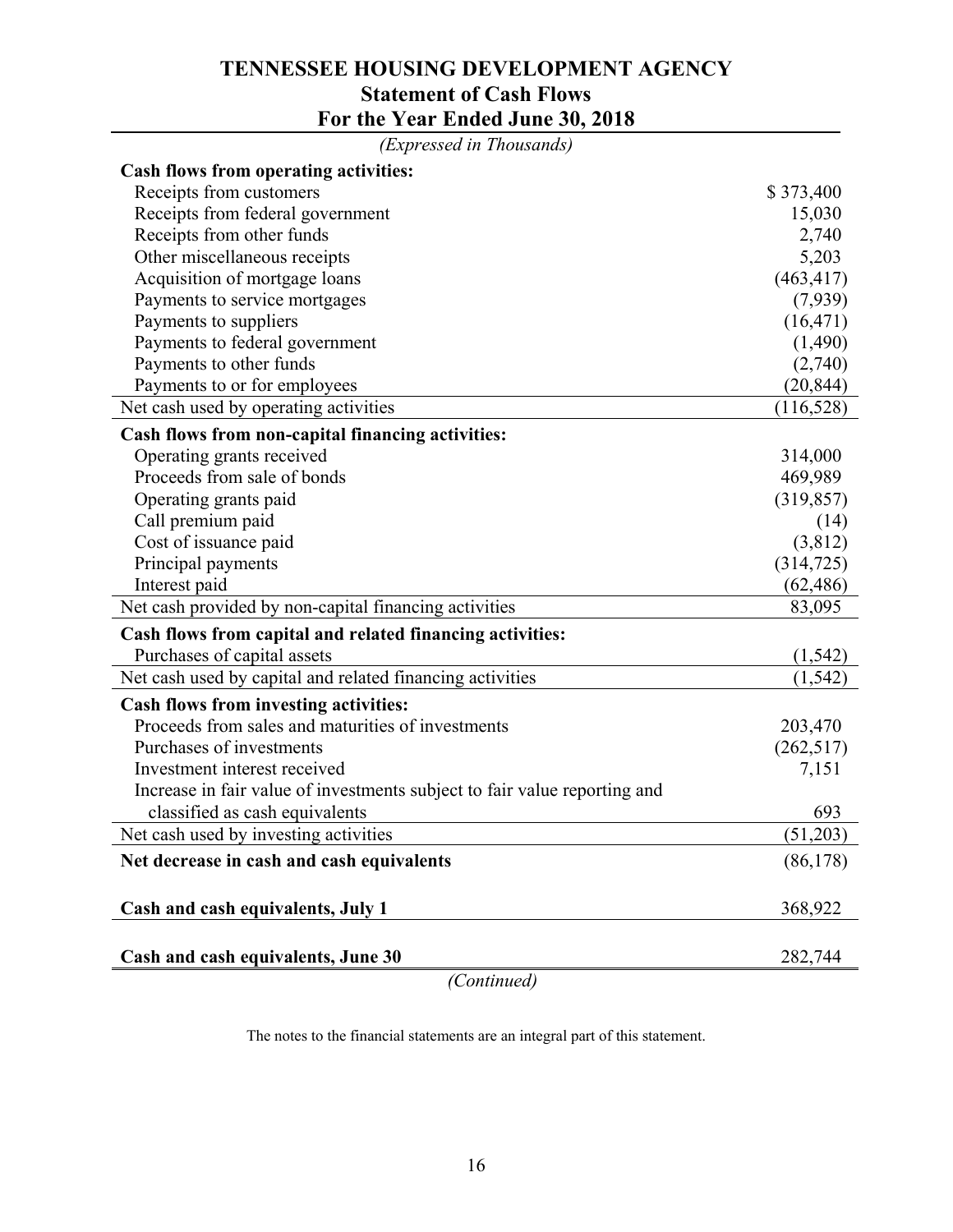## **TENNESSEE HOUSING DEVELOPMENT AGENCY Statement of Cash Flows (Continued) For the Year Ended June 30, 2018**

*(Expressed in Thousands)* 

| Reconciliation of operating income to net cash used by operating activities: |                       |
|------------------------------------------------------------------------------|-----------------------|
| Operating income                                                             | 9,718<br>$\mathbb{S}$ |
| Adjustments to reconcile operating income to net cash used by operating      |                       |
| activities:                                                                  |                       |
| Depreciation                                                                 | 476                   |
| Changes in assets and liabilities:                                           |                       |
| Decrease in accounts receivable                                              | 154                   |
| Decrease in mortgage interest receivable                                     | 341                   |
| (Increase) in pension asset                                                  | (2)                   |
| (Increase) in deferred pension outflows                                      | (67)                  |
| Decrease in deferred OPEB outflows                                           | 4                     |
| (Increase) in mortgage loans receivable                                      | (188, 470)            |
| (Increase) in due from federal government                                    | (249)                 |
| Increase in accounts payable                                                 | 4,883                 |
| (Decrease) in unearned service release premiums                              | (1,106)               |
| Increase in accrued payroll/compensated absences                             | 100                   |
| (Decrease) in due to primary government                                      | (632)                 |
| (Decrease) in arbitrage rebate liability                                     | (745)                 |
| Increase in pension liability                                                | 7                     |
| (Decrease) in OPEB liability                                                 | (104)                 |
| (Decrease) in deferred pension inflows                                       | (286)                 |
| Increase in deferred OPEB inflows                                            | 137                   |
| Investment income included as operating revenue                              | (2,738)               |
| Interest expense included as operating expense                               | 58,239                |
| Issuance cost included as operating expense                                  | 3,812                 |
| Total adjustments                                                            | (126, 246)            |
| Net cash used by operating activities                                        | \$(116,528)           |
|                                                                              |                       |
| Noncash investing, capital, and financing activities:                        |                       |
| (Decrease) in fair value of investments                                      | \$(4,821)             |
| Total noncash investing, capital, and financing activities                   | \$(4,821)             |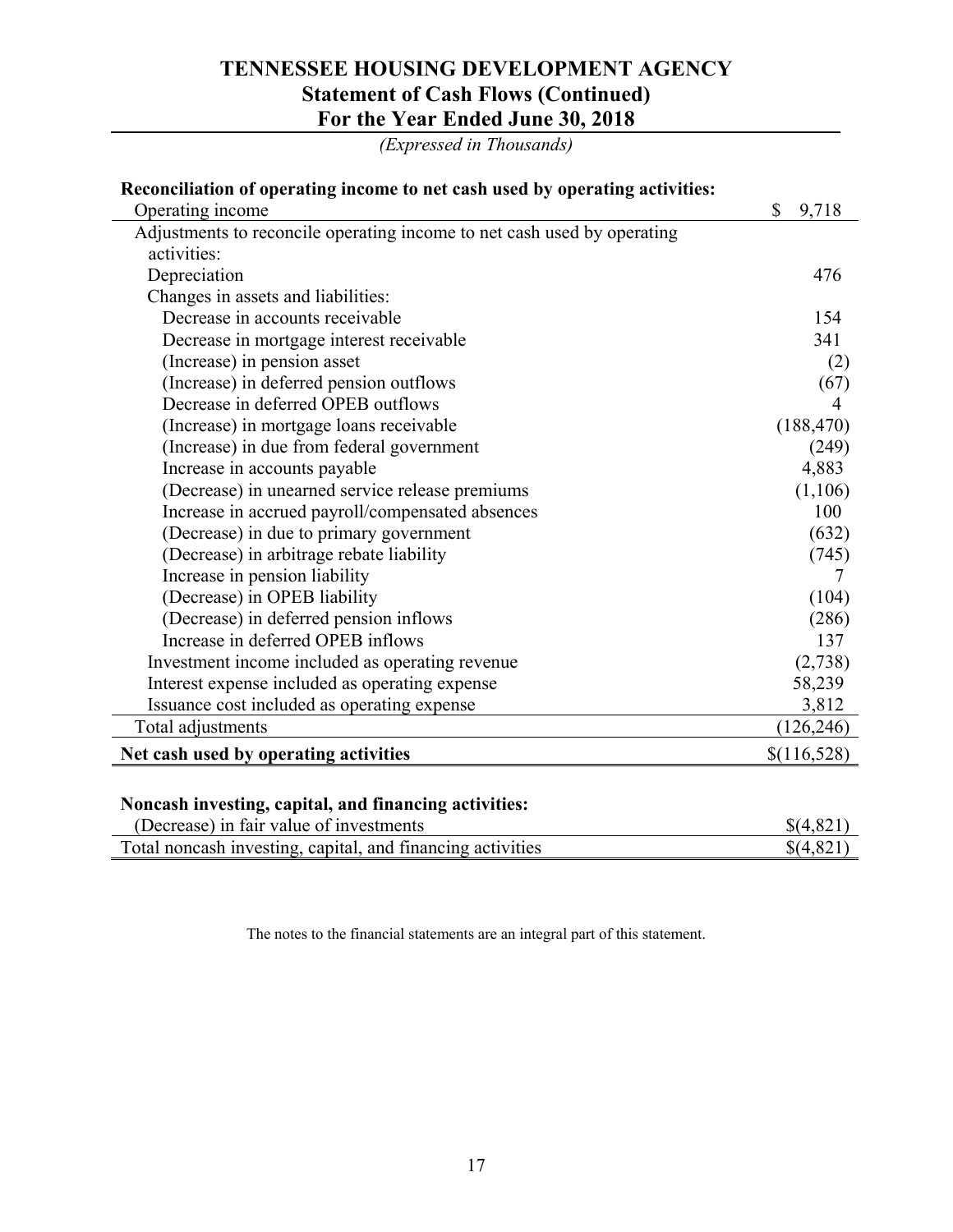#### **TENNESSEE HOUSING DEVELOPMENT AGENCY Notes to the Financial Statements June 30, 2018**

#### **Note 1. Summary of Significant Accounting Policies**

#### **Reporting Entity**

The Tennessee Housing Development Agency (THDA) was created by an act of the legislature (Chapter 241, Public Acts, 1973). The act was approved by the Governor on May 14, 1973. The enabling legislation can be found in *Tennessee Code Annotated*, Section 13-23-101 et seq. The purpose of the agency is to improve housing and living conditions for lower- and moderate-income persons and families in Tennessee by making loans and mortgages to qualified sponsors, builders, developers, and purchasers of low- and moderate-income family dwellings.

The agency is governed by a board of directors. The Comptroller of the Treasury, the Secretary of State, the State Treasurer, the Commissioner of the Department of Finance and Administration, and a Staff Assistant to the Governor serve as ex-officio board members of the agency. The remaining members are appointed by the Governor, the Speaker of the State Senate, and the Speaker of the State House of Representatives. Board members are to be representatives of the housing, real estate, or home building industries; the mortgage profession; local governments; or one of the three grand divisions of the state, and must be knowledgeable about the problems of inadequate housing conditions in Tennessee. One member of the board is a resident board member as required by Section 505 of the Quality Housing and Work Responsibility Act of 1998 and Title 24*, Code of Federal Regulations*, Part 964, Subpart E. *Tennessee Code Annotated*, Section 13-23- 101 et seq. was amended to revise the composition of the board of directors, effective July 1, 2013.

In order to accomplish its objectives, the agency is authorized to raise funds through the issuance of bonds and notes. Bonds and notes issued by the agency are not general obligations of the State of Tennessee or any of its political subdivisions, and neither the faith and credit nor the taxing power of the state or any political subdivision is pledged for payment of the principal or interest on such bonds or notes.

THDA is a component unit of the State of Tennessee. Although the agency is a separate legal entity, the state appoints a majority of its governing body and approves its operating budget. The agency is discretely presented in the *Tennessee Comprehensive Annual Financial Report*.

#### **Basis of Presentation**

The accompanying financial statements have been prepared in accordance with accounting principles generally accepted in the United States of America as prescribed by the Governmental Accounting Standards Board (GASB).

Certain accounting policies and procedures are stipulated in the agency's Mortgage Finance Program, Single Family Program, Homeownership Program, Housing Finance Program, General Residential Finance Program bond resolutions, and the Single Family Mortgage Notes trust indenture. The agency follows these procedures in establishing and maintaining the various funds and accounts for its programs. Revenues and expenses applicable to each fund and account are recorded therein.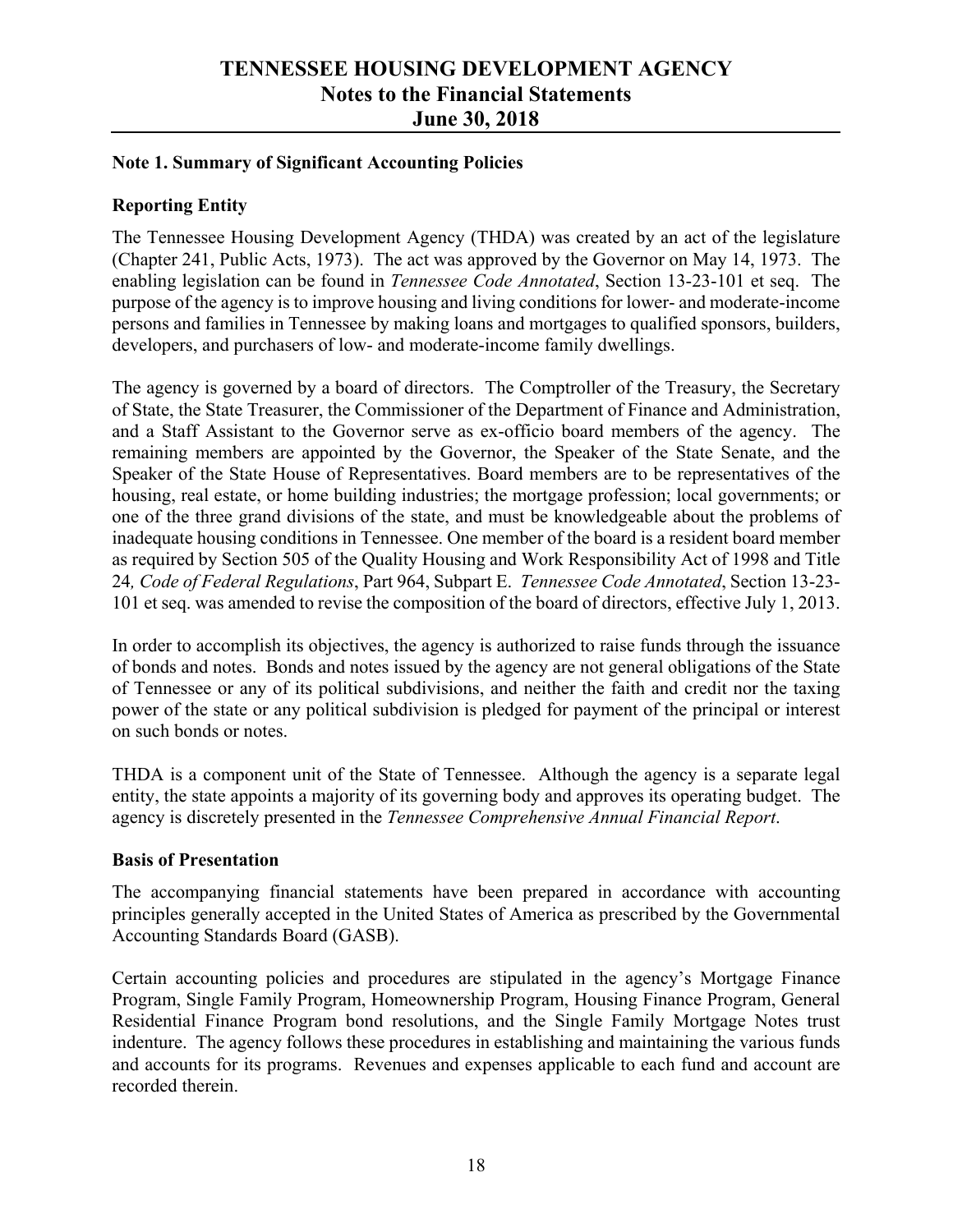#### **Basis of Accounting and Measurement Focus**

The accompanying financial statements have been prepared using the accrual basis of accounting and the flow of economic resources measurement focus. Under this basis, revenues are recorded when earned and expenses are recorded when liabilities are incurred, regardless of the timing of related cash flows. When both restricted and unrestricted resources are available for use, it is the agency's policy to use the restricted resources first. All significant interfund transactions have been eliminated.

#### **Capital Assets**

Capital assets, which include furniture and office equipment, are defined by the agency as assets with an initial, individual cost of \$5,000 or more.

Capital assets are depreciated on a straight-line basis over the following estimated useful lives of the assets.

| Description                | <b>Estimated Life</b> |
|----------------------------|-----------------------|
| Furniture                  | 10 years              |
| Computer equipment 3 years |                       |

#### **Restricted Assets**

Restricted assets are comprised of the Debt Service Reserve Funds, Bond Reserve Funds, the Tax and Insurance Holding/Escrow account, funds on deposit for, or on behalf of, borrower's related to Loan Servicing, Hardest Hit Fund cash, and Net Pension Assets (see Note 4).

The bond resolutions require the agency to establish a Debt Service Reserve Fund or a Bond Reserve Fund for each bond issue. The bond resolutions require that if the Debt Service and Expense Funds or the Revenue Funds of a bond issue are not sufficient to provide for interest or principal and sinking fund requirements of that issue that funds be transferred from the Debt Service Reserve Fund or the Bond Reserve Fund to cover any deficiency.

The Tax and Insurance Holding/Escrow account is used to service mortgage accounts. These funds are tax and insurance escrows held on behalf of various mortgagors from payments collected on mortgages. The agency is obligated to expend these monies on escrowed items. The Payment Clearing and Disbursement accounts are also used to service mortgages.

#### **Deferred Amount on Refundings and Bond Premiums and Discounts**

Deferred Amounts on Refundings: The agency amortizes the deferred amount on refundings using the straight-line method.

Bond Premiums and Discounts: Bond premiums and discounts are deferred and amortized over the life of the bonds using the interest method. Bonds payable are reported net of the applicable unamortized bond premium or discount.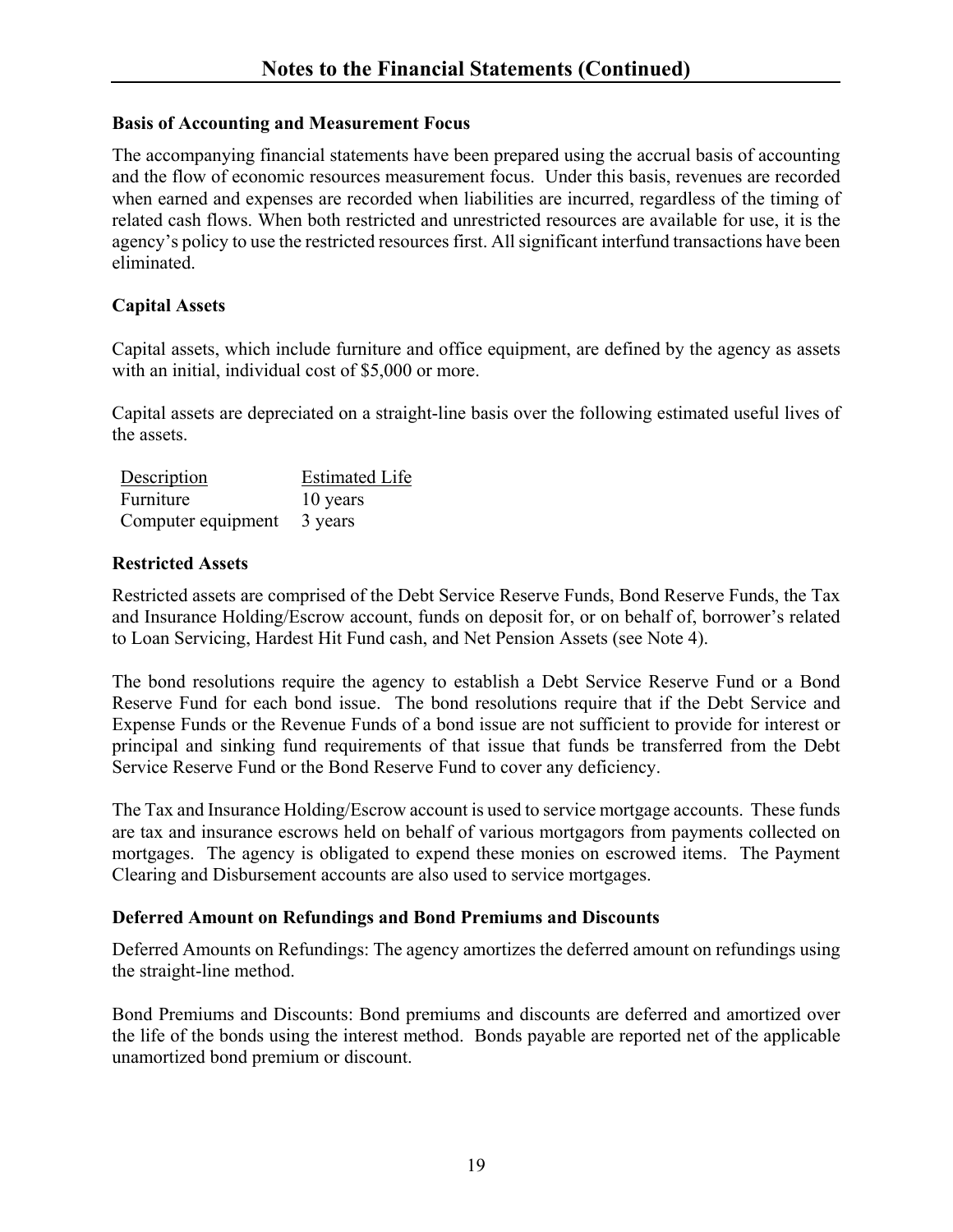#### **Cash and Cash Equivalents**

In addition to demand deposits and deposits in the pooled investment fund administered by the State Treasurer, this classification includes short-term investments with original maturities of three months or less from the date of acquisition.

#### **Investments**

The agency has established guidelines for its funds to meet the requirements of the bond resolutions and to comply with the statutes of the State of Tennessee. Permitted investments include the following: direct obligations of the U.S. Treasury and U.S. Agencies; obligations guaranteed by the U.S.; public housing bonds secured by contracts with the U.S.; direct and general obligations of the State of Tennessee or obligations guaranteed by the State of Tennessee; obligations of other states or instrumentalities thereof, which are rated in either of the two highest rating categories by Moody's Investor Service or Standard & Poor's Corporation; interest bearing time or demand deposits; collateralized certificates of deposit in authorized state depositories; and repurchase agreements collateralized by authorized securities.

Investments are stated at fair value, except for repurchase agreements, which are reported at cost.

#### **Accrual of Interest Income**

Interest on first mortgage loans receivable and investment securities is credited to income as earned and classified as interest receivable.

#### **Mortgages**

Mortgages are carried at their original amount less collected principal.

#### **Loan Servicing**

On November 1, 2016, THDA began servicing the mortgage loans previously serviced by an approved THDA Loan Servicer and in May of 2017, began servicing the loans originated from THDA's Originating Agents.

#### **Operating Revenues and Expenses**

The agency was created with the authority to issue bonds to the investing public in order to create a flow of private capital through the agency into mortgage loans to certain qualified individuals and qualified housing sponsors. The agency's primary operation is to borrow funds in the bond market and issue those funds to make single-family and multi-family loans. The primary operating revenue is the interest income on outstanding mortgages and the investment income from proceeds of bonds. The primary operating expense of the agency is the interest expense on bonds outstanding. All revenues and expenses not meeting this definition are reported as nonoperating revenues and expenses.

#### **Allowance for Forgivable Second Mortgages**

THDA has offered the Down Payment Assistance product for several years. Beginning in October 2014, this product changed to a 0% forgivable second mortgage loan, of which 100% of the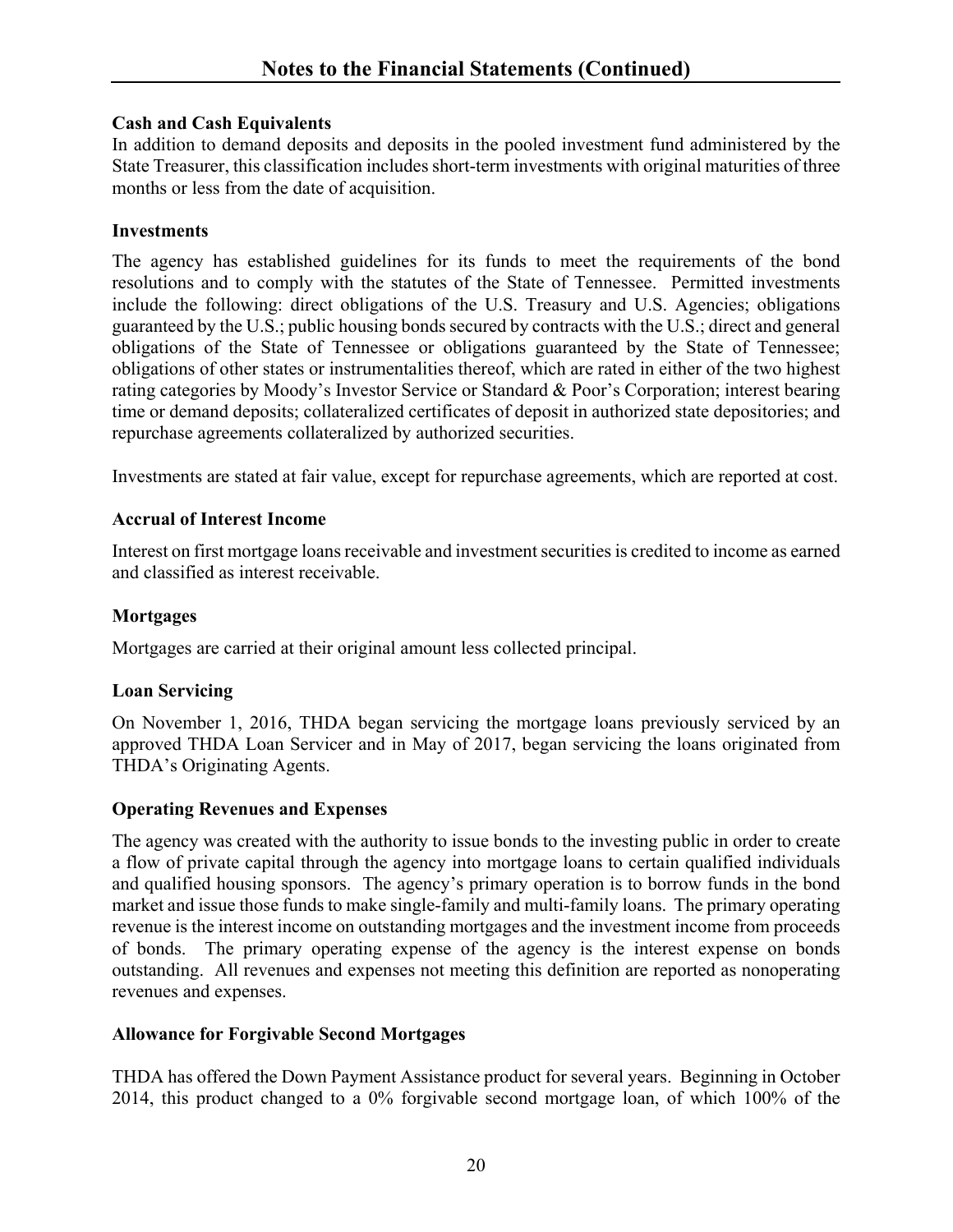original principal amount is repayable to THDA if the loan is repaid within 10 years of the origination date. Beginning on the 11th anniversary of the origination date, 20% of the original principal amount will be forgiven. The amount of forgiveness increases an additional 20% on the loan anniversary thereafter. On the 15th anniversary of the origination date, 100% of the original principal amount becomes forgiven. Because of the likelihood that some amount of the original principal amount will be forgiven in the course of time, an allowance account has been established for those loans that may enter the forgivable period. During fiscal year 2018, the agency determined that an amount of second mortgage down payment assistance loans are not expected to be recovered due to forgiveness or foreclosure. This amount was recorded as an allowance.

Beginning in April 2017, this product changed to a 100% forgivable second mortgage loan for the 30-year term of the first mortgage. It is 100% repayable in the event the home is sold, refinanced, or owners move out of the home. Because of the likelihood that the majority of second mortgage loans will be repaid in the course of the 30-year term, the allowance account established for the second mortgage loans beginning October 2014 will not be used for any second mortgages made after March 2017.

#### **Pensions**

For purposes of measuring the net pension liability (asset); deferred outflows of resources and deferred inflows of resources related to pensions; and pension expense, information about the fiduciary net position of the Closed State and Higher Education Employee Pension Plan and the State and Higher Education Employee Retirement Plan in the Tennessee Consolidated Retirement System (TCRS) and additions to/deductions from the plan's fiduciary net position have been determined on the same basis as they are reported by the TCRS. For this purpose, benefits (including refunds of employee contributions) are recognized when due and payable in accordance with the benefit terms of the Closed State and Higher Education Employee Pension Plan and the State and Higher Education Employee Retirement Plan. Investments are reported at fair value.

#### **Note 2. Deposits and Investments**

#### **Deposits**

Custodial Credit Risk – Custodial credit risk for deposits is the risk that in the event of a bank failure, the agency's deposits may not be returned.

The laws of the State of Tennessee require that collateral be pledged to secure all uninsured deposits. The agency's bond resolutions require deposits to be fully secured.

The agency's deposits are in financial institutions which participate in the bank collateral pool administered by the State Treasurer, except as noted below. The securities pledged to protect these accounts are pledged in the aggregate rather than against each individual account. The members of the pool may be required by agreement to pay an assessment to cover any deficiency. Under this additional assessment agreement, public fund accounts covered by the pool are considered to be insured for purposes of credit risk disclosure.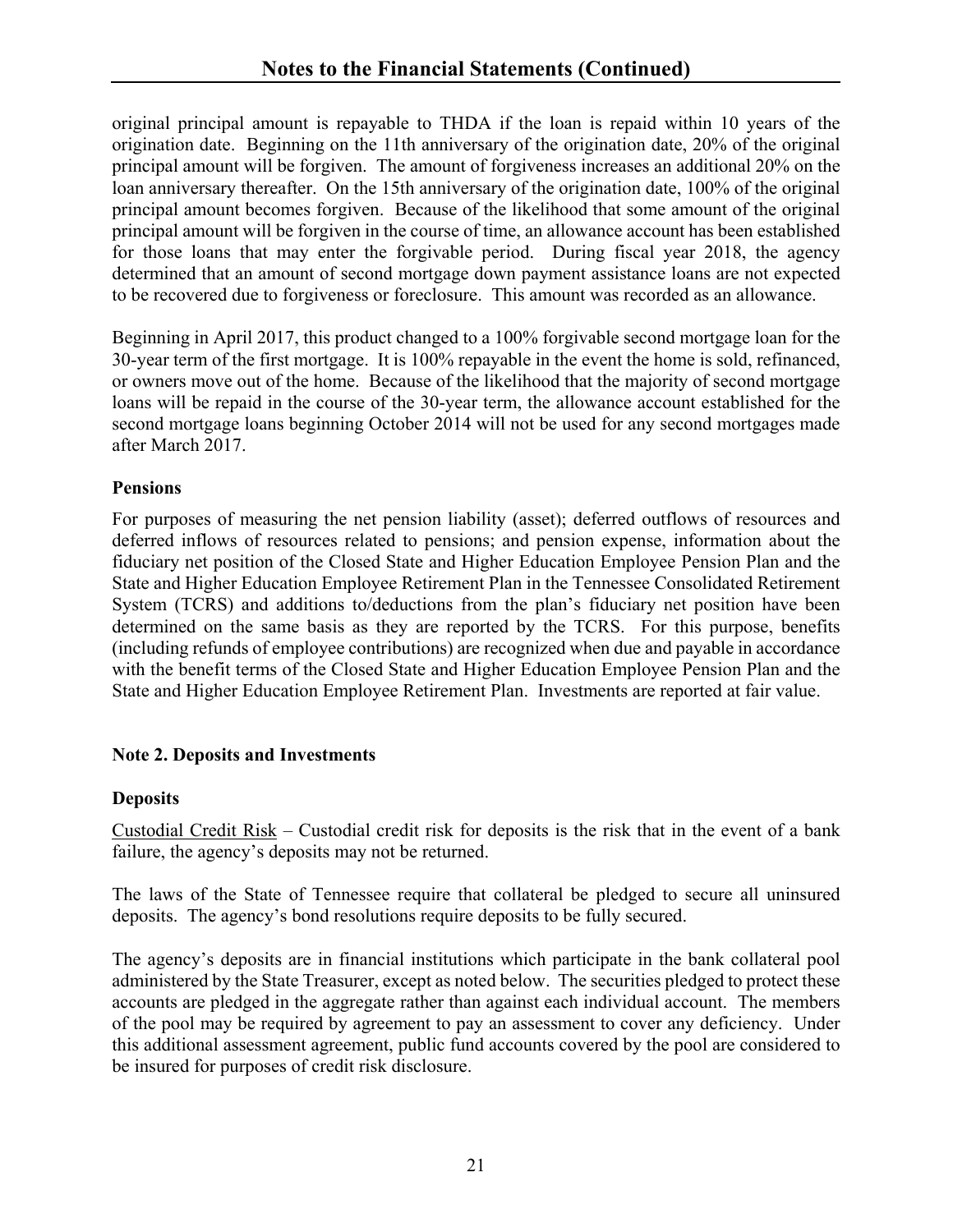At June 30, 2018, the bank balance was \$32,468,510. This amount includes \$2,840,941, which is held in a taxes and insurance escrow account to pay taxes, insurance, and mortgage insurance premiums on the mortgagor's behalf. All bank balances at June 30, 2018, were insured, except the Bank of New York Mellon (BNYM) accounts. The U.S. Department of the Treasury requires the funds for the Hardest Hit Fund program to be deposited in the BNYM accounts. THDA has no obligation to ensure that the funds in the accounts are collateralized should the amount of money in the account be in excess of the FDIC insurance coverage of \$250,000. THDA will not be responsible for a loss of the funds due to the bank's failure and the lack of adequate collateral. Of the bank balance at June 30, 2018, \$28,695,048 was in the BNYM. Of this amount, \$28,445,048 exceeded the FDIC insurance coverage. The agency also has deposits in the State Pooled Investment Fund administered by the State Treasurer. The fund's investments are measured at amortized cost. The fund is not rated by a nationally recognized statistical rating organization. The fund's investment policy and required risk disclosures are presented in the *State of Tennessee Treasurer's Report*, which is available on the state's website at [www.treasury.state.tn.us.](http://www.treasury.state.tn.us) 

#### **Investments**

As stated in the agency's investment policy, the "prudent man rule" shall be the standard of prudence used by all officials responsible for the investment of assets. Investments are made as a prudent person would be expected to act in the management of his or her own affairs, with consideration of the safety of capital and the probability of income, and avoidance of speculative investments.

The agency's investment policy states that the agency's portfolios will be diversified in order to reduce the risk of loss resulting from concentration of assets in a specific maturity, a specific issuer, or a specific class of securities. The agency may invest 100% of its portfolio in U.S. government securities. A minimum of 5% of the par value of total investments must mature within 5 years. No more than 50% of the par value of the combined portfolios can be invested in maturities greater than 15 years without approval of the Bond Finance Committee.

Portfolio maturities shall be staggered in a way that avoids undue concentrations of assets in a specific maturity sector. Maturities shall be selected which provide for stability of income and reasonable liquidity. It is the intent of this policy that sufficient investments be scheduled to mature to provide for the required liquidity for debt service and other expenditures per resolution requirements.

Interest Rate Risk – Interest rate risk is the risk that changes in interest rates of debt investments will adversely affect the fair value of an investment.

Duration is a measure of a debt investment's exposure to fair value changes arising from changing interest rates. It uses the present value of cash flows, weighted for those cash flows as a percentage of the investment's full price.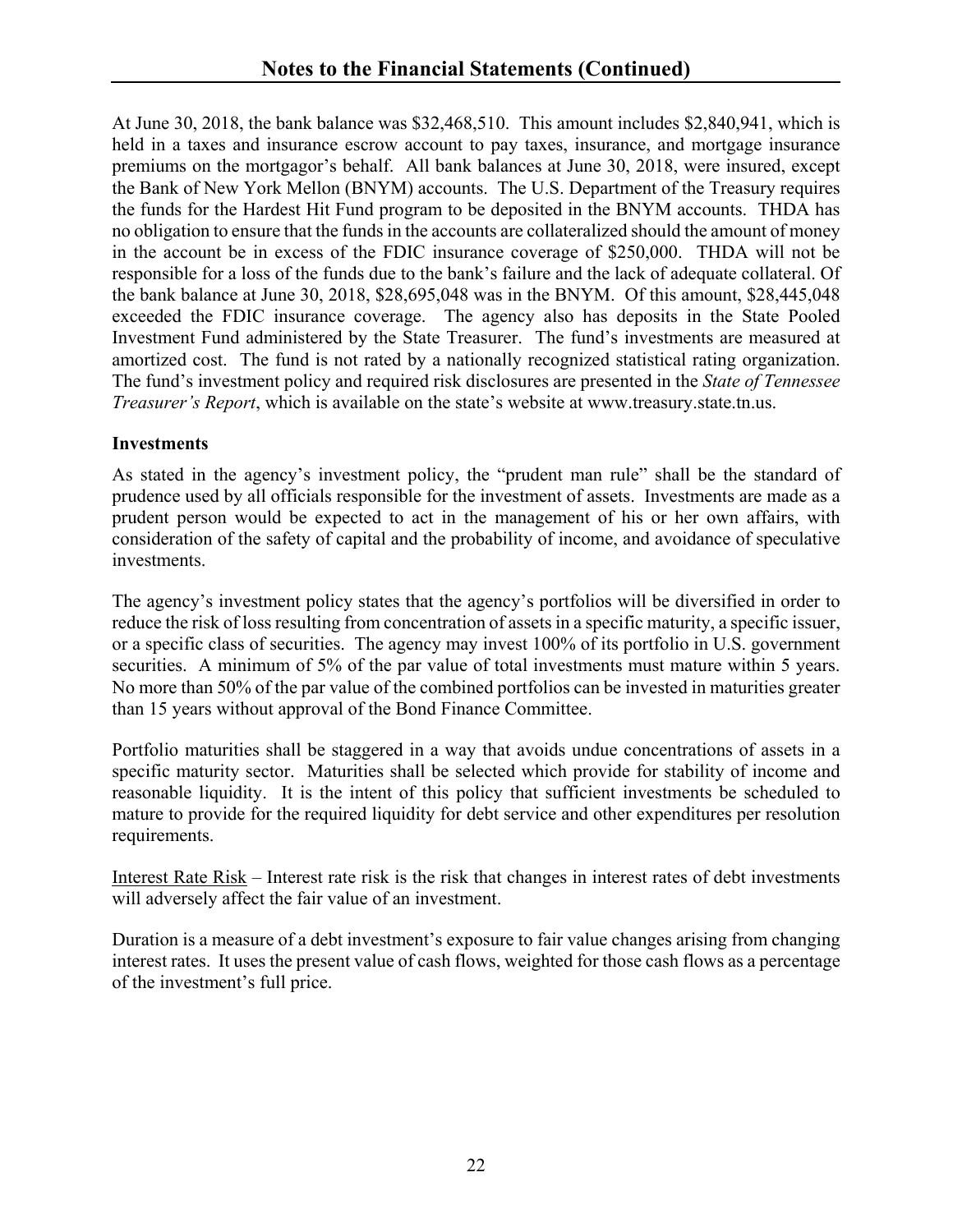|                        | June 30, 2018 |                           |  |
|------------------------|---------------|---------------------------|--|
|                        |               | <b>Effective Duration</b> |  |
| <b>Investment Type</b> | Fair Value    | Years)                    |  |
| U.S. Agency Coupon     | \$167,711,320 | 2.878                     |  |
| U.S. Treasury Coupon   | 12,969,783    | 2.704                     |  |
| U.S. Agency Discount   | 187, 487, 134 | 0.133                     |  |
|                        |               |                           |  |
| Total                  | \$368,168,237 | 1.474                     |  |

Fair Value Measurements – THDA implemented Governmental Accounting Standards Board Statement No. 72, *Fair Value Measurement and Application*. GASBS 72 was issued to address accounting and financial reporting issues related to fair value measurements. THDA categorizes its fair value measurements within the fair value hierarchy established by accounting principles generally accepted in the United States of America. THDA has the following recurring fair value measurements as of June 30, 2018 (expressed in thousands):

|                             | June 30, 2018   |                      |             |               |
|-----------------------------|-----------------|----------------------|-------------|---------------|
|                             |                 | <b>Quoted Prices</b> |             |               |
|                             |                 | in Active            | Significant |               |
|                             |                 | Markets for          | Other       | Significant   |
|                             |                 | Identical            | Observable  | Unobservable  |
| <b>Assets by Fair Value</b> | Total Assets at | Assets               | Inputs      | Inputs        |
| Level                       | Fair Value      | (Level 1)            | (Level 2)   | (Level 3)     |
| Debt securities             |                 |                      |             |               |
| U.S. Agency Coupon          | \$167,711       | \$                   | \$167,711   | $\mathbb S$ - |
| <b>U.S. Treasury Coupon</b> | 12,970          | 12,970               |             |               |
| U.S. Agency Discount        | 187,487         |                      | 187,487     |               |
|                             |                 |                      |             |               |
| Total debt securities       | \$368,168       | \$12,970             | \$355,198   | \$            |

Assets classified in Level 1 of the fair value hierarchy are valued using prices quoted in active markets for identical assets as those securities. Assets classified in Level 2 of the fair value hierarchy are valued using prices quoted in active markets for similar assets as those securities. Level 3 valuations are derived from valuation techniques in which significant inputs are unobservable.

Credit Risk – Credit risk is the risk that an issuer or other counterparty to an investment will not fulfill its obligations. Refer to the Investments section of Note 1 for further explanation of the agency's permitted investments. Credit quality ratings for the agency's investments as of June 30, 2018, are included in the schedules below. Securities are rated using Standard & Poor's and/or Moody's and are presented below using the S&P's rating scale.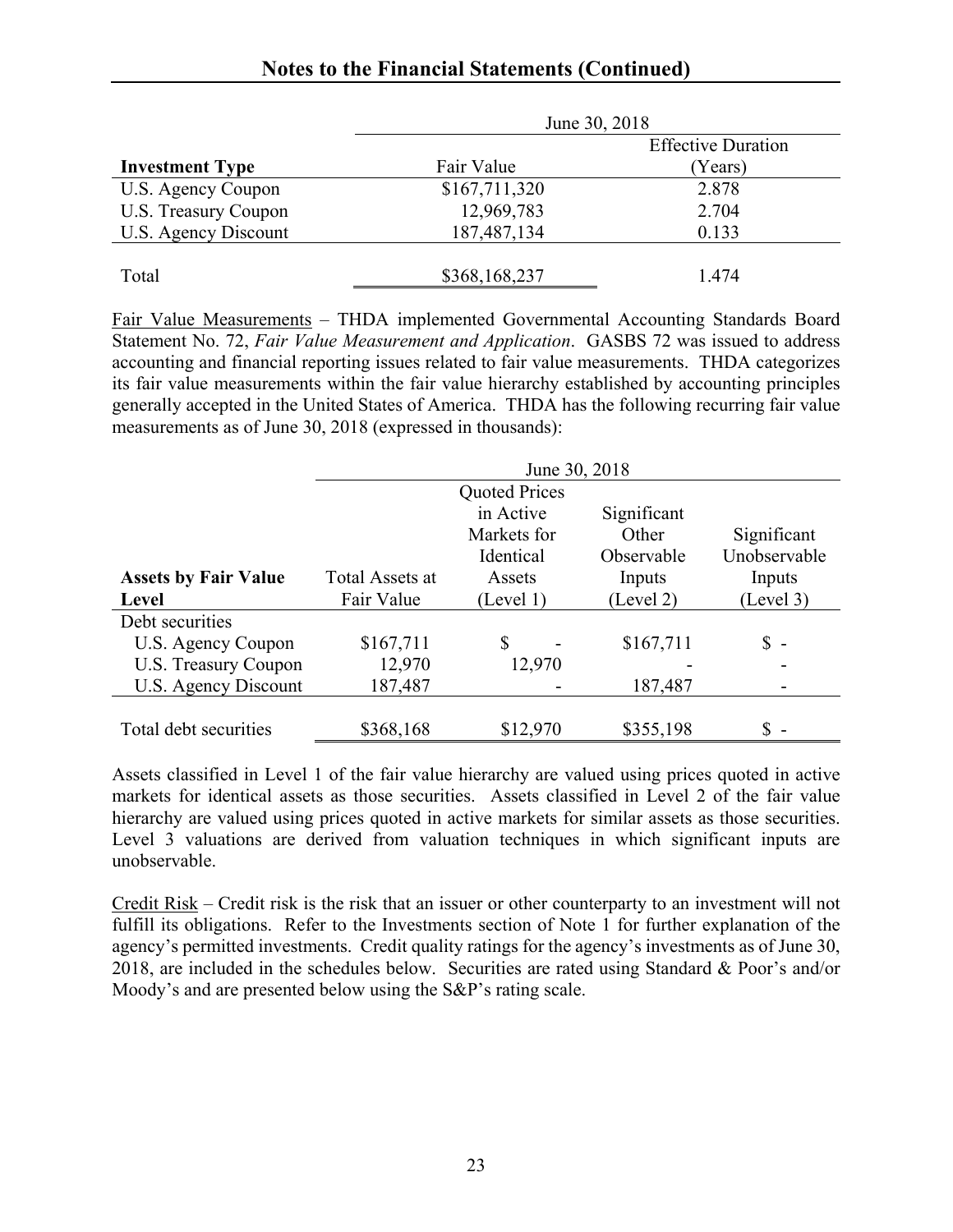|                        |                   |                          | June 30, 2018            |                          |                        |
|------------------------|-------------------|--------------------------|--------------------------|--------------------------|------------------------|
|                        |                   | U.S.                     |                          |                          |                        |
| <b>Investment Type</b> | <b>Fair Value</b> | $T$ reasury <sup>2</sup> | AAA                      | $AA+$                    | Not Rated <sup>3</sup> |
| U.S. Agency Coupon     | \$167,711,320     | $\overline{\phantom{a}}$ | \$14,412,390             | \$151,034,949            | 2,263,981              |
| U.S. Treasury Coupon   | 12,969,783        | 12,969,783               | $\overline{\phantom{0}}$ |                          |                        |
| U.S. Agency Discount   | 187, 487, 134     |                          | 30,000,000               | $\overline{\phantom{a}}$ | 157,487,134            |
|                        |                   |                          |                          |                          |                        |
| Total                  | \$368,168,237     | \$12,969,783             | \$44,412,390             | \$151,034,949            | \$159,751,115          |

In addition to these investments, the agency has \$136,991,170 invested in a money market fund. This fund is measured at amortized cost and has an S&P's rating of AAA.

Concentration of Credit Risk – Concentration of credit risk is the risk of loss attributed to the magnitude of the agency's investment in a single issuer.

More than 5% of the agency's investments are invested in the following single issuers:

|                                  | June 30, 2018     |                |  |
|----------------------------------|-------------------|----------------|--|
|                                  | <b>Fair Value</b> |                |  |
| <i><u><b>Issuer</b></u></i>      | (Thousands)       | % of Portfolio |  |
| Federal Home Loan Bank           | \$217,505         | 59.08          |  |
| Federal Home Loan Mortgage Corp. | \$81,487          | 22.13          |  |
| Federal National Mortgage Assoc. | \$53,951          | 14.65          |  |

GASBS 79 Disclosures – During fiscal year 2016, THDA implemented Governmental Accounting Standards Board Statement No. 79, *Certain External Investment Pools and Pool Participants*. The State of Tennessee, by law, requires that THDA participate in the State Pooled Investment Fund (SPIF). SPIF values financial instruments at amortized cost.

 $\overline{a}$ 

<sup>&</sup>lt;sup>2</sup> This column includes obligations of the U.S. government or obligations explicitly guaranteed by the U.S. government.

 $3$  This column includes securities that are implicitly guaranteed by the U.S. government, but are not rated by S&P or Moody's.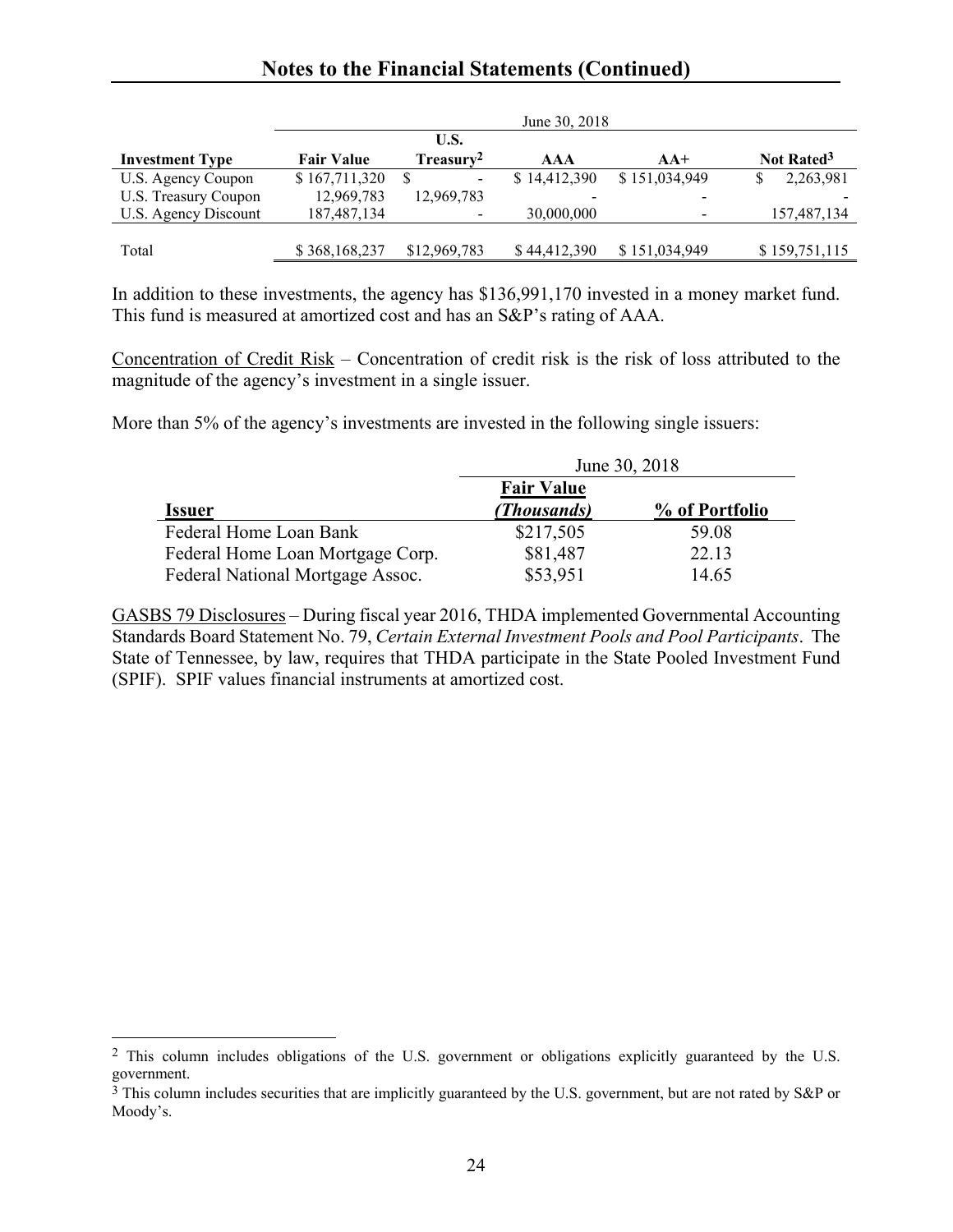## **Note 3. Liabilities**

#### **Bonds Issued and Outstanding**

|                                 | <b>Homeownership Program Bonds</b> |                                     |                            |                                                   |  |  |
|---------------------------------|------------------------------------|-------------------------------------|----------------------------|---------------------------------------------------|--|--|
| Series                          | <b>Maturity Range</b>              | <b>Issued Amount</b><br>(Thousands) | Interest Rate<br>(Percent) | <b>Ending Balance</b><br>6/30/2018<br>(Thousands) |  |  |
| 2007-4                          | $1/1/2009 - 7/1/2038$              | \$150,000                           | 3.75 to 5.50               | S                                                 |  |  |
| 2008-1                          | $7/1/2009 - 1/1/2039$              | 60,000                              | 2.45 to 5.70               |                                                   |  |  |
| 2009-1                          | $1/1/2010 - 7/1/2029$              | 50,000                              | $0.75$ to $5.00$           | 13,255                                            |  |  |
| 2009-2                          | $7/1/2010 - 7/1/2030$              | 75,000                              | $0.90 \text{ to } 5.00$    | 17,480                                            |  |  |
| 2010-1                          | $1/1/2011 - 7/1/2025$              | 120,700                             | $0.35$ to $4.50$           | 33,435                                            |  |  |
| $2011 - 1$                      | $7/1/2012 - 7/1/2042$              | 141,255                             | $0.60 \text{ to } 4.65$    | 52,185                                            |  |  |
| $2012 - 1$                      | $1/1/2013 - 7/1/2042$              | 133.110                             | $0.80 \text{ to } 4.50$    | 59,395                                            |  |  |
| 2012-2                          | $7/1/2013 - 7/1/2043$              | 97,625                              | $0.50 \text{ to } 4.00$    | 45,710                                            |  |  |
| Plus: Unamortized Bond Premiums | Total Homeownership Program Bonds  | \$827,690                           |                            | \$221,460<br>1,928                                |  |  |
|                                 | Net Homeownership Program Bonds    |                                     |                            | \$223,388                                         |  |  |

#### **Housing Finance Program Bonds**

| <b>Series</b><br>$2009 - A$<br>$2010-A$<br>$2010 - B$ | Maturity Range<br>$1/1/2011 - 1/1/2040$<br>$1/1/2011 - 7/1/2041$<br>$7/1/2011 - 7/1/2041$ | <b>Issued Amount</b><br>(Thousands)<br>\$100,000<br>160,000<br>100,000 | <b>Interest Rate</b><br>(Percent)<br>$0.90$ to 4.625<br>$0.60 \text{ to } 5.00$<br>$0.45$ to $4.50$ | <b>Ending Balance</b><br>6/30/2018<br>(Thousands)<br>S.<br>8,445<br>11,965<br>40,580 |
|-------------------------------------------------------|-------------------------------------------------------------------------------------------|------------------------------------------------------------------------|-----------------------------------------------------------------------------------------------------|--------------------------------------------------------------------------------------|
| $2011 - A$                                            | $7/1/2011 - 7/1/2041$                                                                     | 100,000                                                                | $0.45$ to $4.50$                                                                                    | 12.275                                                                               |
| $2011 - B$                                            | $7/1/2012 - 7/1/2041$                                                                     | 100,000                                                                | $0.25$ to 4.50                                                                                      | 46,020                                                                               |
| $2011 - C$                                            | $7/1/2012 - 7/1/2041$                                                                     | 100,000                                                                | $0.40 \text{ to } 4.30$                                                                             | 42,015                                                                               |
| $2015 - A$                                            | $1/1/2016 - 7/1/2045$                                                                     | 150,000                                                                | $0.30 \text{ to } 3.85$                                                                             | 99,090                                                                               |
| Plus: Unamortized Bond Premiums                       | <b>Total Housing Finance Program Bonds</b>                                                | \$810,000                                                              |                                                                                                     | \$260,390<br>2,756                                                                   |
| Net Housing Finance Program Bonds                     |                                                                                           |                                                                        |                                                                                                     | \$263,146                                                                            |

Net Housing Finance Program Bonds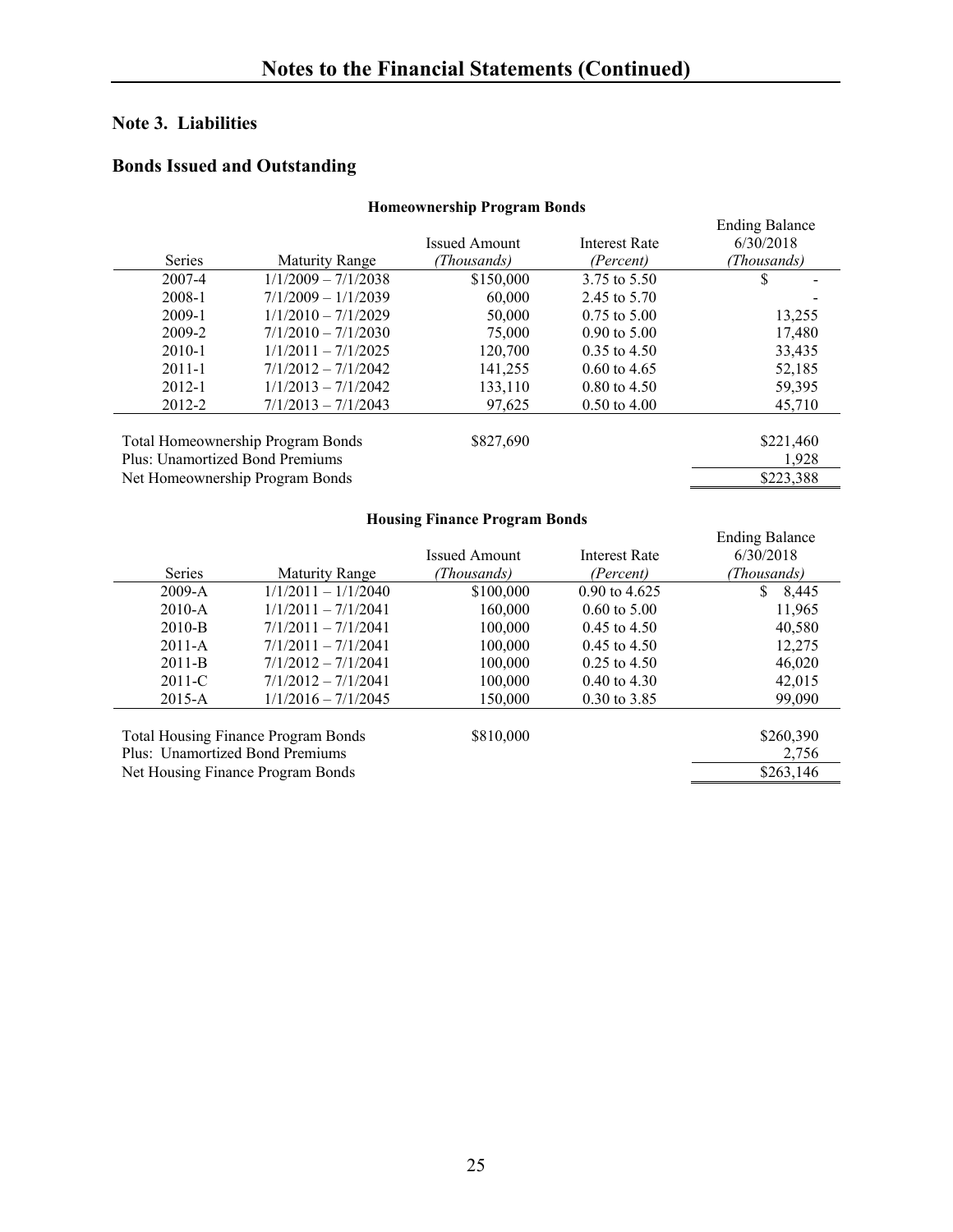|                     |                                            |                      |                         | <b>Ending Balance</b> |
|---------------------|--------------------------------------------|----------------------|-------------------------|-----------------------|
|                     |                                            | <b>Issued Amount</b> | <b>Interest Rate</b>    | 6/30/2018             |
| Series              | <b>Maturity Range</b>                      | (Thousands)          | (Percent)               | (Thousands)           |
| $2013 - 1$          | $1/1/2014 - 7/1/2043$                      | 215,905<br>\$        | $0.40$ to $4.00$        | \$<br>98,530          |
| 2013-2              | $7/1/2014 - 7/1/2043$                      | 121,300              | $0.45$ to 4.65          | 67,335                |
| 2014-1              | $1/1/2015 - 7/1/2039$                      | 150,000              | $0.32$ to $4.00$        | 89,825                |
| 2014-2              | $7/1/2015 - 7/1/2045$                      | 150,000              | $0.25$ to $4.00$        | 106,210               |
| 2015-1              | $1/1/2016 - 7/1/2045$                      | 150,000              | $0.50$ to $4.05$        | 117,920               |
| 2015-2              | $7/1/2016 - 1/1/2046$                      | 175,000              | $0.40$ to $4.00$        | 142,270               |
| 2016-1              | $1/1/2017 - 1/1/2047$                      | 125,000              | $0.625$ to 3.50         | 109,900               |
| 2016-2              | $7/1/2017 - 1/1/2047$                      | 125,000              | $0.72$ to 3.50          | 113,680               |
| 2016-3              | $7/1/2017 - 7/1/2031$                      | 62,000               | $1.00 \text{ to } 3.50$ | 44,045                |
| 2017-1              | $1/1/2018 - 7/1/2042$                      | 100,000              | $0.95$ to $4.00$        | 94,125                |
| 2017-2              | $1/1/2018 - 1/1/2042$                      | 175,000              | $0.90$ to $4.00$        | 164,465               |
| 2017-3              | $7/1/2018 - 1/1/2048$                      | 99,900               | $0.80$ to 3.65          | 99,070                |
| 2017-4              | $7/1/2018 - 7/1/2048$                      | 99,900               | $0.95$ to $4.00$        | 99,900                |
| 2018-1              | $1/1/2019 - 1/1/2043$                      | 99,900               | 1.40 to $4.00$          | 99,900                |
| 2018-2              | $1/1/2019 - 1/1/2049$                      | 160,000              | 1.75 to 4.00            | 160,000               |
|                     |                                            |                      |                         |                       |
|                     | Total Residential Finance Program Bonds    | \$2,008,905          |                         | \$1,607,175           |
|                     | Plus: Unamortized Bond Premiums            |                      |                         | 35,037                |
|                     | <b>Subtract: Unamortized Bond Discount</b> |                      |                         | (34)                  |
|                     | Net Residential Finance Program Bonds      |                      |                         | \$1,642,178           |
|                     |                                            |                      |                         |                       |
| Net Total All Bonds |                                            |                      |                         | \$2,128,712           |

#### **Residential Finance Program Bonds**

Housing Finance Program Bonds – The Housing Finance Program Bonds were established on December 23, 2009, to allow the agency to participate in the U.S. Department of Treasury New Issue Bond Program, which was created to assist state and local housing finance agencies in acquiring cost-effective mortgage loan capital. THDA could release funds from issue 2009-B up to six times before December 31, 2011.

The first release and conversion from 2009-B was on June 17, 2010, in the amount of \$85,290,000. The \$85,290,000 was blended with the market rate 2010-A bonds in the amount of \$74,710,000 for a total of \$160,000,000.

The second release and conversion from 2009-B was on November 10, 2010, in the amount of \$60,000,000. The \$60,000,000 was blended with the market rate 2010-B bonds in the amount of \$40,000,000 for a total of \$100,000,000.

The third release and conversion from 2009-B was on April 14, 2011, in the amount of \$60,000,000. The \$60,000,000 was blended with the market rate 2011-A bonds in the amount of \$40,000,000 for a total of \$100,000,000.

The fourth release and conversion from 2009-B was on August 25, 2011, in the amount of \$60,000,000. The \$60,000,000 was blended with the market rate 2011-B bonds in the amount of \$40,000,000 for a total of \$100,000,000.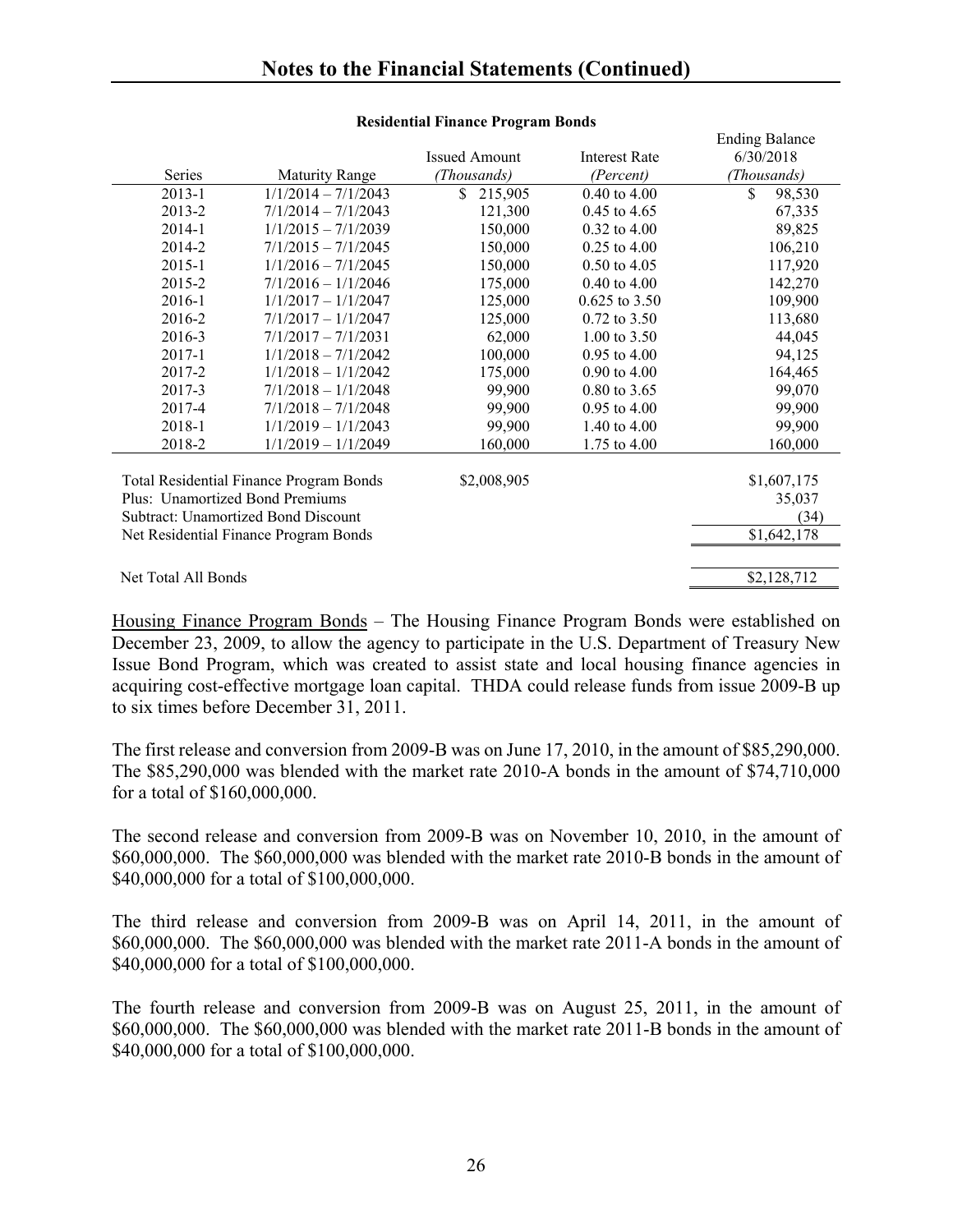The fifth and final release and conversion from 2009-B was on November 3, 2011, in the amount of \$34,710,000. The \$34,710,000 was blended with the market rate 2011-C bonds in the amount of \$65,290,000 for a total of \$100,000,000.

#### **Debt Service Requirements**

Debt service requirements to maturity at June 30, 2018, are as follows (expressed in thousands):

| For the $Year(s)$ |             |             | Total        |
|-------------------|-------------|-------------|--------------|
| Ending June 30    | Principal   | Interest    | Requirements |
| 2019              | S<br>45,460 | \$67,559    | \$113,019    |
| 2020              | 78,775      | 69,483      | 148,258      |
| 2021              | 85,160      | 67,472      | 152,632      |
| 2022              | 81,740      | 65,162      | 146,902      |
| 2023              | 78,190      | 62,888      | 141,078      |
| $2024 - 2028$     | 390,215     | 277,914     | 668,129      |
| $2029 - 2033$     | 393,280     | 212,378     | 605,658      |
| $2034 - 2038$     | 410,000     | 140,523     | 550,523      |
| $2039 - 2043$     | 359,090     | 66,736      | 425,826      |
| $2044 - 2048$     | 157,285     | 15,398      | 172,683      |
| 2049              | 9,830       | 273         | 10,103       |
|                   |             |             |              |
| Total             | \$2,089,025 | \$1,045,786 | \$3,134,811  |

#### **Redemption of Bonds and Notes**

During the year ended June 30, 2018, bonds were retired at par before maturity in the Homeownership Program in the amount of \$62,025,000, in the Housing Finance Program in the amount of \$55,915,000, and in the Residential Finance Program in the amount of \$144,045,000. The respective carrying values of the bonds were \$62,672,676, \$56,543,851 and \$148,217,359. This resulted in revenue to the Homeownership Program of \$647,676, to the Housing Finance Program of \$628,851, and to the Residential Finance Program of \$4,172,359.

On June 27, 2017, the agency issued \$175,000,000 in Residential Finance Program Bonds, Issue 2017-2. On July 1, 2017, the agency used \$23,110,000 of these bonds to refund bonds previously issued in the Homeownership Program (this amount consists of \$23,110,000 early redemption). The carrying amount of these bonds was \$23,217,325. The refunding increased the agency's debt service by \$7,948,844 over the next 20.5 years, and the agency realized an economic gain (the difference between the present values of the old and new debt service payments) of \$848,929.

On September 28, 2017, the agency issued \$99,900,000 in Residential Finance Program Bonds, Issue 2017-3.

On December 19, 2017, the agency issued \$99,900,000 in Residential Finance Program Bonds, Issue 2017-4. On January 1, 2018, the agency used \$11,460,000 of these bonds to refund bonds previously issued in the Homeownership Program (this amount consists of \$11,460,000 early redemption). The carrying amount of these bonds was \$11,460,000. The refunding reduced the agency's debt service by \$4,972,339 over the next 16 years, and the agency realized an economic gain (the difference between the present values of the old and new debt service payments) of \$2,364,905.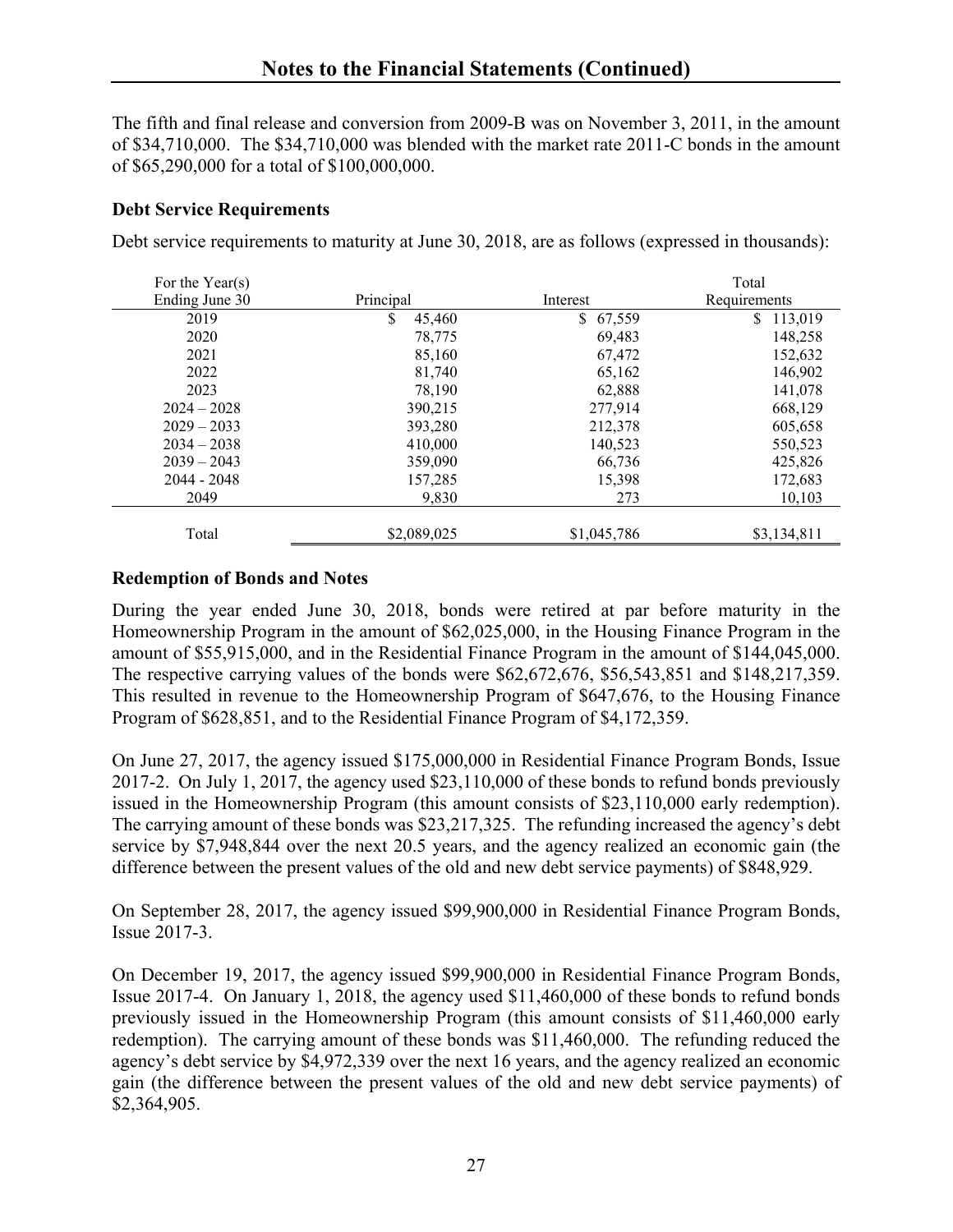On March 29, 2018, the agency issued \$99,900,000 in Residential Finance Program Bonds, Issue 2018-1.

On June 12, 2018, the agency issued \$160,000,000 in Residential Finance Program Bonds, Issue 2018-2.

#### **Long-term Liability Activity**

The following table is a summary of the long-term liability activity for the year ended June 30, 2018 (expressed in thousands).

|                             | <b>Beginning</b><br><b>Balance</b><br>July 1, |                  |                   | Ending<br><b>Balance</b><br><b>June 30,</b> | <b>Amounts</b><br>Due<br>Within |
|-----------------------------|-----------------------------------------------|------------------|-------------------|---------------------------------------------|---------------------------------|
| <b>Long-Term Liability</b>  | 2017                                          | <b>Additions</b> | <b>Reductions</b> | 2018                                        | One Year <sup>4</sup>           |
| Bonds Payable               | \$1,944,050                                   | \$459,700        | $(\$314,725)$     | \$2,089,025                                 | \$87,945                        |
| Plus:                       |                                               |                  |                   |                                             |                                 |
| Unamortized Bond Premiums   | 36,406                                        | 10,317           | (7,002)           | 39,721                                      |                                 |
| Less:                       |                                               |                  |                   |                                             |                                 |
| Unamortized Bond Discounts  |                                               | (35)             |                   | (34)                                        |                                 |
| <b>Compensated Absences</b> | 1.314                                         | 69               | (17)              | 1.366                                       | 736                             |
| Net Pension Liability       | 7,652                                         | 1.549            | (1, 542)          | 7,659                                       |                                 |
| <b>Total OPEB Liability</b> | 1,661                                         | 3.976            | (2,059)           | 3,578                                       |                                 |
| <b>Escrow Deposits</b>      | 5,391                                         | 78,563           | (70, 639)         | 13,315                                      | 2,719                           |
| Arbitrage Rebate Payable    | 1,110                                         |                  | (745)             | 365                                         |                                 |
|                             |                                               |                  |                   |                                             |                                 |
| Total                       | \$1,997,584                                   | \$554,139        | (\$396,728)       | \$2,154,995                                 | \$91,400                        |

#### **Note 4. Restricted Net Position**

 $\overline{a}$ 

The amount shown on the statement of net position as Restricted for Single Family Bond Programs is contractually pledged, under the bond resolutions of the agency, to the owners of the bonds issued under such bond resolutions. As pledged assets, the contractual provisions of the bond resolutions restrict the use of such assets. However, the assets may be removed from the lien of the bond resolutions if certain parity tests, as established by the respective bond resolutions, are satisfied. Assets removed from the lien of the respective bond resolutions may be used for other purposes.

The amount shown as Restricted for Grant Programs represents unexpended grant money that has been awarded to grantees through various grant programs administered by the agency.

The amount shown as Restricted for Homebuyers Revolving Loan Program represents the amount of net position restricted for a pilot program that funds zero interest loans for down payment and closing costs. The use of this net position is restricted under legislation enacted in fiscal year 1986.

<sup>4</sup>Amounts due within one year include management-authorized bond refundings at June 30.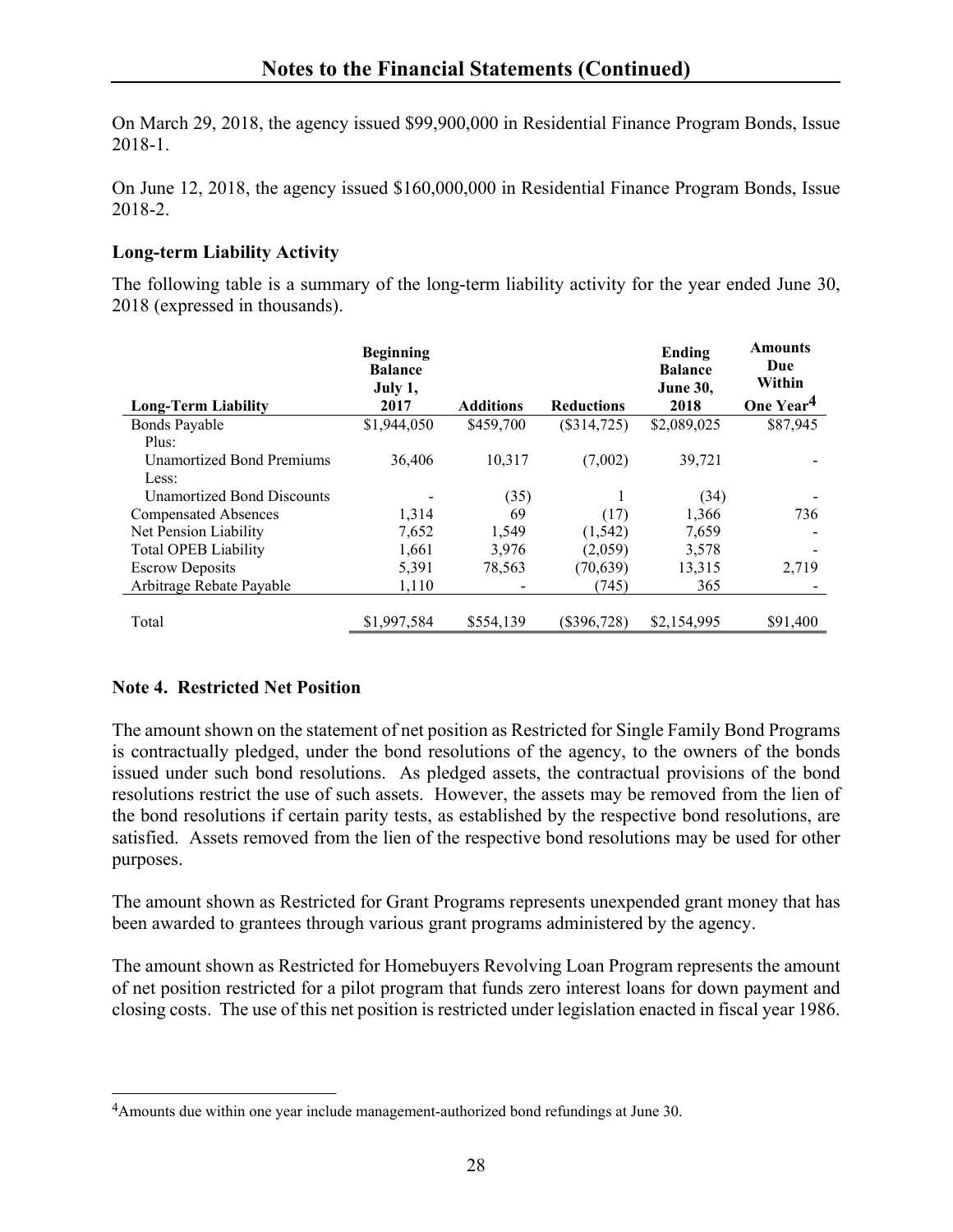#### **Note 5. Pension Plans**

#### **Closed State and Higher Education Employee Pension Plan**

#### **General Information About the Pension Plan**

Plan description – State employees and higher education employees with membership in the Tennessee Consolidated Retirement System (TCRS) before July 1, 2014, are provided with pensions through the Closed State and Higher Education Employee Pension Plan. This plan is a component of the Public Employee Retirement Plan, an agent, multiple-employer, defined benefit pension plan. The Closed State and Higher Education Employee Pension Plan stopped accepting new membership on June 30, 2014, but will continue providing benefits to existing members and retirees. Beginning July 1, 2014, a new agent, defined benefit retirement plan, the State and Higher Education Employee Retirement Plan, became effective for state employees and higher education employees hired on or after July 1, 2014.

The TCRS was created by state statute under Title 8, Chapters 34-37, *Tennessee Code Annotated*. The TCRS Board of Trustees is responsible for the proper operation and administration of all employer pension plans in the TCRS. The Tennessee Treasury Department, an agency in the legislative branch of state government, administers the plans of the TCRS. The TCRS issues a publicly available financial report that can be obtained at [www.treasury.state.tn.us/tcrs.](http://www.treasury.state.tn.us/tcrs) 

Benefits provided – Title 8, Chapters 34-37, *Tennessee Code Annotated,* establishes the benefit terms and can be amended only by the Tennessee General Assembly. Members of the Closed State and Higher Education Employee Pension Plan are eligible to retire with an unreduced benefit at age 60 with 5 years of service credit or after 30 years of service credit regardless of age. Benefits are determined using the following formula:

| Average of Member's Highest<br>Compensation for 5 Consecutive Years (up)<br>to Social Security Integration Level) | $\mathbf{x}$ | 1.50%    |   | Years of Service<br>Credit | 105% |
|-------------------------------------------------------------------------------------------------------------------|--------------|----------|---|----------------------------|------|
| <b>Plus:</b>                                                                                                      |              |          |   |                            |      |
| Average of Member's Highest                                                                                       |              |          |   | Years of Service           |      |
| Compensation for 5 Consecutive Years                                                                              | X            | $1.75\%$ | x | Credit                     | 105% |
| (over Social Security Integration Level)                                                                          |              |          |   |                            |      |

A reduced early retirement benefit is available at age 55 and vested. Members are vested with 5 years of service credit. Service-related disability benefits are provided regardless of length of service. Five years of service is required for non-service-related disability eligibility. The servicerelated and non-service-related disability benefits are determined in the same manner as a service retirement benefit but are reduced 10% and include projected service credits. A variety of death benefits are available under various eligibility criteria. Member and beneficiary annuitants are entitled to automatic cost-of-living adjustments (COLAs) after retirement. A COLA is granted each July for annuitants retired prior to July 2 of the previous year. The COLA is based on the change in the consumer price index (CPI) during the prior calendar year, capped at 3%, and applied to the current benefit. No COLA is granted if the change in the CPI is less than 0.5%. A 1% COLA is granted if the CPI change is between 0.5% and 1%. Members who leave employment may withdraw their employee contributions plus any accumulated interest.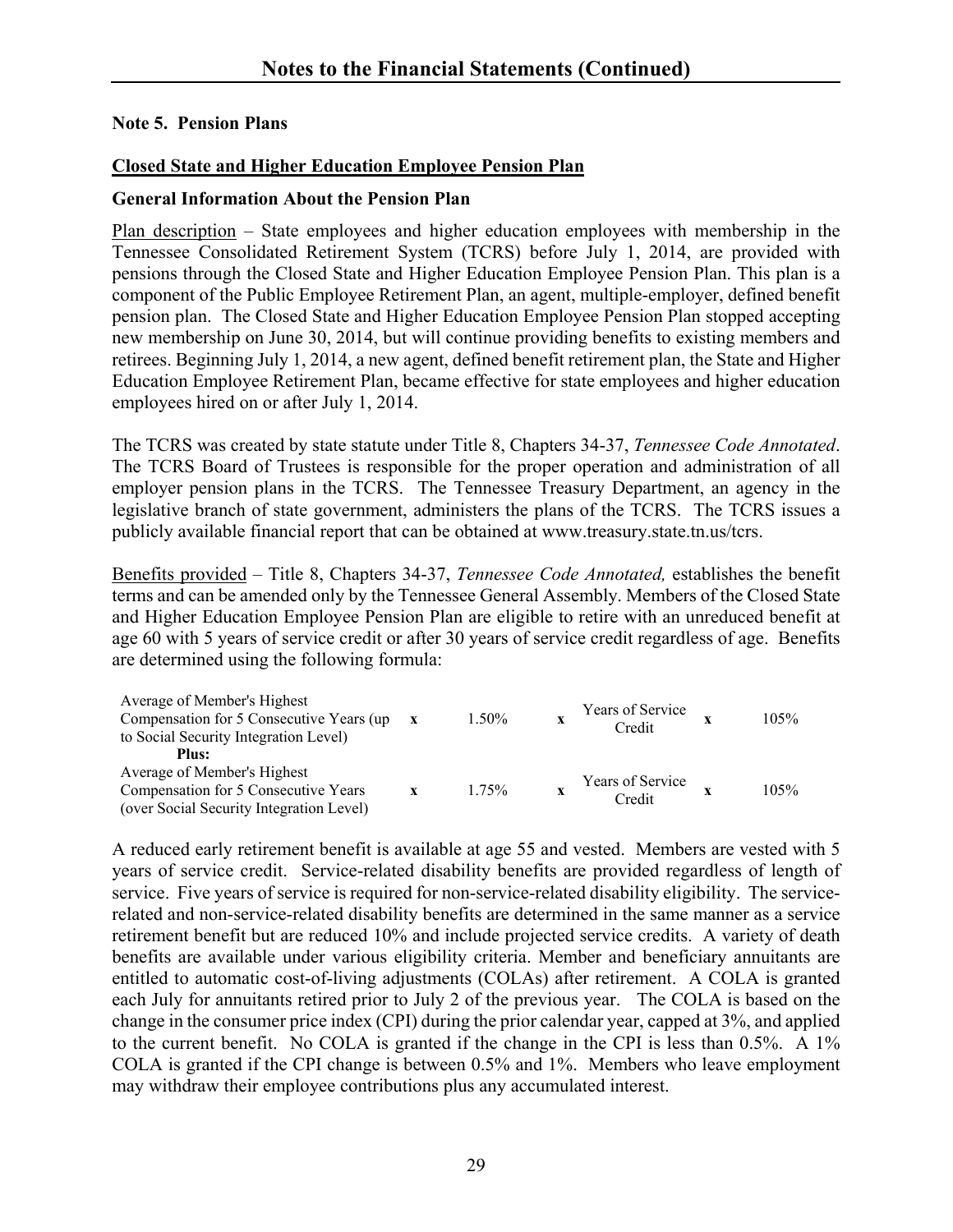Contributions – Contributions for state employees and higher education employees are established in the statutes governing the TCRS and may only be changed by the Tennessee General Assembly. THDA employees are non-contributory, as are most members in the Closed State and Higher Education Employee Pension Plan. State and higher education agencies make employer contributions at the rate set by the Board of Trustees as determined by an actuarial valuation. By law, employer contributions for the Closed State and Higher Education Employee Pension Plan are required to be paid. Employer contributions by THDA for the year ended June 30, 2018, to the Closed State and Higher Education Employee Pension Plan were \$1,891,406, which is 18.87% of covered payroll. The employer rate is expected to finance the costs of benefits earned by members during the year, the cost of administration, as well as an amortized portion of any unfunded liability.

#### **Pension Liabilities, Pension Expense, and Deferred Outflows of Resources and Deferred Inflows of Resources Related to Pensions**

Pension liability – At June 30, 2018, THDA reported a liability of \$7,659,371 for its proportionate share of the net pension liability. The net pension liability was measured as of June 30, 2017, and the total pension liability used to calculate the net pension liability was determined by an actuarial valuation as of that date. THDA's proportion of the net pension liability was based on a projection of THDA's contributions during the year ended June 30, 2017, to the pension plan relative to the contributions of all participating state and higher education agencies. At the June 30, 2017, measurement date, THDA's proportion was 0.427994%. The proportion measured as of June 30, 2016, was 0.419391%.

Pension expense – For the year ended June 30, 2018, THDA recognized a pension expense of \$1,584,150. Allocated pension expense was \$1,589,179 before being reduced by \$5,029 due to a change in proportionate share.

Deferred outflows of resources and deferred inflows of resources – For the year ended June 30, 2018, THDA reported deferred outflows of resources and deferred inflows of resources related to pensions from the following sources (expressed in thousands):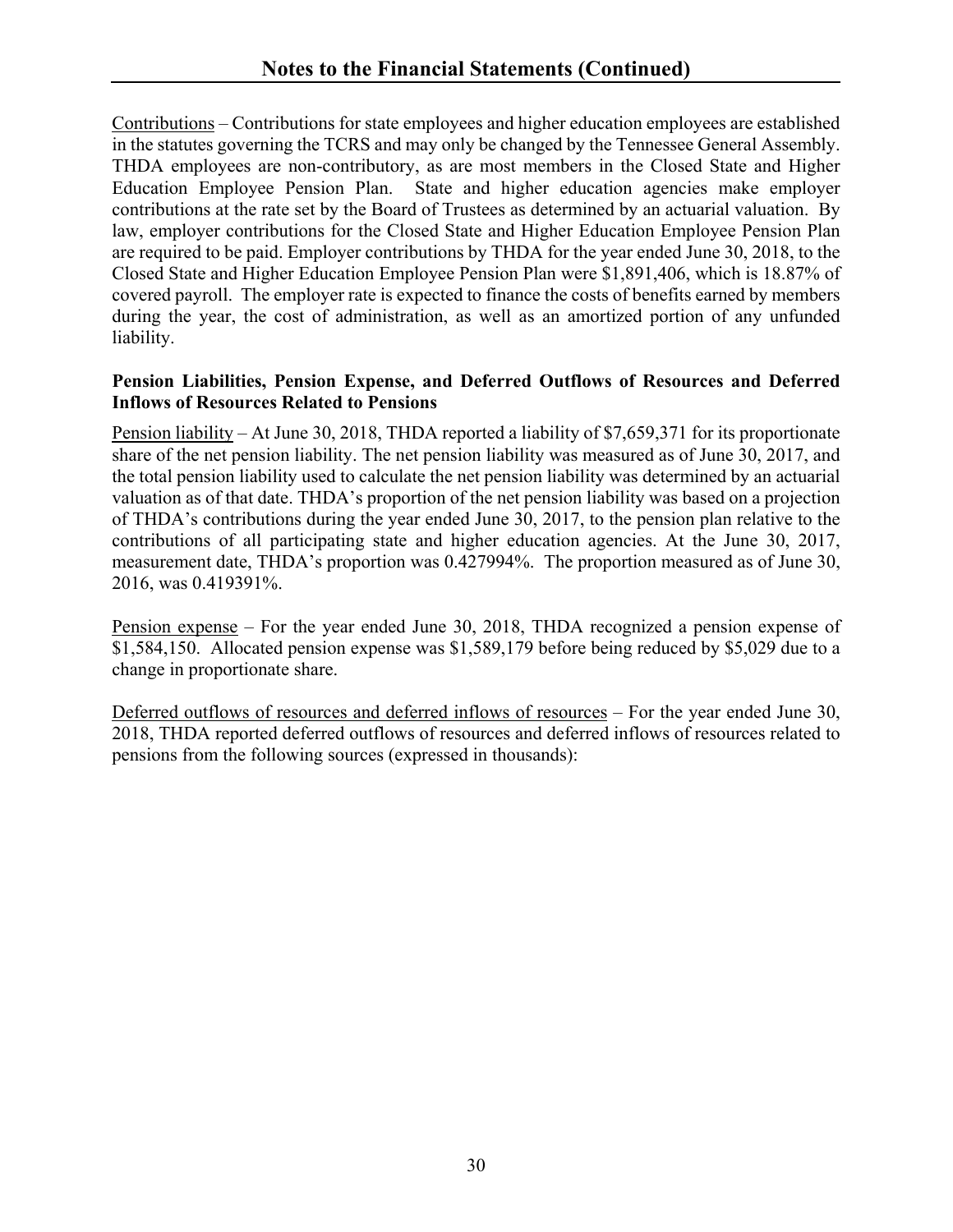|                                      | Deferred Outflows of<br>Resources | Deferred Inflows of<br>Resources |
|--------------------------------------|-----------------------------------|----------------------------------|
| Differences between expected and     |                                   |                                  |
| actual experience                    | \$607                             | \$224                            |
| Net difference between projected and |                                   |                                  |
| actual earnings on pension plan      |                                   |                                  |
| investments                          | 28                                |                                  |
| Changes in proportion                |                                   |                                  |
| Change in proportionate share of net |                                   |                                  |
| asset or liability                   | 20                                |                                  |
| Changes in assumptions               | 1,305                             |                                  |
| <b>Tennessee Housing Development</b> |                                   |                                  |
| Agency's contributions               |                                   |                                  |
| subsequent to the measurement        |                                   |                                  |
| date of June 30, 2017                | 1,891                             |                                  |
| Total                                | \$3,851                           |                                  |

#### **Notes to the Financial Statements (Continued)**

Deferred outflows of resources, resulting from THDA's employer contributions of \$1,891,406 subsequent to the measurement date, will be recognized as a decrease in net pension liability in the year ending June 30, 2019. Other amounts reported as deferred outflows of resources and deferred inflows of resources related to pensions will be recognized in pension expense as follows:

| Year Ended June 30: |            |
|---------------------|------------|
| 2019                | \$205,395  |
| 2020                | 1,269,075  |
| 2021                | 688,928    |
| 2022                | (428, 854) |
| Thereafter          |            |

In the table above, positive amounts will increase pension expense, while negative amounts will decrease pension expense.

Actuarial assumptions – The total pension liability as of the June 30, 2017, actuarial valuation was determined using the following actuarial assumptions, applied to all periods included in the measurement:

| Inflation                 | 2.50%                                                     |
|---------------------------|-----------------------------------------------------------|
| Salary increases          | Graded salary ranges from 8.72% to 3.46% based on age,    |
|                           | including inflation, averaging 4.00%                      |
| Investment rate of return | 7.25%, net of pension plan investment expenses, including |
|                           | inflation                                                 |
| Cost-of-living adjustment | 2.25%                                                     |

Mortality rates were developed by the actuary using the results of the actuarial experience study performed for the period July 1, 2012, through June 30, 2016, and were adjusted for expected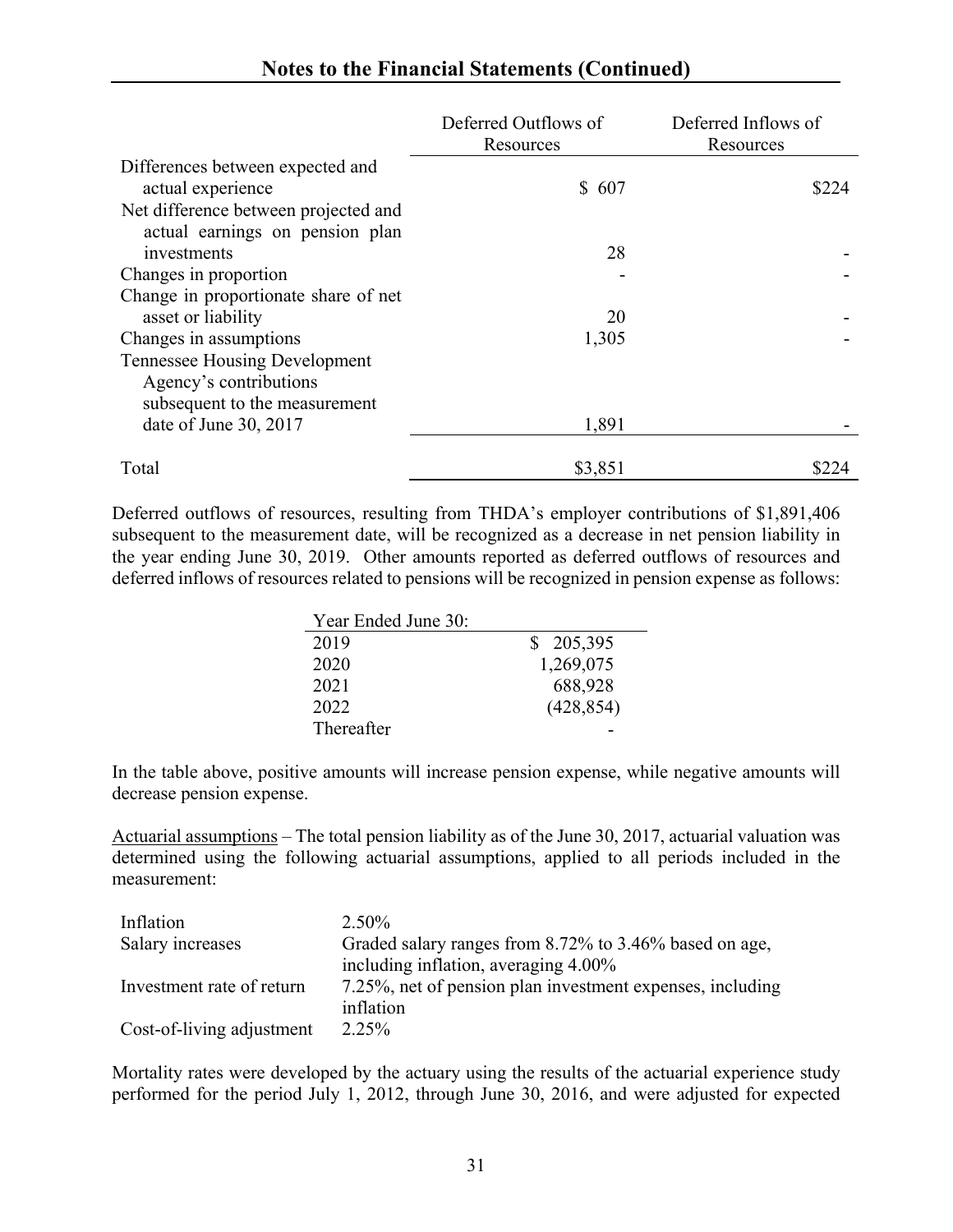future improvements in life expectancy. Mortality assumptions utilize the RP-2014 industry standard base table adjusted for TCRS experience, with mortality improvement projected six years beyond each actuarial valuation date.

The actuarial assumptions used in the June 30, 2017, actuarial valuation were based on the results of an actuarial experience study performed for the period July 1, 2012, through June 30, 2016. The demographic assumptions were adjusted to more closely reflect actual and expected future experience.

Changes of assumptions – In 2017, the following assumptions were changed: decreased inflation rate from 3% to 2.5%; decreased the investment rate of return from 7.5% to 7.25%; decreased the cost-of-living adjustment from 2.5% to 2.25%; decreased salary growth graded ranges from an average of 4.25% to an average of 4%; and modified mortality assumptions to reflect current experience and anticipated mortality improvements.

The long-term expected rate of return on pension plan investments was established by the TCRS Board of Trustees in conjunction with the June 30, 2016, actuarial experience study. This return was selected from a range of values developed using historical market returns and future capital market projections. The future capital market projections were produced using a building-block method in which a best estimate of expected future real rates of return (expected returns, net of pension plan investment expense and inflation) is developed for each major asset class. These best estimates are combined to produce the future capital market projection by weighting the expected future real rates of return by the target asset allocation percentage and by adding expected inflation of 2.5%.

The best estimates of geometric real rates of return and the TCRS investment policy target asset allocation for each major asset class are summarized in the following table:

|                                       | Long-Term Expected  |                          |
|---------------------------------------|---------------------|--------------------------|
| Asset Class                           | Real Rate of Return | <b>Target Allocation</b> |
| U.S. equity                           | 5.69%               | 31%                      |
| Developed market international equity | 5.29%               | 14%                      |
| Emerging market international equity  | 6.36%               | $4\%$                    |
| Private equity and strategic lending  | 5.79%               | 20%                      |
| U.S. fixed income                     | 2.01%               | 20%                      |
| Real estate                           | 4.32%               | 10%                      |
| Short-term securities                 | $0.00\%$            | $1\%$                    |
|                                       |                     | 100%                     |

The long-term expected rate of return on pension plan investments was established by the TCRS Board of Trustees as 7.25% based on a comparison of historical market returns and future capital market projections.

Discount rate – The discount rate used to measure the total pension liability was 7.25%. The projection of cash flows used to determine the discount rate assumed that employee contributions will be made at the current rate and that contributions from all state and higher education agencies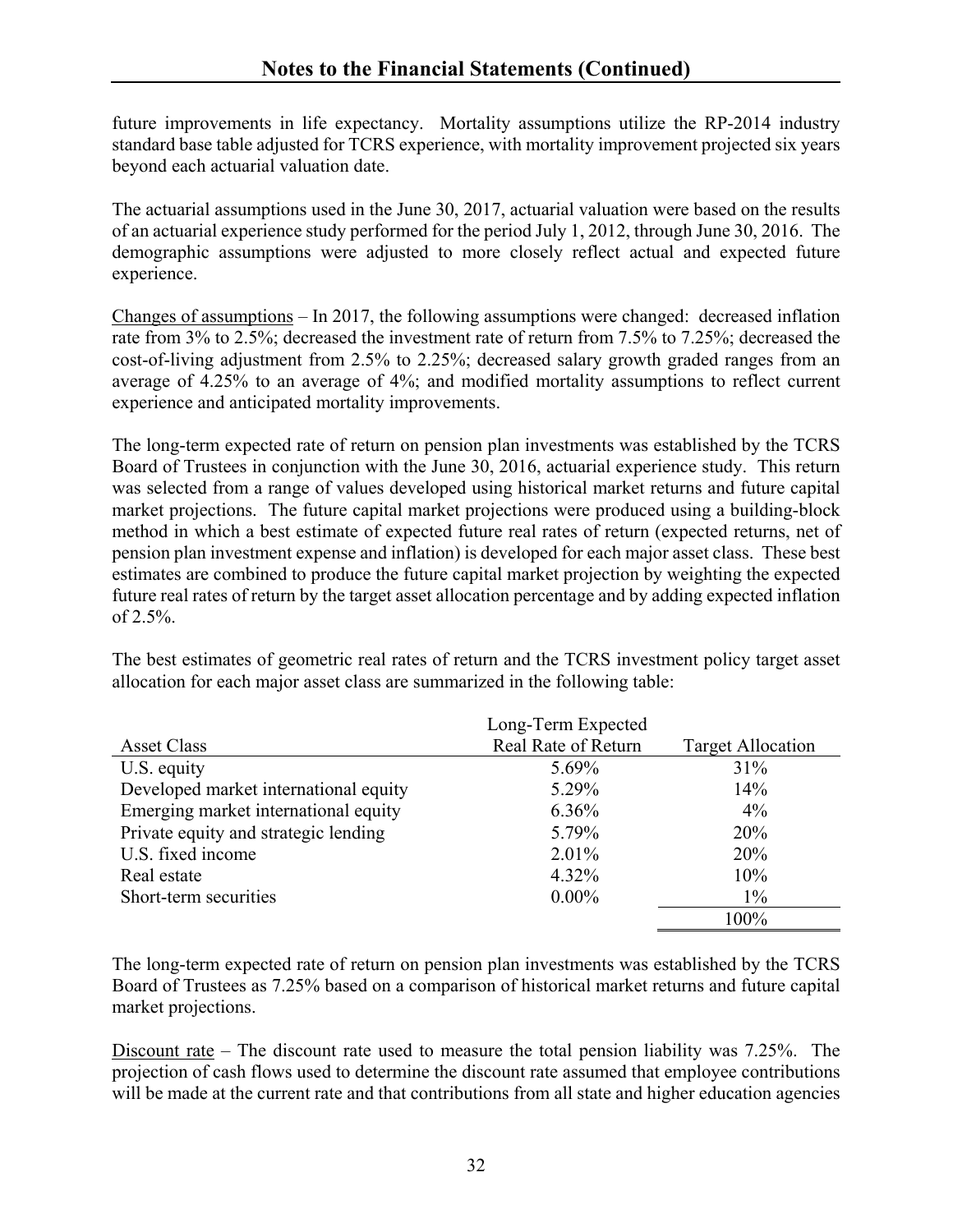will be made at the actuarially determined contribution rate in accordance with the funding policy of the TCRS Board of Trustees and as required to be paid by state statute. Based on those assumptions, the pension plan's fiduciary net position was projected to be available to make projected future benefit payments of current active and inactive members. Therefore, the longterm expected rate of return on pension plan investments was applied to all periods of projected benefit payments to determine the total pension liability.

Sensitivity of the proportionate share of net pension liability to changes in the discount rate – The following presents THDA's proportionate share of the net pension liability calculated using the discount rate of 7.25%, as well as what THDA's proportionate share of the net pension liability would be if it were calculated using a discount rate that is 1 percentage point lower (6.25%) or 1 percentage point higher (8.25%) than the current rate:

|                            |              | Current<br>Discount |              |  |
|----------------------------|--------------|---------------------|--------------|--|
|                            | 1% Decrease  | Rate                | 1\% Increase |  |
|                            | $(6.25\%)$   | $(7.25\%)$          | $(8.25\%)$   |  |
| Tennessee Housing          |              |                     |              |  |
| Development Agency's       |              |                     |              |  |
| proportionate share of the |              |                     |              |  |
| net pension liability      | \$15,780,009 | \$7,659,371         | \$831,851    |  |

Pension plan fiduciary net position – Detailed information about the pension plan's fiduciary net position is available in a separately issued TCRS financial report at [www.treasury.state.tn.us/tcrs.](http://www.treasury.state.tn.us/tcrs) 

#### **Payable to the Pension Plan**

At June 30, 2018, THDA reported a payable of \$78,546 for the outstanding amount of legally required contributions to the pension plan required for the year ended June 30, 2018.

#### **State and Higher Education Employee Retirement Plan**

#### **General Information About the Pension Plan**

Plan description – State and higher education employees with membership in the Tennessee Consolidated Retirement System (TCRS) before July 1, 2014, are provided with pensions through the Closed State and Higher Education Employee Pension Plan, an agent plan within the Public Employee Retirement Plan administered by the TCRS. TCRS is a multiple-employer pension plan. The Closed State and Higher Education Employee Pension Plan was closed effective June 30, 2014, and covers employees hired before July 1, 2014. Employees hired after June 30, 2014, are provided with pensions through a legally separate plan referred to as the State and Higher Education Employee Retirement Plan, an agent plan within the Public Employee Retirement Plan administered by the TCRS. The TCRS was created by state statute under *Tennessee Code Annotated*, Title 8, Chapters 34-37.

The TCRS Board of Trustees is responsible for the proper operation and administration of all employer pension plans in the TCRS. The Tennessee Treasury Department, an agency in the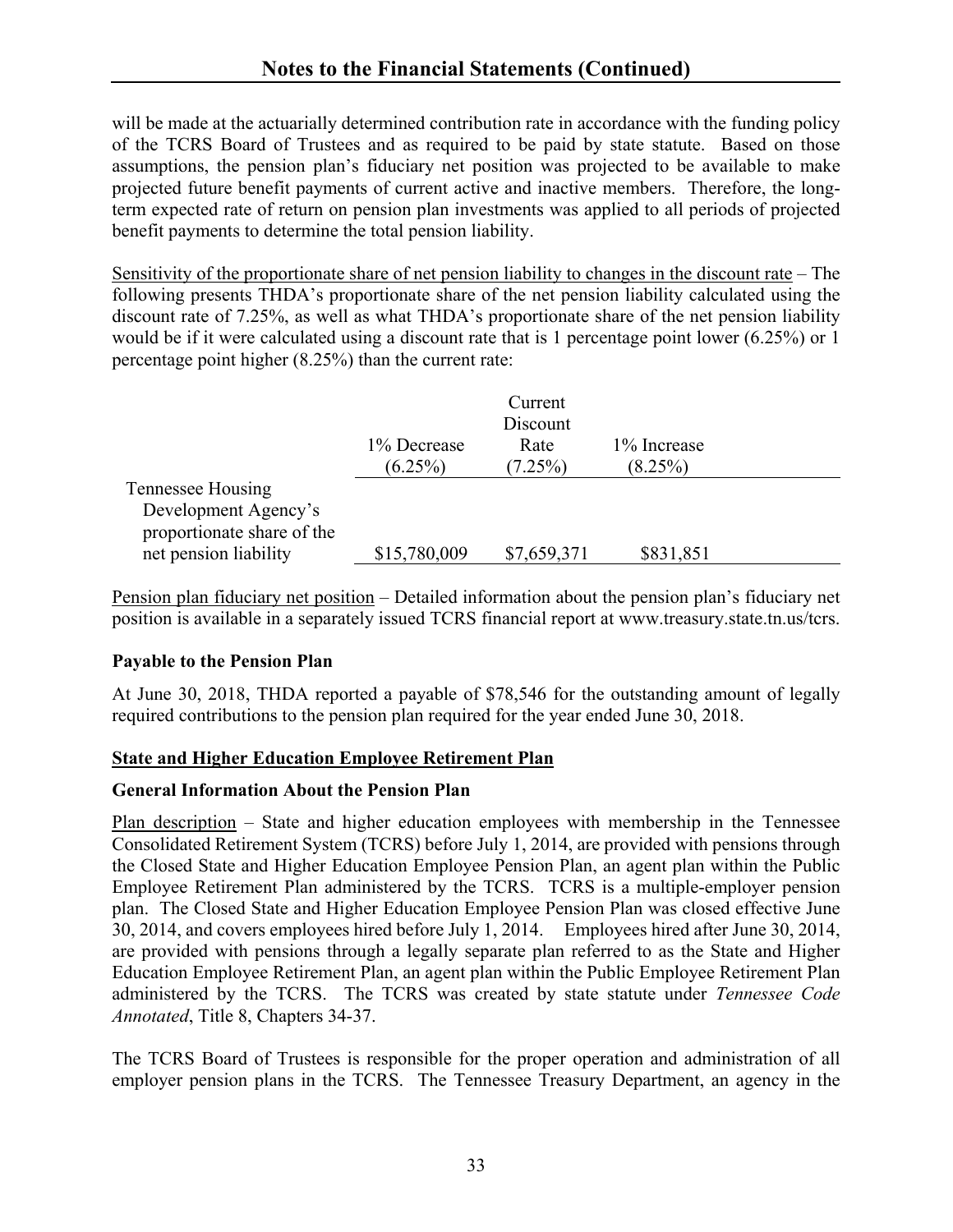legislative branch of state government, administers the plans of the TCRS. The TCRS issues a publicly available financial report that can be obtained at [www.treasury.state.tn.us/tcrs.](http://www.treasury.state.tn.us/tcrs) 

Benefits provided – *Tennessee Code Annotated*, Title 8, Chapters 34-37, establishes the benefit terms and can be amended only by the Tennessee General Assembly. Members of the State and Higher Education Employee Retirement Plan are eligible to retire at age 65 with 5 years of service credit or pursuant to the rule of 90 in which the member's age and service credit total 90. Members are entitled to receive unreduced service retirement benefits, which are determined by a formula using the member's highest 5 consecutive year average compensation by 1% multiplied by the member's years of service credit. A reduced early retirement benefit is available at age 60 with 5 years of service credit or pursuant to the rule of 80 in which the member's age and service credit total 80. Service-related disability benefits are provided regardless of length of service. Five years of service is required for non-service-related disability eligibility. The service-related and nonservice-related disability benefits are determined in the same manner as a service retirement benefit but are reduced 10% and include projected service credits. A variety of death benefits are available under various eligibility criteria.

Member and beneficiary annuitants are entitled to automatic cost-of-living adjustments (COLAs) after retirement. A COLA is granted each July for annuitants retired prior to July 2 of the previous year. The COLA is based on the change in the consumer price index (CPI) during the prior calendar year, capped at 3%, and applied to the current benefit. No COLA is granted if the change in the CPI is less than 0.5%. A 1% COLA is granted if the CPI change is between 0.5% and 1%. Members who leave employment may withdraw their employee contributions, plus any accumulated interest. Under the State and Higher Education Employee Retirement Plan, benefit terms and conditions, including COLAs, can be adjusted on a prospective basis. Moreover, there are defined cost controls and unfunded liability controls that provide for the adjustment of benefit terms and conditions on an automatic basis.

Contributions – Contributions for state and higher education employees are established in the statutes governing the TCRS and may only be changed by the Tennessee General Assembly. Employees contribute 5% of their salary. The Tennessee Housing Development Agency makes employer contributions at the rate set by the Board of Trustees as determined by an actuarial valuation. Per the statutory provisions governing the TCRS, the employer contribution rate cannot be less than 4 percent for all aggregate employee groups, except for in years when the maximum funded level, approved by the TCRS Board of Trustees, is reached. By law, employer contributions for the State and Higher Education Employee Retirement Plan are required to be paid. Employer contributions by Tennessee Housing Development Agency for the year ended June 30, 2018, to the State and Higher Education Employee Retirement Plan were \$56,893, which is 1.29% of covered payroll. The employer rate, when combined with member contributions, is expected to finance the costs of benefits earned by members during the year, the cost of administration, as well as an amortized portion of any unfunded liability.

#### **Pension Assets, Pension Expense, and Deferred Outflows of Resources and Deferred Inflows of Resources Related to Pensions**

Pension asset – At June 30, 2018, THDA reported an asset of \$35,422 for its proportionate share of the net pension asset. The net pension asset was measured as of June 30, 2016, and the total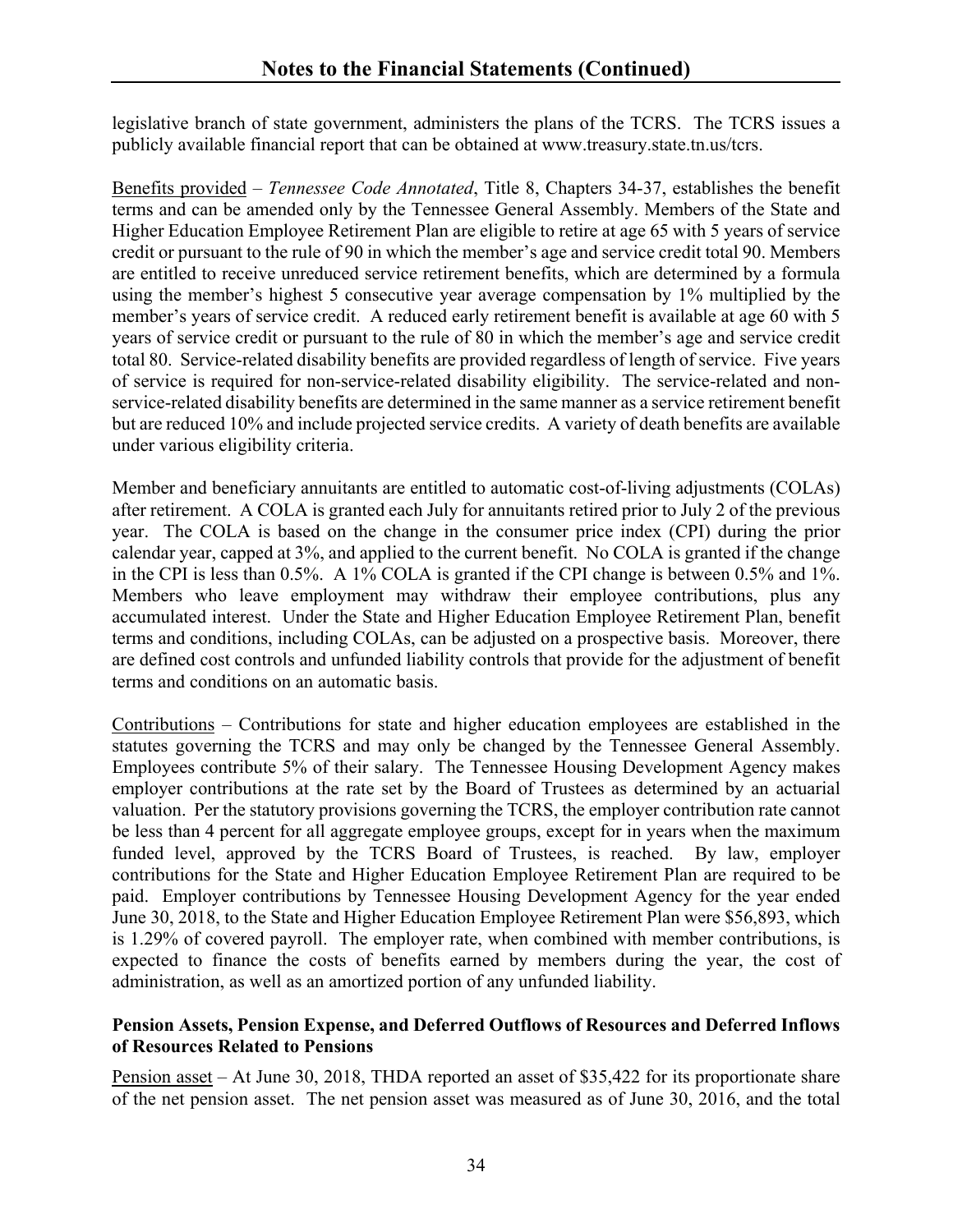pension liability used to calculate the net pension asset was determined by an actuarial valuation as of that date. THDA's proportion of the net pension asset was based on a projection of THDA's contributions during the year ended June 30, 2017, to the pension plan relative to the contributions of all participating state and higher education agencies. At the June 30, 2017, measurement date, THDA's proportion was 0.170803%. The proportion measured as of June 30, 2016, was 0.391715%.

Pension expense – For the year ended June 30, 2018, THDA recognized a pension expense of \$16,527. Allocated pension expense was \$14,375 before being increased by \$2,152 due to a change in proportionate share.

Deferred outflows of resources and deferred inflows of resources – For the year ended June 30, 2018, the Tennessee Housing Development Agency reported deferred outflows of resources and deferred inflows of resources related to pensions from the following sources (expressed in thousands):

|                                                                                                 | Deferred Outflows of<br>Resources | Deferred Inflows of<br>Resources |
|-------------------------------------------------------------------------------------------------|-----------------------------------|----------------------------------|
| Differences between expected and<br>actual experience                                           | \$1                               | \$1                              |
| Net difference between projected and<br>actual earnings on pension plan                         |                                   |                                  |
| investments                                                                                     |                                   | 3                                |
| Change in proportionate share of net                                                            |                                   |                                  |
| asset or liability                                                                              | 19                                |                                  |
| Changes in assumptions                                                                          | 3                                 |                                  |
| <b>Tennessee Housing Development</b><br>Agency's contributions<br>subsequent to the measurement |                                   |                                  |
| date of June 30, 2017                                                                           | 57                                |                                  |
| Total                                                                                           | \$80                              |                                  |

Deferred outflows of resources, resulting from THDA's employer contributions of \$56,593 subsequent to the measurement date, will be recognized as a decrease in net pension liability in the year ended June 30, 2019. Other amounts reported as deferred outflows of resources and deferred inflows of resources related to pensions will be recognized in pension expense as follows:

| Year Ended June 30: |         |
|---------------------|---------|
| 2019                | \$2,058 |
| 2020                | 2,058   |
| 2021                | 1,989   |
| 2022                | 1,621   |
| 2023                | 2,388   |
| Thereafter          | 9,677   |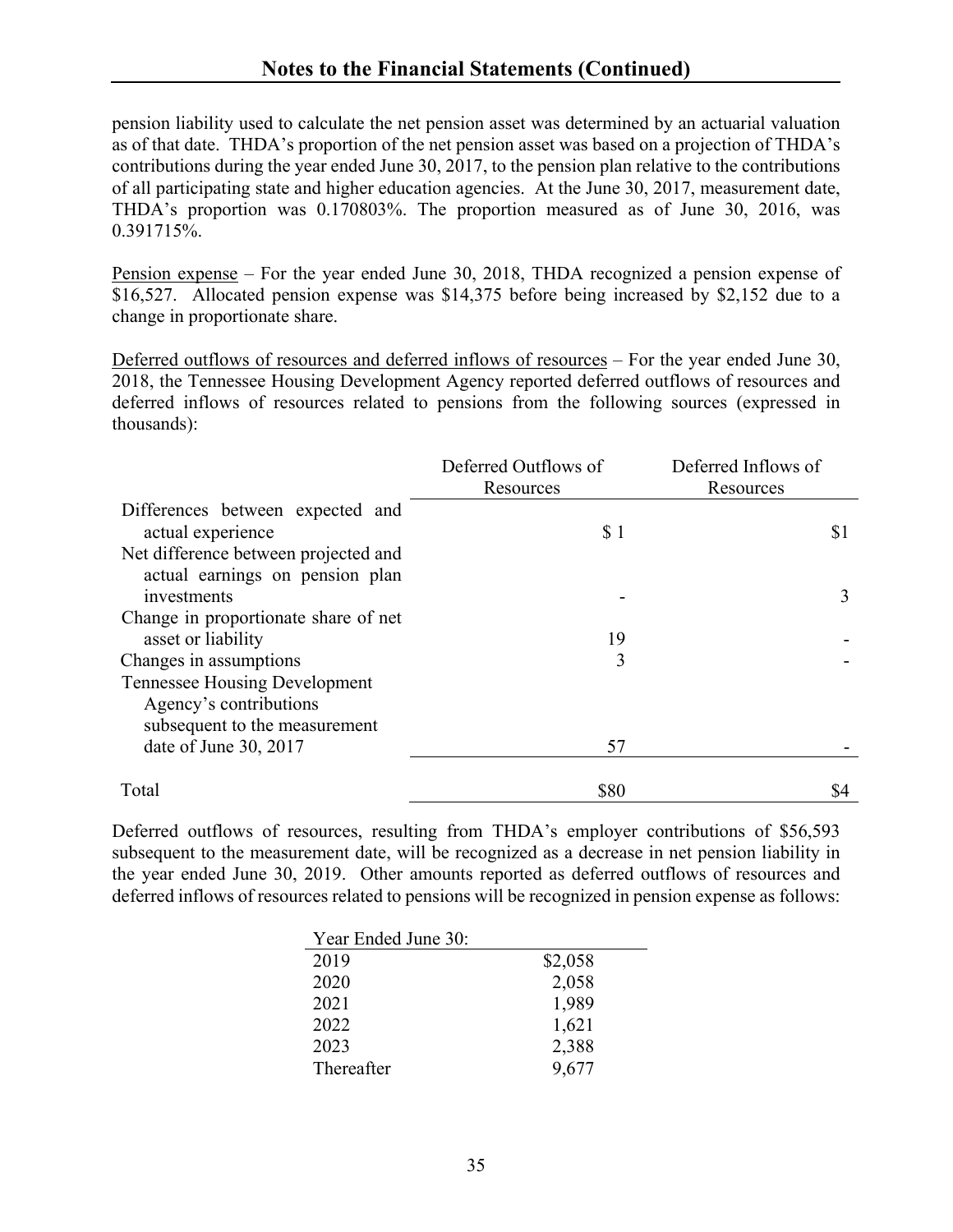In the table above, positive amounts will increase pension expense while negative amounts will decrease pension expense.

Actuarial assumptions – The total pension liability as of the June 30, 2017, actuarial valuation was determined using the following actuarial assumptions applied to all periods included in the measurement:

| Inflation                 | 2.50%                                                     |
|---------------------------|-----------------------------------------------------------|
| Salary increases          | Graded salary ranges from 8.72% to 3.46% based on age,    |
|                           | including inflation, averaging 4.00%                      |
| Investment rate of return | 7.25%, net of pension plan investment expenses, including |
|                           | inflation                                                 |
| Cost-of-living adjustment | 2.25%                                                     |

Mortality rates were developed by the actuary using the results of the actuarial experience study performed for the period July 1, 2012, through June 30, 2016, and were adjusted for expected future improvement in life expectancy. Mortality assumptions utilize the RP-2014 industry standard base table adjusted for TCRS experience, with generational mortality improvement.

The actuarial assumptions used in the June 30, 2017, actuarial valuation were based on the results of an actuarial experience study performed for the period July 1, 2012, through June 30, 2016. The demographic assumptions were adjusted to more closely reflect actual and expected future experience.

Changes of assumptions – In 2017, the following assumptions were changed: decreased inflation rate from 3% to 2.5%; decreased the investment rate of return from 7.5% to 7.25%; decreased the cost-of-living adjustment from 2.5% to 2.25%; and decreased salary growth graded ranges from an average of 4.25% to an average of 4%; and modified mortality assumptions to reflect current experience and anticipated mortality improvements.

The long-term expected rate of return on pension plan investments was established by the TCRS Board of Trustees in conjunction with the June 30, 2016, actuarial experience study. This return was selected from a range of values developed using historical market returns and future capital market projections. The future capital market projections were produced using a building-block method in which a best estimate of expected future real rates of return (expected returns, net of pension plan investment expense and inflation) is developed for each major asset class. These best estimates are combined to produce the future capital market projection by weighing the expected future real rates of return by the target asset allocation percentage and by adding expected inflation of 2.5%.

The best estimates of geometric real rates of return and the TCRS investment policy target asset allocation for each major asset class are summarized in the following table: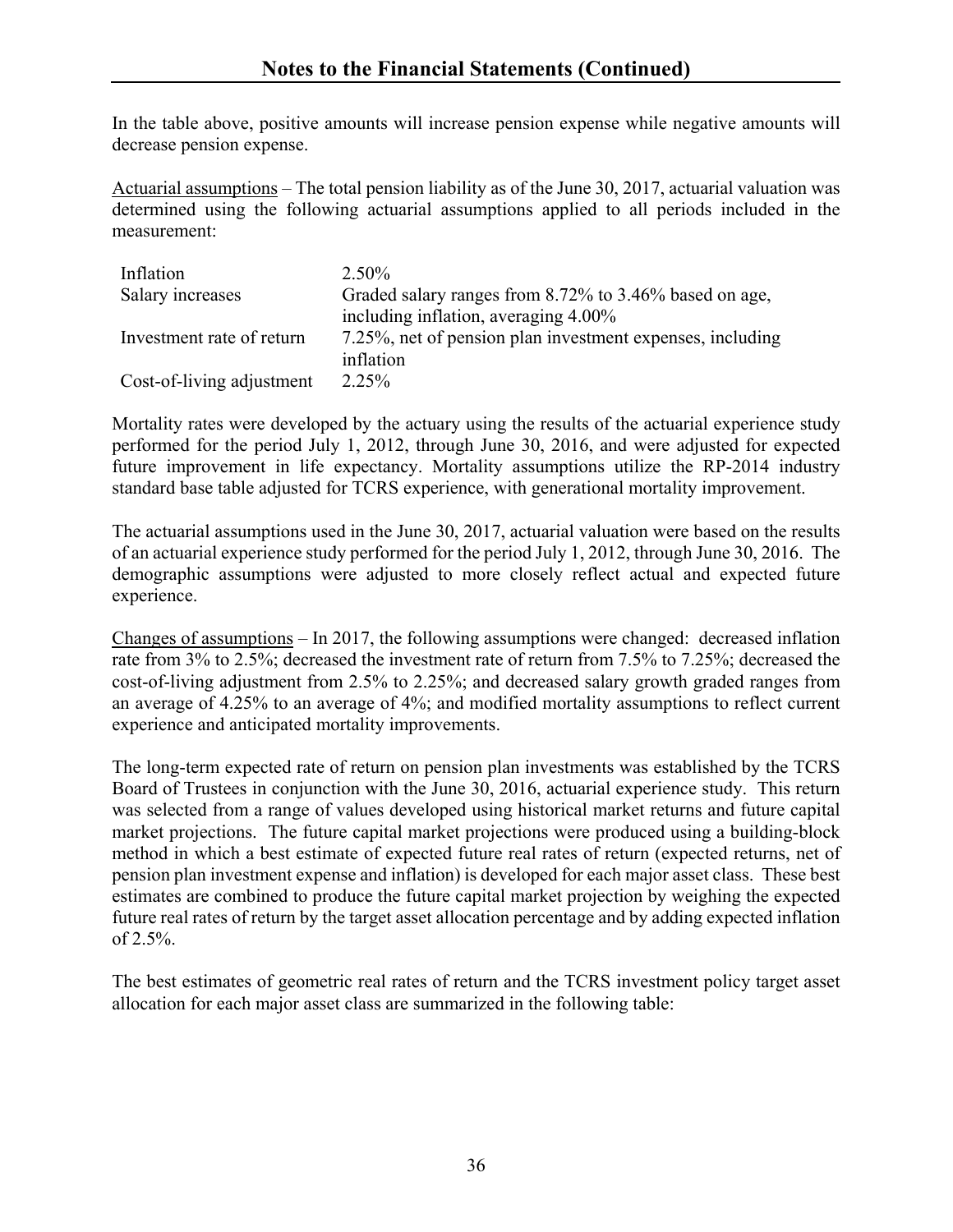|                                       | Long-Term Expected  |                          |
|---------------------------------------|---------------------|--------------------------|
| <b>Asset Class</b>                    | Real Rate of Return | <b>Target Allocation</b> |
| U.S. equity                           | 5.69%               | 31%                      |
| Developed market international equity | 5.29%               | 14%                      |
| Emerging market international equity  | 6.36%               | $4\%$                    |
| Private equity and strategic lending  | 5.79%               | <b>20%</b>               |
| U.S. fixed income                     | 2.01%               | 20%                      |
| Real estate                           | 4.32%               | $10\%$                   |
| Short-term securities                 | $0.00\%$            | $1\%$                    |
|                                       |                     | 100%                     |

#### **Notes to the Financial Statements (Continued)**

The long-term expected rate of return on pension plan investments was established by the TCRS Board of Trustees as 7.25% based on a comparison of historical market returns and future capital market projections.

Discount rate – The discount rate used to measure the total pension liability was 7.25%. The projection of cash flows used to determine the discount rate assumed that employee contributions will be made at the current rate and that contributions from all state and higher education agencies will be made at the actuarially determined contribution rate in accordance with the funding policy of the TCRS Board of Trustees and as required to be paid by state statute. Based on those assumptions, the pension plan's fiduciary net position was projected to be available to make projected future benefit payments of current active and inactive members. Therefore, the longterm expected rate of return on pension plan investments was applied to all periods of projected benefit payments to determine the total pension liability.

Sensitivity of the proportionate share of net pension asset to changes in the discount rate – The following presents THDA's proportionate share of the net pension asset calculated using the discount rate of 7.25%, as well as what THDA's proportionate share of the net pension asset would be if it were calculated using a discount rate that is 1 percentage point lower (6.25%) or 1 percentage point higher (8.25%) than the current rate:

|                                      |              | Current       |              |
|--------------------------------------|--------------|---------------|--------------|
|                                      | 1\% Decrease | Discount Rate | 1\% Increase |
|                                      | $(6.25\%)$   | $(7.25\%)$    | $(8.25\%)$   |
| <b>Tennessee Housing Development</b> |              |               |              |
| Agency's proportionate share of      |              |               |              |
| the net pension asset                | \$(4,430)    | \$(35,422)    | \$(58,537)   |

#### **Payable to the Pension Plan**

At June 30, 2018, THDA reported a payable of \$2,632 for the outstanding amount of contributions to the pension plan required at the year ended June 30, 2018.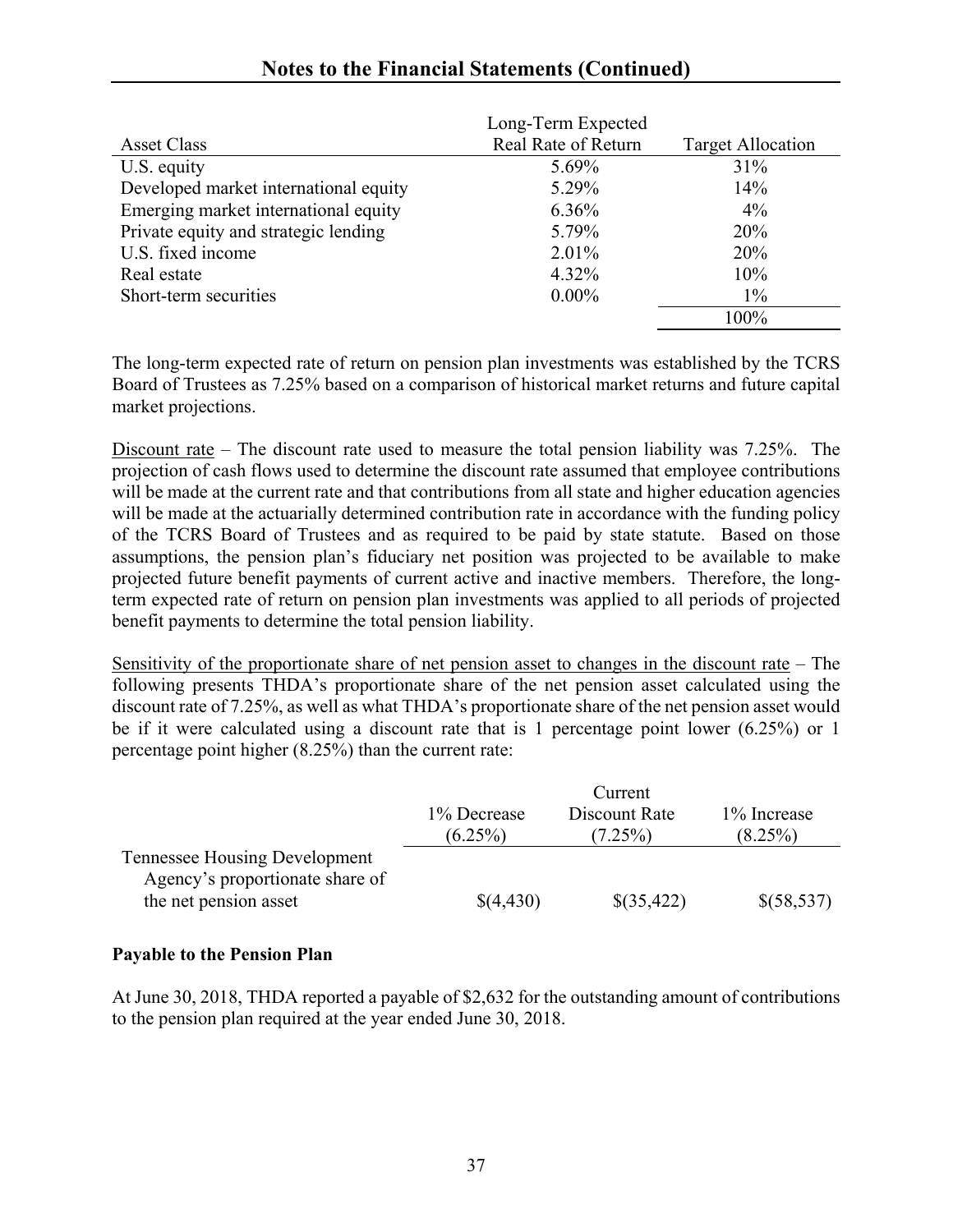#### **Total Defined Benefit Pension Expense**

The total pension expense for the year ended June 30, 2018, for both defined benefit pension plans was \$1,600,678.

#### **Note 6. Deferred Compensation Plans**

The THDA, through the State of Tennessee, offers employees two deferred compensation plans, one established pursuant to Internal Revenue Code (IRC), Section 457, and the other pursuant to IRC, Section 401(k). The plans are outsourced to third-party vendors, and the administrative costs assessed by the vendors of these plans are the responsibility of plan participants. Section 401(k) and Section 457 plan assets remain the property of the contributing employees; therefore, they are not presented in the accompanying financial statements. IRC Sections 401(k) and 457 establish participation, contribution, and withdrawal provisions for the plans. Participation in the 457 plan is voluntary for employees. The THDA provides up to a \$50 monthly employer match for employees who participate in the state's 401(k) plan. Employees hired before July 1, 2014, voluntarily participate in the state's 401(k) plan. Pursuant to Public Chapter No. 259 of Public Acts of 2013, employees hired after June 30, 2014, are automatically enrolled in the state's 401(k) plan and contribute 2% of their salary with the employer contributing an additional non-matching 5%. Employees may opt out of the 2% auto enrollment. Such contribution rates may only be amended by the Tennessee General Assembly. There are certain automatic cost controls and unfunded liability controls in the defined benefit plan where the employees participate that may impact the non-matching 5% employer contribution to the 401(k) plan.

Employees are immediately vested in both the employee and employer contributions in both plans. The IRC establishes maximum limits that an employee can contribute to these plans. The employee may increase, decrease, or stop contributions at any time for either plan.

The THDA recognized a pension expense of \$338,108 for employer contributions.

The THDA recognized a pension payable of \$15,339 for employer contributions.

#### **Note 7. Provisions for Mortgage Loan Losses**

Most mortgage loans are insured by the Federal Housing Administration, an approved private mortgage insurance company, or are guaranteed by the Department of Veterans Affairs. The agency's board of directors has established a loan loss reserve of \$750,000 as a provision for potential loan losses arising from participation in the Rural Economic and Community Development Loan Guarantee Program. An additional \$232,000 was established as a loan loss reserve against potential losses on loans not specifically covered by one of the above programs, and \$500,000 was established as a loan loss reserve for self-insurance of second mortgages.

Since the amount of net position restricted for single-family bond programs exceeds the amounts necessary for these loan loss reserves, it is not necessary to designate unrestricted net position for this purpose.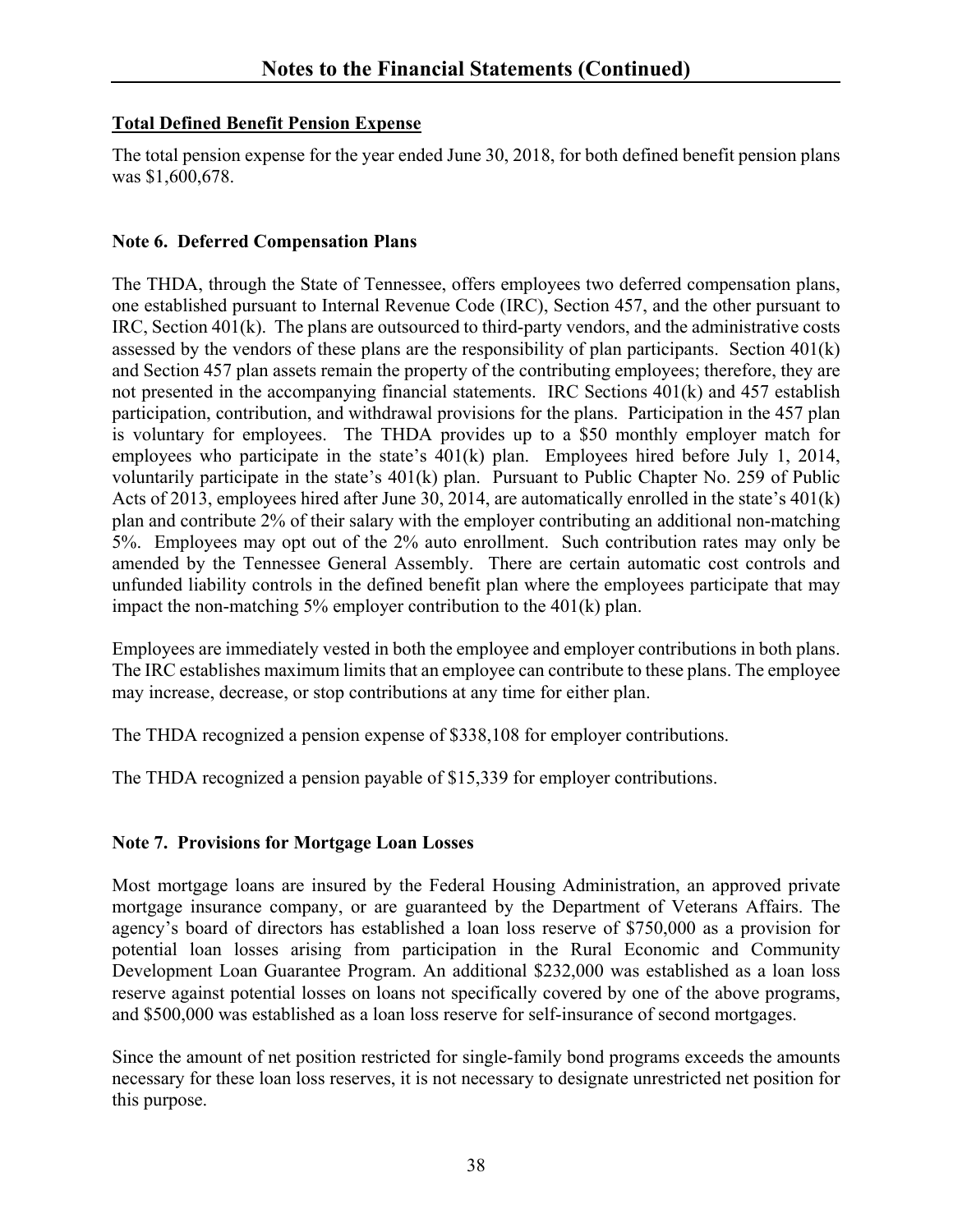#### **Note 8. Insurance-Related Activities**

#### **Commercial Insurance**

The agency carries commercial insurance for risks of loss related to employee dishonesty; general liability protection; and theft of, damage to, or destruction of real and personal property. Settled claims resulting from these risks have not exceeded commercial insurance coverage in any of the past three fiscal years.

#### **Risk Management Fund**

It is the policy of the state not to purchase commercial insurance for the risks associated with casualty losses for general liability, automobile liability, professional medical malpractice, and workers' compensation. The state's management believes it is more economical to manage these risks internally and set aside assets for claim settlement in its internal service fund, the Risk Management Fund. The state purchases commercial insurance for real property, crime and fidelity coverage on the state's officials and employees, and cyber liability coverage. For property coverage, the deductible for an individual state agency is the first \$25,000 of losses. The Risk Management Fund is responsible for property losses for the annual aggregate deductible of \$7.5 million for perils other than earthquakes and flood. Purchased insurance coverage is responsible for losses exceeding the \$7.5 million annual aggregate deductible. For earthquake and flood, there is a deductible of \$10 million per occurrence. The maximum insurance coverage is \$750 million per year for perils other than earthquake and flood. The maximum flood insurance coverage is \$50 million per occurrence, except there is only \$25 million of coverage in flood zones A and V. The maximum earthquake insurance coverage is \$50 million per occurrence. The amounts of settlements have not exceeded insurance coverage for each of the three past fiscal years.

The agency participates in the Risk Management Fund. The fund allocates the cost of providing claims servicing and claims payment by charging a premium to the agency based on a percentage of the agency's expected loss costs, which include both experience and exposures. This charge considers recent trends in actual claims experience of the state as a whole. An actuarial valuation is performed as of fiscal year-end to determine the fund liability and premium allocation. Information regarding the determination of the claims liabilities and the changes in the balances of the claims liabilities for the year ended June 30, 2018, is presented in the *Tennessee Comprehensive Annual Financial Report* (CAFR). The CAFR is available on the state's website at [www.tn.gov/finance/fa/fa-accounting-financial/fa-accfin-cafr.html.](http://www.tn.gov/finance/fa/fa-accounting-financial/fa-accfin-cafr.html) Since the agency participates in the Risk Management Fund, it is subject to the liability limitations under the provisions of the Tennessee Claims Commission Act, *Tennessee Code Annotated*, Section 9-8-101 et seq. Liability for negligence of the agency for bodily injury and property damage is limited to \$300,000 per person and \$1,000,000 per occurrence. The limits of liability under workers' compensation are set forth in *Tennessee Code Annotated*, Section 50-6-101 et seq. Claims are paid through the state's Risk Management Fund. At June 30, 2018, the Risk Management Fund held \$189 million in cash designated for payment of claims.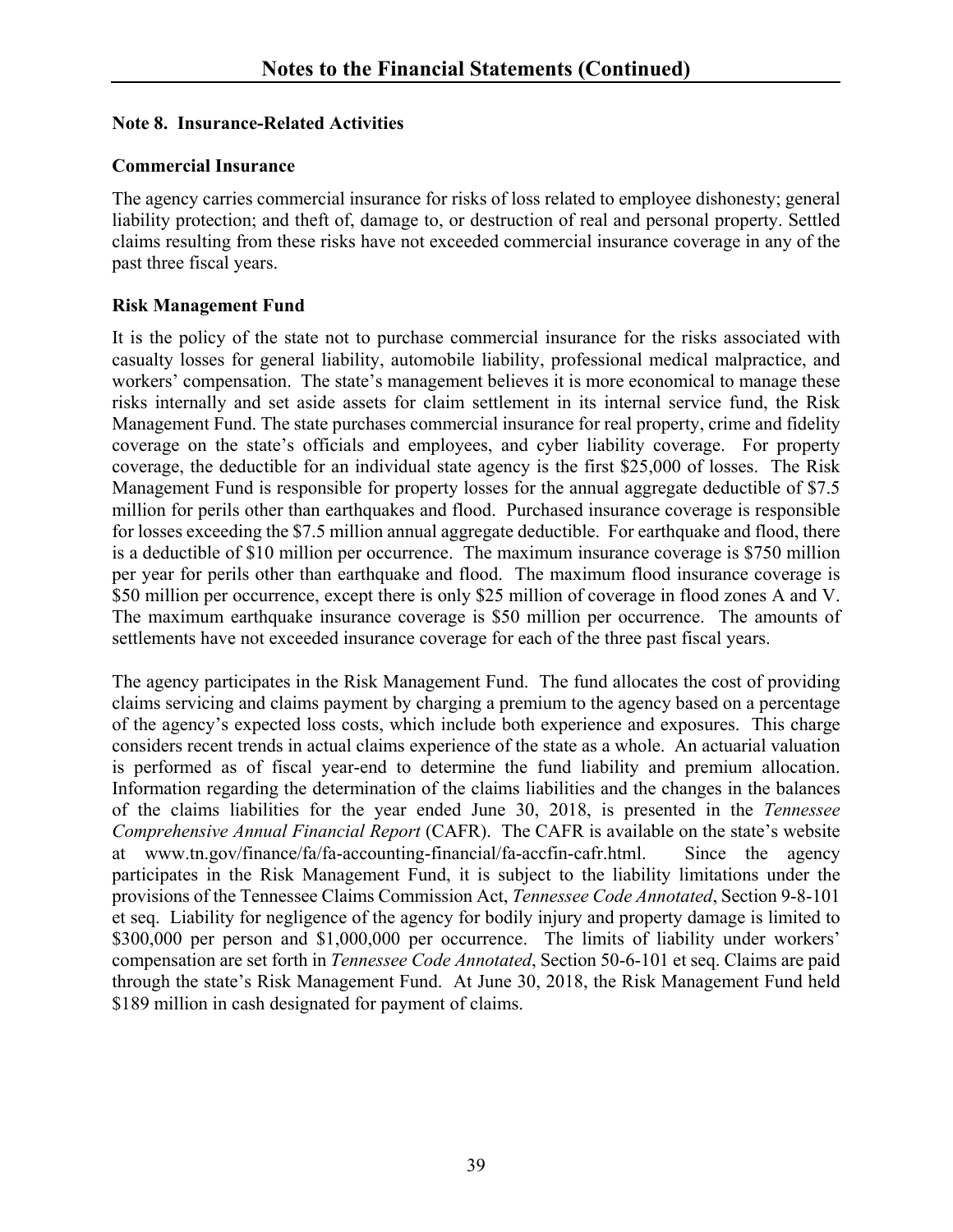#### **Employee Group Insurance Fund**

The state has also set aside assets in the Employee Group Insurance Fund, an internal service fund, to provide a program of health insurance coverage for the employees of the state with the risk retained by the state. The agency participates in the Employee Group Insurance Fund. The fund allocates the cost of providing claims servicing and claims payment by charging a premium to the agency based on estimates of the ultimate cost of claims, including the cost of claims that have been reported but not settled and of claims that have been incurred but not reported. Employees and providers have 13 months to file medical claims.

#### **Note 9. Other-Postemployment Benefits**

#### **Closed State Employee Group OPEB Plan**

#### *General Information About the OPEB Plan*

Plan description - Employees of the Tennessee Housing Development Agency, who were hired prior to July 1, 2015, and choose coverage, are provided with pre-65 retiree health insurance benefits through the closed State Employee Group OPEB Plan (EGOP) administered by the Tennessee Department of Finance and Administration. This plan is considered to be a singleemployer defined benefit plan that is used to provide postemployment benefits other than pensions (OPEB). This plan is closed to the employees of all participating employers that were hired on or after July 1, 2015. The employers participating in this plan include the State of Tennessee (primary government), the Tennessee Student Assistance Corporation, the Tennessee Housing Development Agency, the University of Tennessee, and the institutions that make up the State University and Community College System.

Benefits provided - The EGOP is offered to provide health insurance coverage to eligible retired and disabled participants and is the only postemployment benefit provided to eligible pre-65 participants. Benefits are established and amended by an insurance committee created by Title 8, Chapter 27, Part 201, *Tennessee Code Annotated*. All retirees and disabled employees of the primary government and certain component units, who are eligible and choose coverage, and who have not yet reached the age of 65 are enrolled in this plan. All members have the option of choosing between the partnership promise, no partnership promise, standard preferred provider organization (PPO) plan, or the wellness health savings consumer-driven health plan (CDHP) for healthcare benefits. Retired plan members receive the same plan benefits as active employees at a blended premium rate that considers the cost of active employees. This creates an implicit subsidy for the retirees. The retirees' cost is then directly subsidized by the employers, based on years of service. Therefore, retirees with 30 years of service are subsidized 80%; 20 but less than 30 years, 70%; and less than 20 years, 60%. No subsidy is provided to retirees in the health savings CDHP plan. This plan is funded on a pay-as-you-go basis, and there are no assets accumulating in a trust that meets the criteria of paragraph 4 of GASB Statement No. 75.

Annually, an insurance committee, created in accordance with Title 8, Chapter 27, Part 201, *Tennessee Code Annotated*, establishes the required payments to the plan by member employers and employees. Active members of the Employee Group Insurance Plan and pre-age 65 retired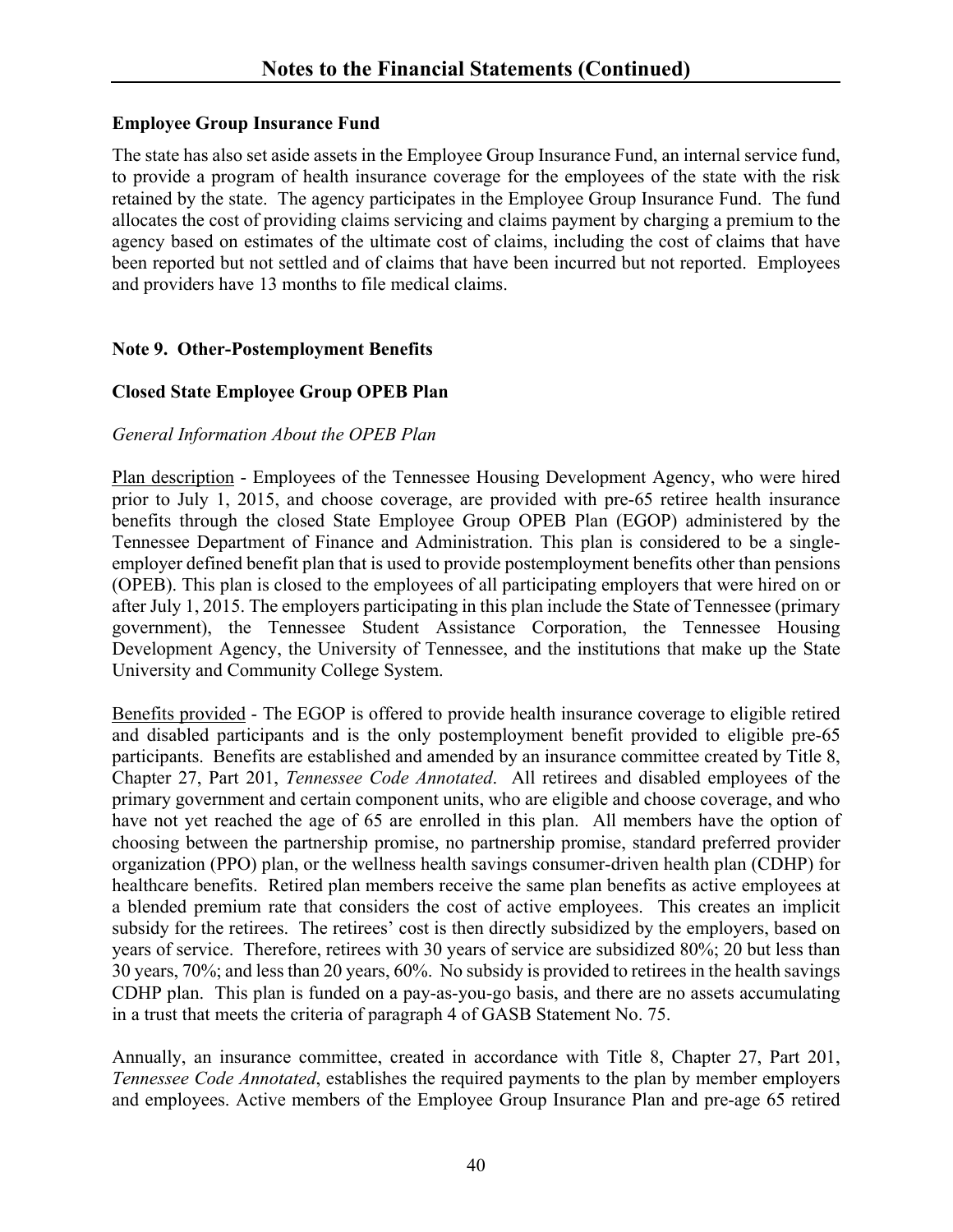members of the EGOP pay the same rate. Claims liabilities of the plans are periodically computed using actuarial and statistical techniques to establish premium rates.

#### *Total OPEB Liability*

Proportionate share - The Tennessee Housing Development Agency's proportionate share of the collective total OPEB liability related to the EGOP was \$3.6 million. At the June 30, 2017, measurement date, the Tennessee Housing Development Agency's proportion of the collective OPEB liability was 0.2664798%, representing the first-time presentation of the proportion. Tennessee Housing Development Agency's proportion of the collective total OPEB liability was based on a projection of the long-term share of contributions to the OPEB plan relative to the projected share of contributions of all participating employers, actuarially determined. The collective total OPEB liability was determined by an actuarial valuation with a valuation date of June 30, 2017, and a measurement date of June 30, 2017.

Actuarial assumptions - The collective total OPEB liability in the June 30, 2017, actuarial valuation was determined using the following actuarial assumptions applied to all periods included in the measurement, unless otherwise specified:

| Inflation                                   | 2.25%                                                                                                                                                                                                                                                         |
|---------------------------------------------|---------------------------------------------------------------------------------------------------------------------------------------------------------------------------------------------------------------------------------------------------------------|
| Salary increases                            | Graded salary ranges from 3.44% to 8.72%<br>based on age, including inflation, averaging<br>$4\%$                                                                                                                                                             |
| Healthcare cost trend rates                 | 7.5% for 2018, decreasing annually to an<br>ultimate rate of 3.83% for 2050 and later years                                                                                                                                                                   |
| Retiree's share of benefit-related<br>costs | Members are required to make monthly<br>contributions in order to maintain their<br>coverage. For the purpose of this valuation, a<br>weighted average has been used with weights<br>derived from the current distribution of<br>members among plans offered. |

Unless noted otherwise, the actuarial demographic assumptions used in the June 30, 2017, valuations were the same as those employed in the July 1, 2017, pension actuarial valuation of the Tennessee Consolidated Retirement System (TCRS). These assumptions were developed by TCRS based on the results of an actuarial experience study for the period July 1, 2012, through June 30, 2016. The demographic assumptions were adjusted to more closely reflect actual and expected future experience. Mortality tables are used to measure the probabilities of participants dying before and after retirement. The mortality rates employed in this valuation are taken from the RP-2014 Healthy Participant Mortality Table for Annuitants for non-disabled post-retirement mortality, with mortality improvement projected to all future years using Scale MP-2016. Postretirement tables are Blue Collar and adjusted with a 2% load for males and a -3% load for females.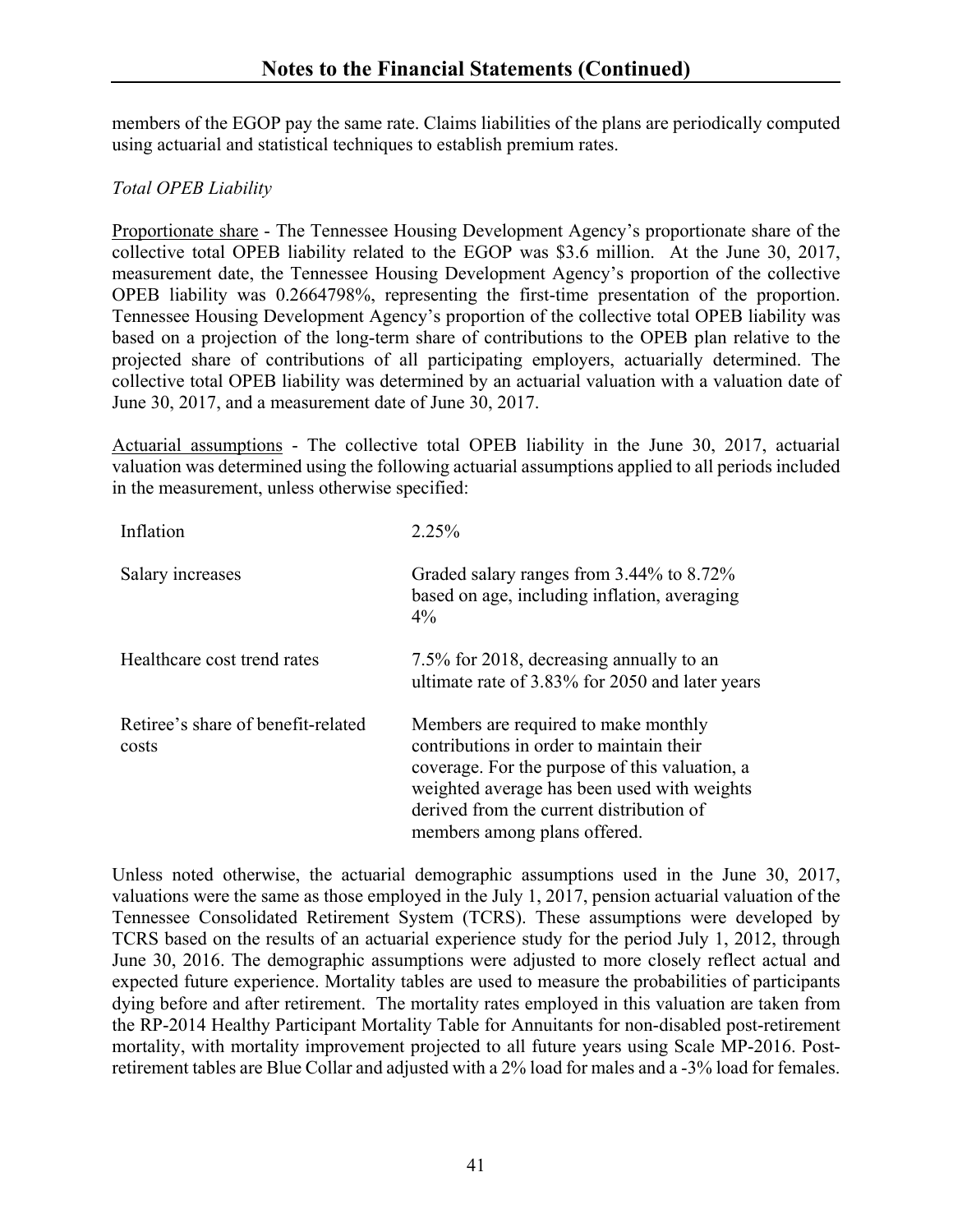Mortality rates for impaired lives are the same as those used by TCRS and are taken from a gender distinct table published in the IRS Ruling 96-7 for disabled lives with a 10% load.

Discount rate - The discount rate used to measure the total OPEB liability was 3.56%. This rate reflects the interest rate derived from yields on 20-year, tax-exempt general obligation municipal bonds, prevailing on the measurement date, with an average rating of AA/Aa as shown on the Fidelity 20-Year Municipal General Obligation (GO) AA index.

Changes in assumptions *-* The discount rate was changed from 2.92% as of the beginning of the measurement period to 3.56% as of June 30, 2017. This change in assumption decreased the total OPEB liability.

Sensitivity of the proportionate share of the collective total OPEB liability to changes in the discount rate - The following presents Tennessee Housing Development Agency's proportionate share of the collective total OPEB liability of the EGOP as well as what the proportionate share of the collective total OPEB liability would be if it were calculated using a discount rate that is 1 percentage point lower (2.56%) or 1 percentage point higher (4.56%) than the current discount rate (expressed in thousands).

|                                             | 1% Decrease Discount Rate 1% Increase |              |                |            |
|---------------------------------------------|---------------------------------------|--------------|----------------|------------|
|                                             | $(2.56\%)$                            |              | $(3.56\%)$     | $(4.56\%)$ |
| Proportionate share of the collective total |                                       |              |                |            |
| <b>OPEB</b> liability                       | \$3,826                               | $\mathbb{S}$ | 3,578 \$ 3,345 |            |

Sensitivity of the proportionate share of the collective total OPEB liability to changes in the healthcare cost trend rate - The following presents Tennessee Housing Development Agency's proportionate share of the collective total OPEB liability of the EGOP, as well as what the proportionate share of the collective total OPEB liability would be if it were calculated using a healthcare cost trend rate that is 1 percentage point lower (6.50% decreasing to 2.83%) or 1 percentage point higher (8.50% decreasing to 4.83%) than the current healthcare cost trend rate.

|                                             |               | Healthcare<br>Cost Trend |               |
|---------------------------------------------|---------------|--------------------------|---------------|
|                                             | 1% Decrease   | Rates                    | 1% Increase   |
|                                             | $(6.50\%$     | $(7.50\%$                | $(8.50\%$     |
|                                             | decreasing to | decreasing to            | decreasing    |
|                                             | $2.83\%$      | $3.83\%$                 | to $4.83\%$ ) |
| Proportionate share of the collective total |               |                          |               |
| <b>OPEB</b> liability                       | 3,221         | 3,578                    | 3.996         |

#### **OPEB Expense and Deferred Outflows of Resources and Deferred Inflows of Resources Related to OPEB**

OPEB expense - For the fiscal year ended June, 30, 2018, the Tennessee Housing Development Agency recognized OPEB expense of \$274 thousand.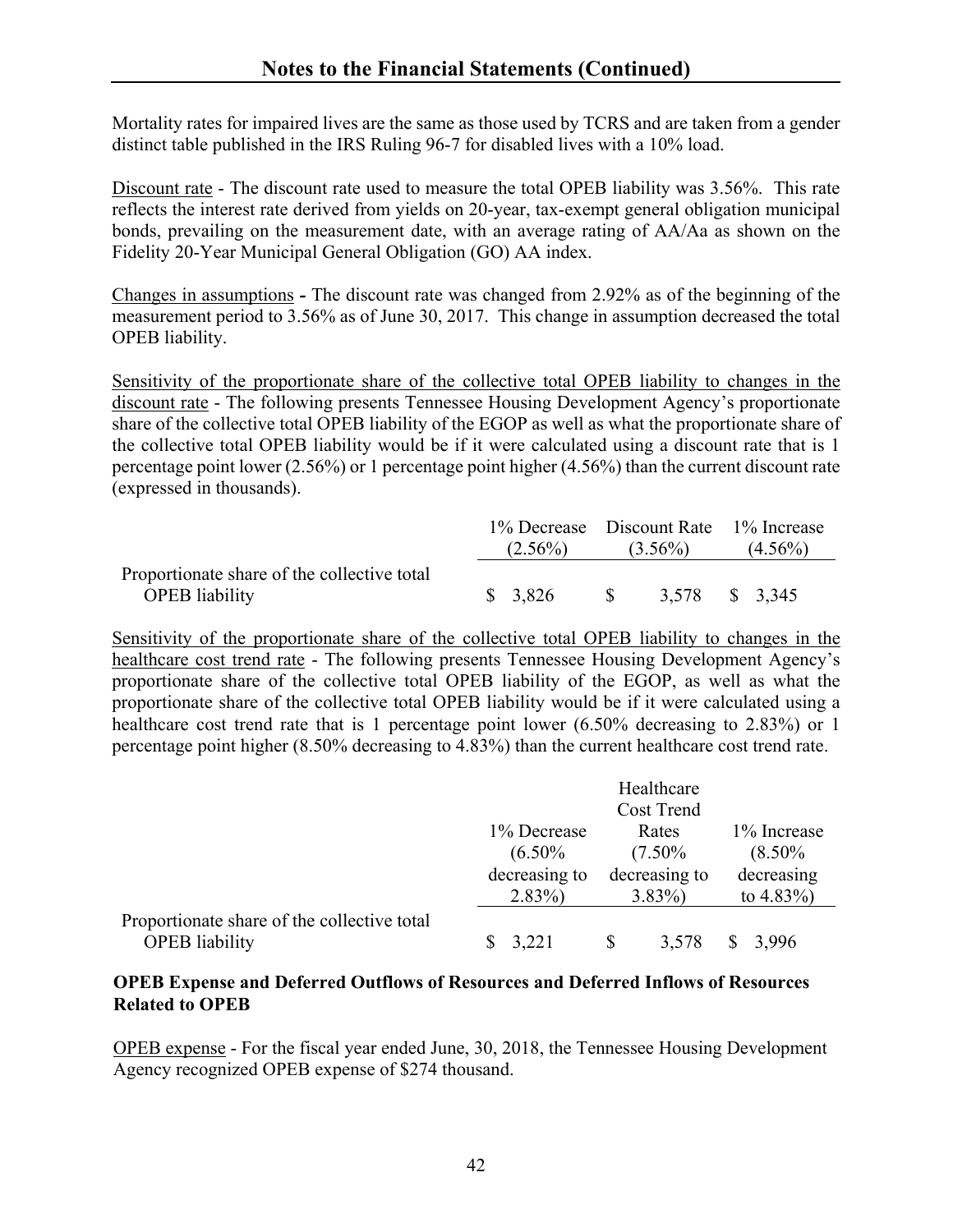Deferred outflows of resources and deferred inflows of resources - For the fiscal year ended June, 30, 2018, the Tennessee Housing Development Agency reported deferred outflows of resources and deferred inflows of resources related to OPEB paid by the EGOP from the following sources (expressed in thousands):

|                                               | Deferred  |            |
|-----------------------------------------------|-----------|------------|
|                                               | Outflows  | Deferred   |
|                                               | of        | Inflows of |
|                                               | Resources | Resources  |
| Differences between actual and expected       |           |            |
| experience                                    | S         |            |
| Changes of assumptions                        |           | 137        |
| Changes in proportion and differences between |           |            |
| benefits paid and proportionate share of      |           |            |
| benefits paid                                 |           |            |
| Payments subsequent to the                    |           |            |
| measurement date                              | 237       |            |
| Total                                         | \$237     | \$137      |

Deferred outflows of resources resulting from the Tennessee Housing Development Agency's employer payment of \$237 thousand subsequent to the measurement date will be recognized as a reduction in the total OPEB liability in the year ending June 30, 2019.

Other amounts reported as deferred outflows of resources and deferred inflows of resources related to OPEB paid by the EGOP will be recognized in OPEB expense as follows (expressed in thousands):

| For the year ended June 30: |            |
|-----------------------------|------------|
| 2019                        | \$<br>(20) |
| 2020                        | (20)       |
| 2021                        | (20)       |
| 2022                        | (20)       |
| 2023                        | (20)       |
| Thereafter                  | .39.       |

In the tables above, positive amounts will increase OPEB expense while negative amounts will decrease OPEB expense.

#### **Closed Tennessee OPEB Plan**

#### *General Information About the OPEB Plan*

Plan description – Employees of the Tennessee Housing Development Agency, who were hired prior to July 1, 2015, and choose coverage, are provided with post-65 retiree health insurance benefits through the Closed Tennessee OPEB Plan (TNP) administered by the Tennessee Department of Finance and Administration. This plan is considered to be a multiple-employer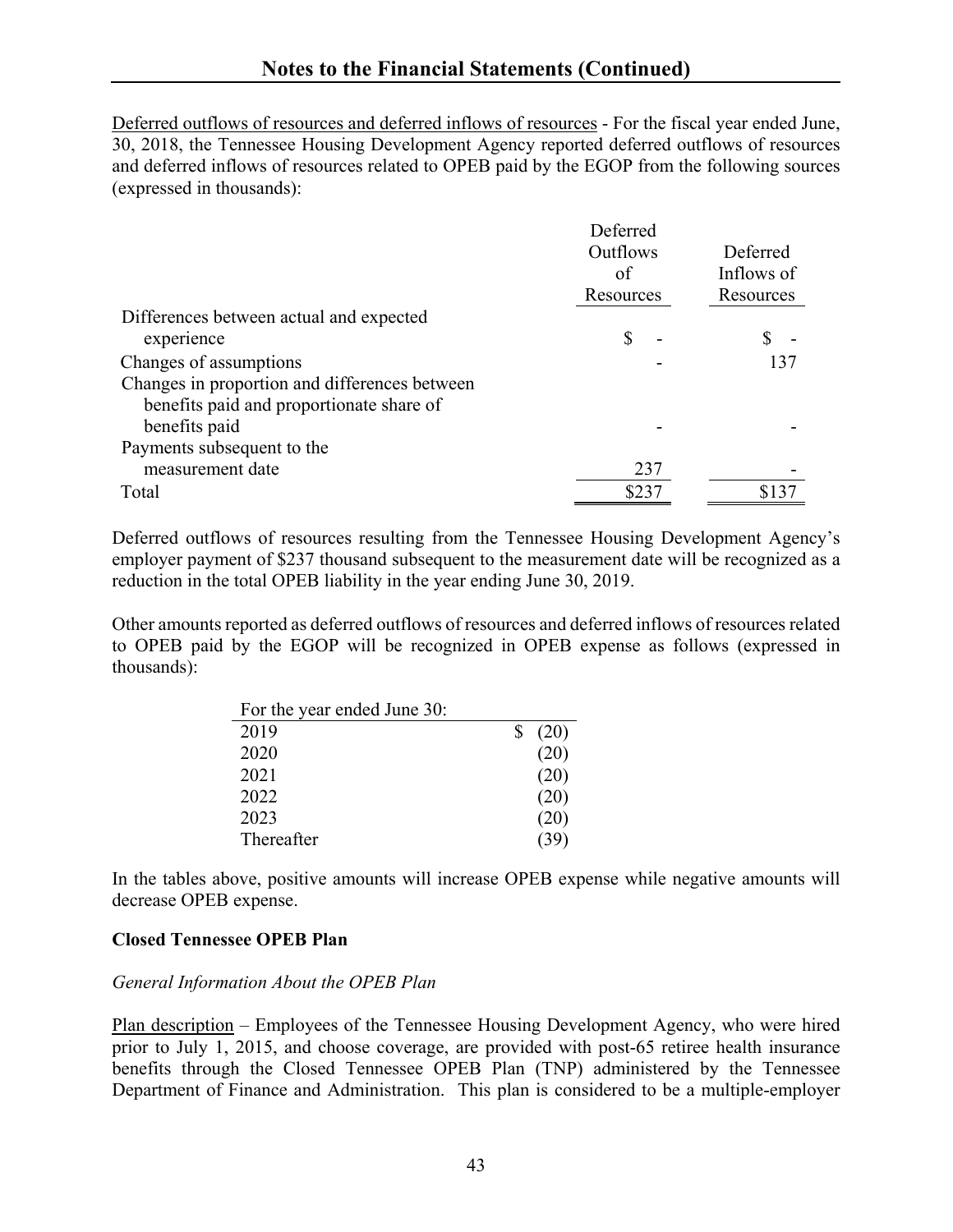defined benefit plan that is used to provide postemployment benefits other than pensions (OPEB). However, for accounting purposes, this plan will be treated as a single-employer plan. This plan is closed to the employees of all participating employers that were hired on or after July 1, 2015. The employers participating in this plan include the State of Tennessee (primary government), the Tennessee Student Assistance Corporation, the Tennessee Housing Development Agency, the University of Tennessee, and the institutions that make up the State University and Community College System. This plan also serves eligible post-65 retirees of employers who participate in the state-administered Teacher Group Insurance and Local Government Insurance Plans.

Benefits provided - The TNP is offered to help fill most of the coverage gaps created by Medicare and is the only postemployment benefit provided to eligible post-65 retired and disabled employees of participating employers. This plan does not include pharmacy. In accordance with Title 8, Chapter 27, Part 209, *Tennessee Code Annotated*, benefits are established and amended by cooperation of insurance committees created by Title 8, Chapter 27, Parts 201, 301, and 701, *Tennessee Code Annotated*. Retirees and disabled employees of the state, component units, local education agencies, and certain local governments who have reached the age of 65, are Medicare eligible, and receive a benefit from the Tennessee Consolidated Retirement System may participate in this plan. All plan members receive the same plan benefits at the same premium rates. Many retirees receive direct subsidies toward their premium cost; however, participating employers determine their own policy in this regard. The primary government contributes to the premiums of component unit retirees based on years of service. Therefore, retirees with 30 years of service receive \$50 per month; 20 but less than 30 years, \$37.50; and 15 but less than 20 years, \$25. The Tennessee Housing Development Agency does not provide any subsidies for retirees in the TNP. The primary government paid \$7,976 for OPEB as the benefits came due during the reporting period. This plan is funded on a pay-as-you-go basis, and there are no assets accumulating in a trust that meets the criteria of paragraph 4 of GASB Statement No. 75.

In accordance with Title 8, Chapter 27, Part 209, *Tennessee Code Annotated*, the state insurance committees established by Title 8, Chapter 27, Parts 201, 301, and 701, *Tennessee Code Annotated*, determine the required payments to the plan by member employers and employees. Claims liabilities of the plan are periodically computed using actuarial and statistical techniques to establish premium rates. Administrative costs are allocated to plan participants.

#### *Total OPEB Liability and OPEB Expense*

Proportionate share – The primary government is entirely responsible for the TNP OPEB liability associated with the Tennessee Housing Development Agency's employees. The primary government's proportionate share of the total OPEB liability associated with the Tennessee Housing Development Agency was \$339 thousand. At the June 30, 2017, measurement date, the proportion of the collective total OPEB liability associated with the Tennessee Housing Development Agency was 0.1909649%, representing the first-time presentation of this proportion. The proportion of the collective total OPEB liability associated with the Tennessee Housing Development Agency was based on a projection of the long-term share of contributions to the OPEB plan relative to the projected share of contributions of all participating employers, actuarially determined. The collective total OPEB liability was determined by an actuarial valuation with a valuation date of June 30, 2017, and a measurement date of June 30, 2017.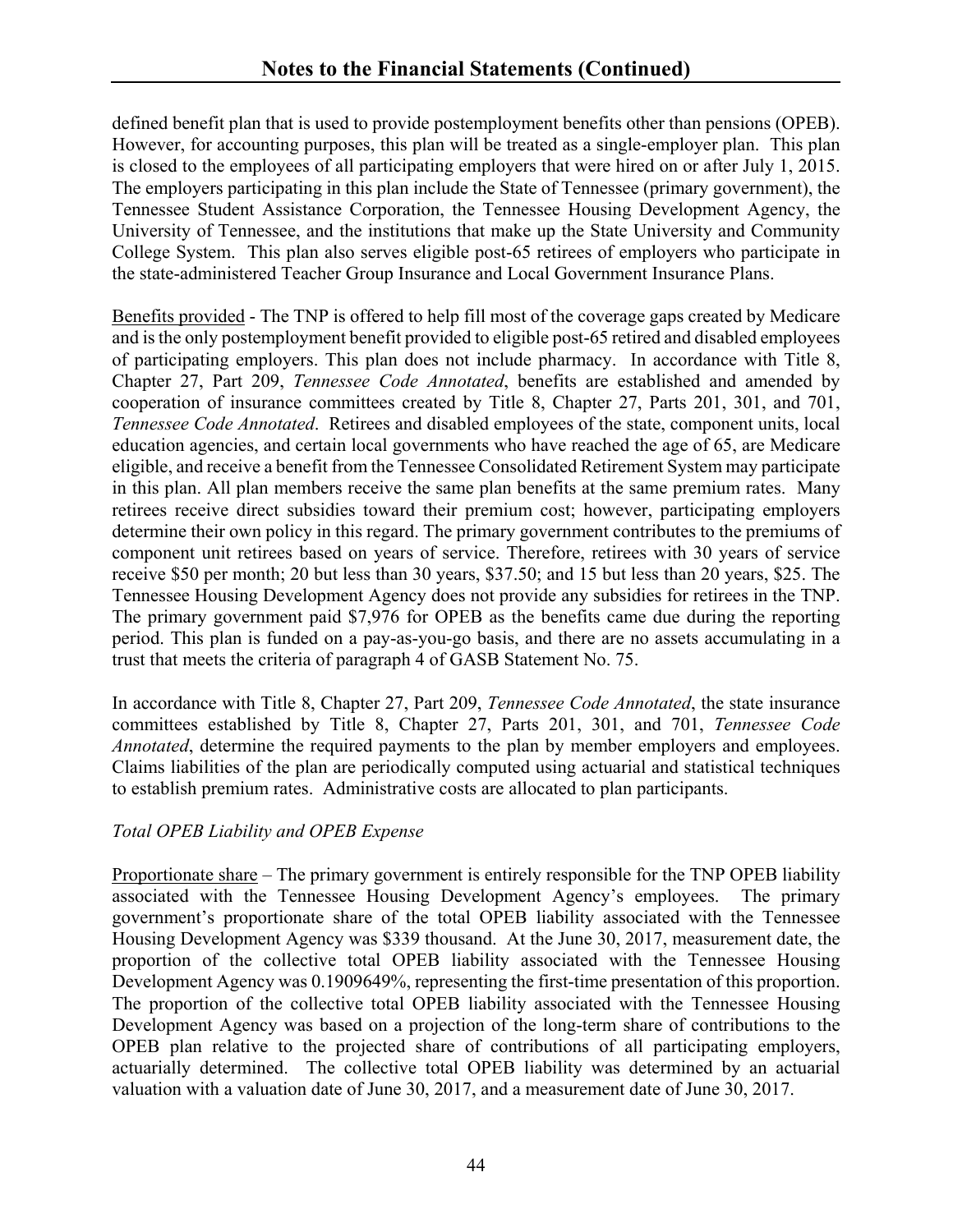Actuarial assumptions – The total OPEB liability in the June 30, 2017, actuarial valuation was determined using the following actuarial assumptions and other inputs, applied to all periods included in the measurement, unless otherwise specified:

| Inflation                   | $2.25\%$                                                                                                                                                                                    |
|-----------------------------|---------------------------------------------------------------------------------------------------------------------------------------------------------------------------------------------|
| Salary increases            | Graded salary ranges from 3.44% to 8.72%<br>based on age, including inflation, averaging 4%                                                                                                 |
| Healthcare cost trend rates | The premium subsidies provided to retirees in<br>the Closed Tennessee OPEB Plan are assumed<br>to remain unchanged for the entire projection;<br>therefore, trend rates are not applicable. |

Unless noted otherwise, the actuarial demographic assumptions used in the June 30, 2017, valuations were the same as those employed in the July 1, 2017, pension actuarial valuation of the Tennessee Consolidated Retirement System (TCRS). These assumptions were developed by TCRS based on the results of an actuarial experience study for the period July 1, 2012, through June 30, 2016. The demographic assumptions were adjusted to more closely reflect actual and expected future experience. Mortality tables are used to measure the probabilities of participants dying before and after retirement. The mortality rates employed in this valuation are taken from the RP-2014 Healthy Participant Mortality Table for Annuitants for non-disabled post-retirement mortality, with mortality improvement projected to all future years using Scale MP-2016. Postretirement tables are Blue Collar and adjusted with a 2% load for males and a -3% load for females. Mortality rates for impaired lives are the same as those used by TCRS and are taken from a gender distinct table published in the IRS Ruling 96-7 for disabled lives with a 10% load.

Discount rate – The discount rate used to measure the total OPEB liability was 3.56%. This rate reflects the interest rate derived from yields on 20-year, tax-exempt general obligation municipal bonds, prevailing on the measurement date, with an average rating of AA/Aa as shown on the Fidelity 20 Year Municipal General Obligation (GO) AA index.

Changes in assumptions – The discount rate was changed from 2.92% as of the beginning of the measurement period to 3.56% as of June 30, 2017. This change in assumption decreased the total OPEB liability.

Sensitivity of the proportionate share of the collective total OPEB liability to changes in the discount rate – The following presents the primary government's proportionate share of the Tennessee Housing Development Agency's related collective total OPEB liability, as well as what the proportionate share of the collective total OPEB liability would be if it were calculated using a discount rate that is 1 percentage point lower (2.56%) or 1 percentage point higher (4.56%) than the current discount rate. The Tennessee Housing Development Agency does not report a proportionate share of the OPEB liability for the employees in the TNP.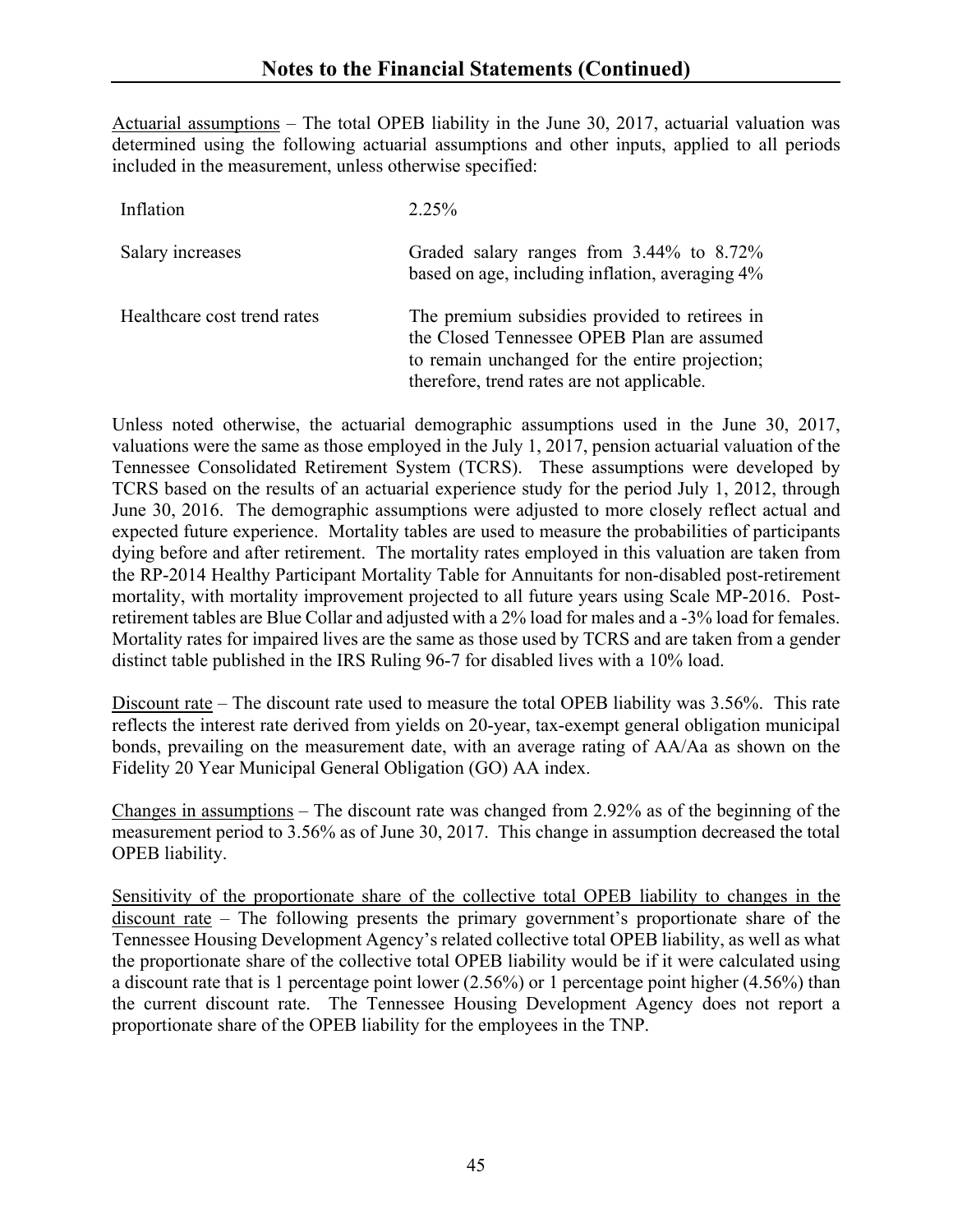|                                              | $1\%$      | Discount   |              |
|----------------------------------------------|------------|------------|--------------|
|                                              | Decrease   | Rate       | 1\% Increase |
|                                              | $(2.56\%)$ | $(3.56\%)$ | $(4.56\%)$   |
| Primary government's share of the collective |            |            |              |
| total OPEB liability                         | \$383      | \$339      | \$300        |

OPEB expense –For the fiscal year ended June 30, 2018, the primary government recognized OPEB expense of \$15 thousand for employees of the Tennessee Housing Development Agency participating in the TNP.

Total OPEB expense – The total OPEB expense for the year ended June 30, 2018, was \$289 thousand, which consisted of OPEB expense of \$274 thousand for the EGOP and \$15 thousand paid by the primary government for the TNP.

#### **Note 10. On-Behalf Payments**

During the year ended June 30, 2018, the State of Tennessee made payments of \$7,976 on behalf of THDA for retirees participating in the Closed Tennessee OPEB Plan. The Closed Tennessee OPEB Plan is a postemployment benefit healthcare plan and is discussed further in Note 9. The plan is reported in the *Tennessee Comprehensive Annual Financial Report*. That report is available on the state's website at [www.tn.gov/finance/fa/fa-accounting-financial/fa-accfin-cafr.html.](http://www.tn.gov/finance/fa/fa-accounting-financial/fa-accfin-cafr.html) 

#### **Note 11. Payments to Primary Government**

From time to time, the State of Tennessee has called upon the agency and its resources, together with resources of other departments, agencies, and organizations in state government, to provide funds to the State General Fund to balance the state budget. The following is a description of these occurrences in relationship to the agency. On June 30, 1995, \$15,000,000 from the agency's Housing Program Reserve Fund was transferred to the State General Fund. On June 30, 1998, \$43,000,000 was transferred from the agency to the State General Fund. The \$43,000,000 transferred from the agency came from the following resources of the agency: (i) \$15,459,157 from tax revenues previously directed to the Housing Program Fund; (ii) \$5,028,761 from the Housing Program Reserve Fund; and (iii) \$22,512,082 from the Assets Fund. On June 30, 2002, a transfer from the agency to the primary government in the amount of \$35,367,449 was made from the Assets Fund for the sole purpose of meeting the requirements of funding the operations of the primary government for the year ended June 30, 2002.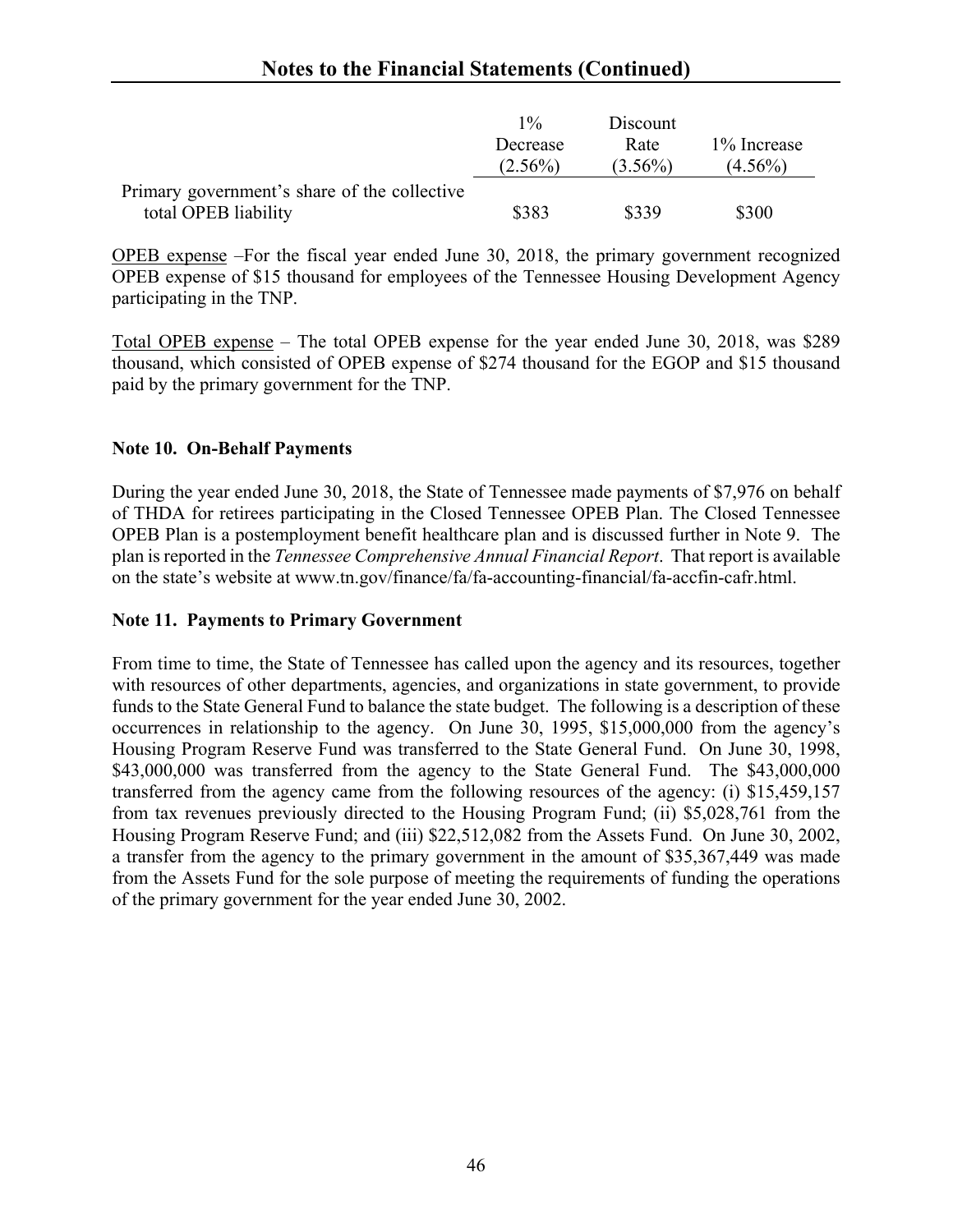#### N**ote 12. Cumulative Effect of a Change in Accounting Principle**

During fiscal year 2018, the Tennessee Housing Development Agency implemented Governmental Accounting Standards Board Statement No. 75, *Accounting and Financial Reporting for Postemployment Benefits Other Than Pensions (OPEB).* GASBS 75 establishes standards for the measurement, recognition, and display of the OPEB liability and related expenses, deferred inflows, deferred outflows, note disclosures, and required supplementary information. The implementation of GASBS 75 resulted in a cumulative adjustment to the beginning net position of \$(1,780,287). This cumulative adjustment does not include related deferred inflows and deferred outflows of resources.

#### N**ote 13. Subsequent Events**

On July 1, 2018, the agency used \$13,075,000 of Residential Finance Program Bonds, Issue 2018- 2, to refund bonds previously issued in the Homeownership Program (this amount consists of \$13,075,000 early redemption). The carrying amount of these bonds was \$13,075,000. The refunding reduced the agency's debt service by \$3,199,665 over the next 11 years, and the agency realized an economic gain (the difference between the present values of the old and new debt service payments) of \$1,636,564.

On July 27, 2018, THDA requested to withdraw approximately \$23,376,000 of excess funds from the Homeownership Program Bond Resolution to fund the acquisition of servicing rights from U.S. Bank. On July 30, 2018, THDA wired \$15,585,487 to U.S. Bank as a one-time servicing release and transfer fee payment. On August 6, 2018, THDA transferred \$7,902,932 to Volunteer Mortgage Loan Servicing (VMLS) to fund the VMLS Escrow Account for escrow advances.

Residential Finance Program Bonds, Issue 2018-3, were sold on September 6, 2018. The bond maturities are as follows:

| Series Maturity Range        | Issued Amount | Interest Rate (Percent) |
|------------------------------|---------------|-------------------------|
| $2018-3$ $7/1/2019-7/1/2049$ | \$149,900,000 | 1.500 to $4.250$        |

Residential Finance Program Bonds, Issue 2018-4, were authorized by the board of directors on September 25, 2018, not to exceed \$225,000,000. The sale of the bonds will occur no later than December 31, 2018.

Residential Finance Program Bonds, Issue 2019-1, were authorized by the board of directors on November 13, 2018, not to exceed \$175,000,000. The sale of the bonds will occur no later than June 30, 2019.

Residential Finance Program Bonds, Issue 2018-4, were sold on November 15, 2018. The bond maturities are as follows: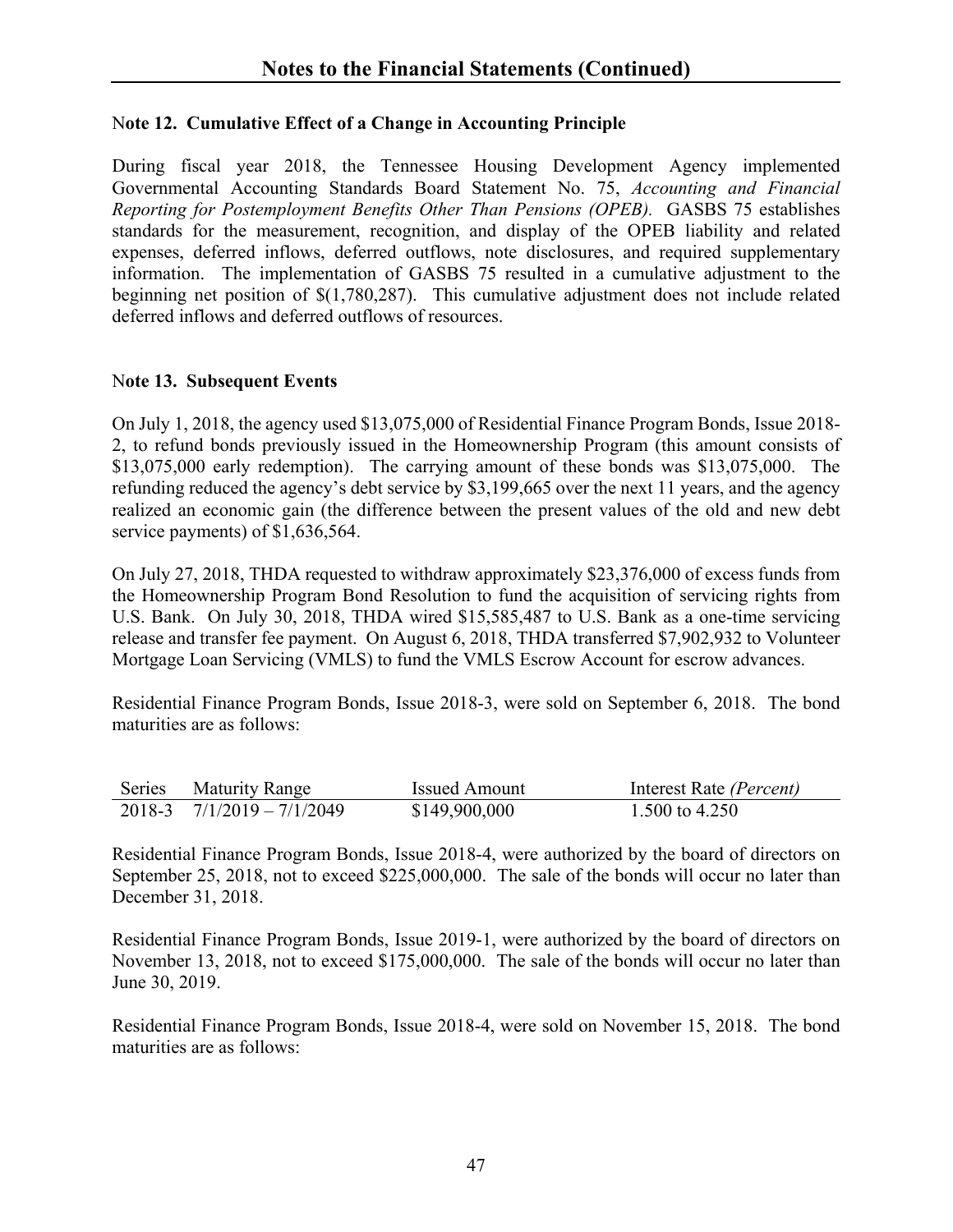| Series | <b>Maturity Range</b>          | Issued Amount | Interest Rate <i>(Percent)</i> |
|--------|--------------------------------|---------------|--------------------------------|
|        | $2018-4$ $7/1/2019 - 7/1/2049$ | \$225,000,000 | 1.875 to 4.500                 |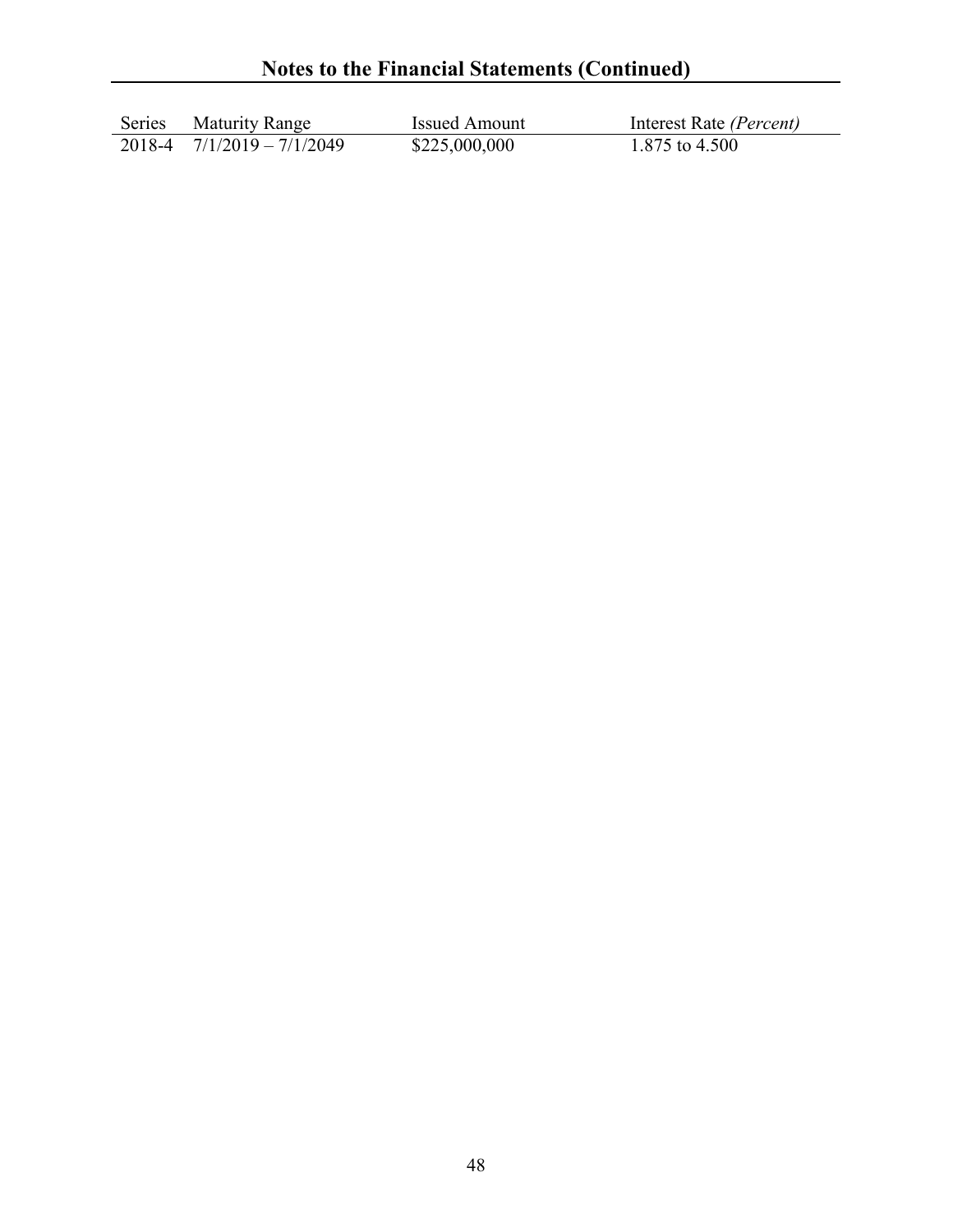## **TENNESSEE HOUSING DEVELOPMENT AGENCY Required Supplementary Information Schedule of THDA's Proportionate Share of the Net Pension Asset State and Higher Education Employee Retirement Plan Within TCRS**

|      |               |               | (Expressed in Thousands) |               |                      |
|------|---------------|---------------|--------------------------|---------------|----------------------|
|      |               |               |                          | Proportionate | Plan                 |
|      |               |               |                          | Share of the  | <b>Fiduciary Net</b> |
|      | THDA's        | THDA's        |                          | Net Pension   | Position as a        |
|      | Proportion of | Proportionate |                          | Asset as a    | Percentage of        |
|      | the Net       | Share of the  | THDA's                   | Percentage of | the Total            |
|      | Pension       | Net Pension   | Covered                  | Covered       | Pension              |
|      | Asset         | Asset         | Payroll                  | Payroll       | Liability            |
| 2018 | 0.170803%     | \$35          | \$3,068                  | 1.15%         | 131.51%              |
| 2017 | 0.391715%     | 33            | 1,661                    | 1.99%         | 130.56%              |
| 2016 | 0.457171%     | 13            | 498                      | 2.60%         | 142.55%              |

\*To correspond with the measurement date, the amounts presented were determined as of June 30 of the prior fiscal year.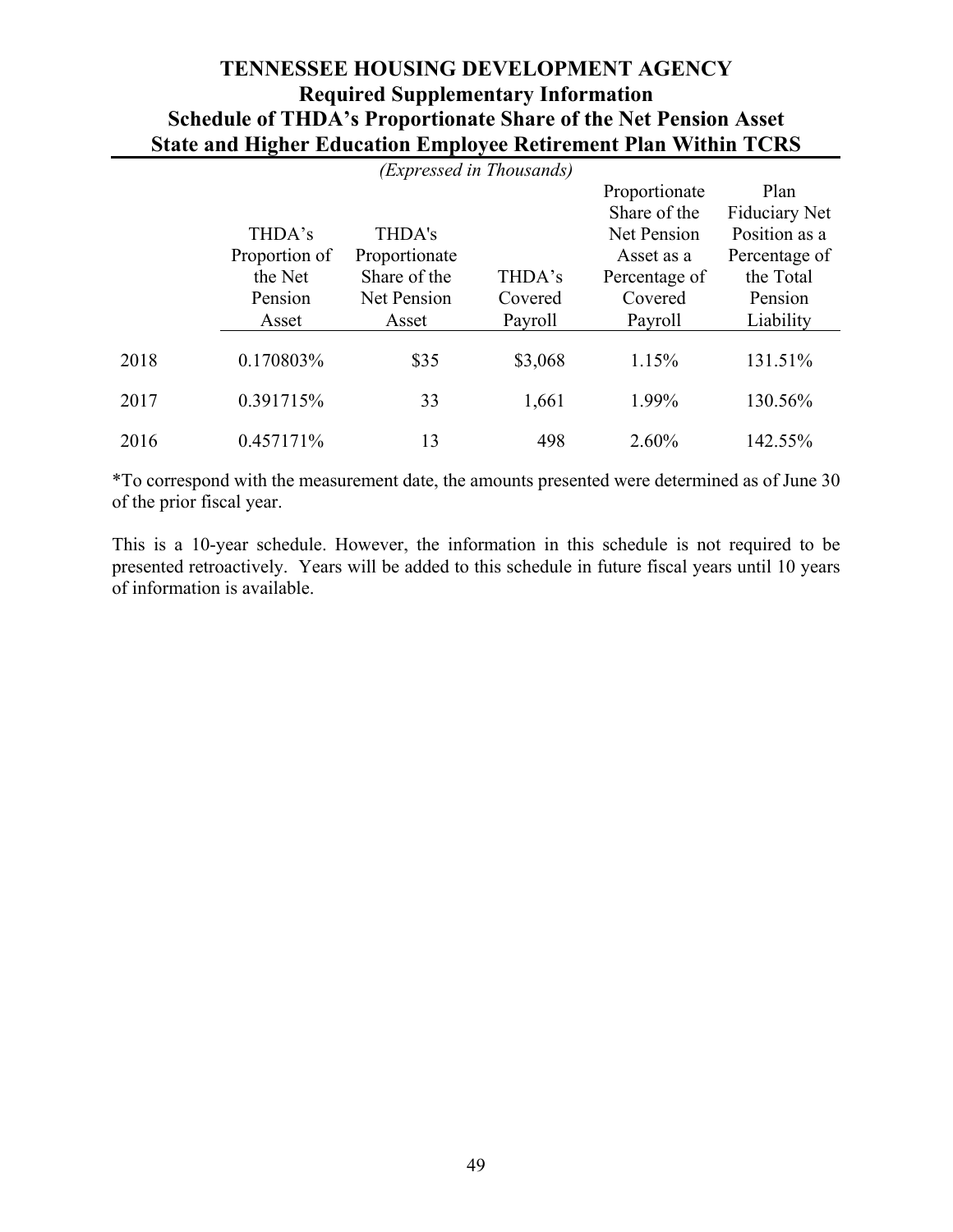## **TENNESSEE HOUSING DEVELOPMENT AGENCY Required Supplementary Information Schedule of THDA's Proportionate Share of the Net Pension Liability Closed State and Higher Education Employee Pension Plan Within TCRS**

|      | THDA's<br>Proportion of<br>the Net<br>Pension<br>Liability | THDA's<br>Proportionate<br>Share of the<br>Net Pension<br>Liability | THDA's<br>Covered<br>Payroll | Proportionate<br>Share of the<br>Net Pension<br>Liability as a<br>Percentage of<br>Covered<br>Payroll | Plan<br><b>Fiduciary Net</b><br>Position as a<br>Percentage of<br>the Total<br>Pension<br>Liability |
|------|------------------------------------------------------------|---------------------------------------------------------------------|------------------------------|-------------------------------------------------------------------------------------------------------|-----------------------------------------------------------------------------------------------------|
| 2018 | 0.427994%                                                  | \$7,659                                                             | \$10,268                     | 74.60%                                                                                                | 88.88%                                                                                              |
| 2017 | 0.419391%                                                  | 7,652                                                               | 10,240                       | 74.73%                                                                                                | 87.96%                                                                                              |
| 2016 | 0.421046%                                                  | 5,429                                                               | 10,994                       | 49.38%                                                                                                | 91.26%                                                                                              |
| 2015 | 0.429581%                                                  | 2,964                                                               | 11,601                       | 25.55%                                                                                                | 95.11%                                                                                              |

*(Expressed in Thousands)* 

\*To correspond with the measurement date, the amounts presented were determined as of June 30 of the prior fiscal year.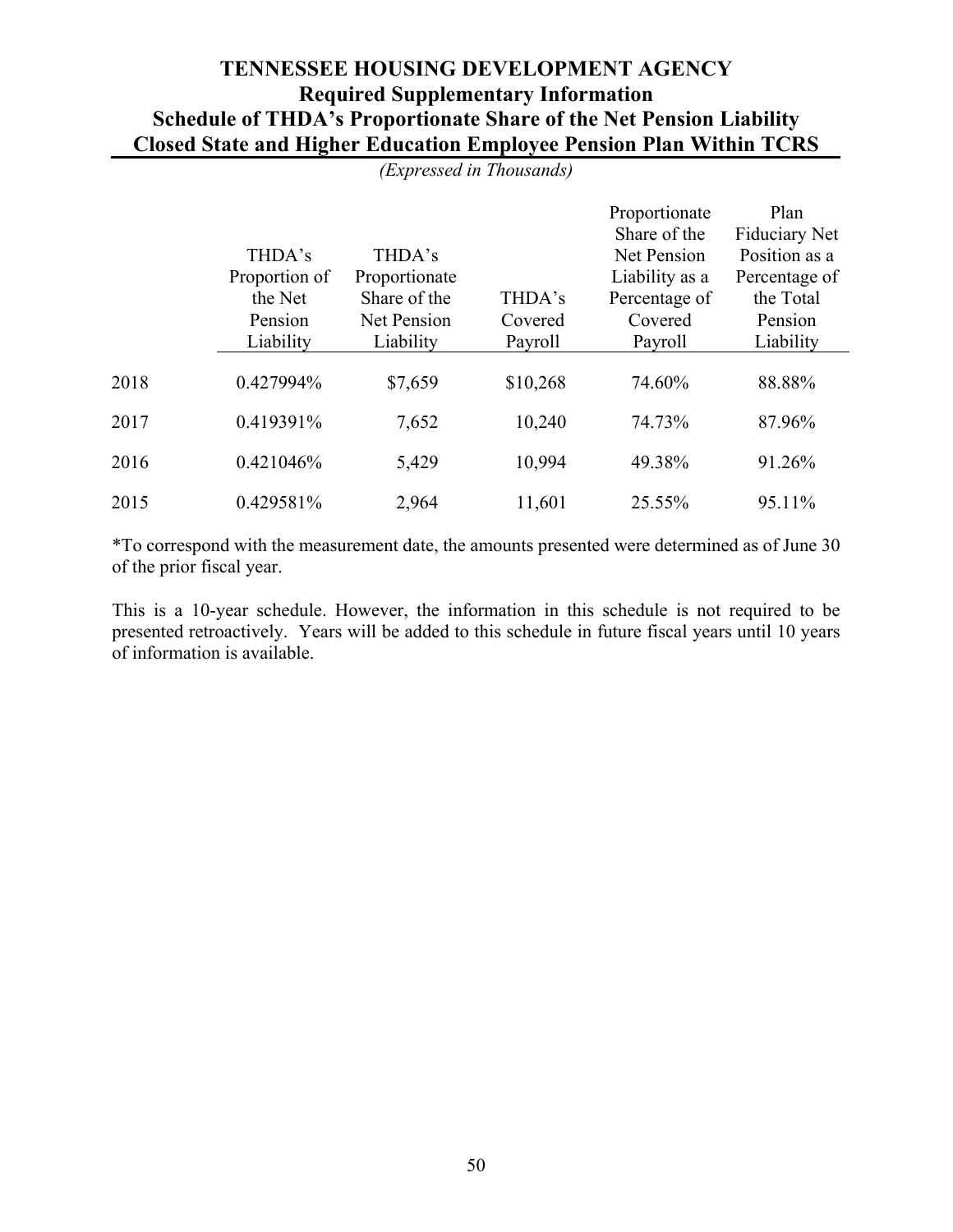## **TENNESSEE HOUSING DEVELOPMENT AGENCY Required Supplementary Information Schedule of THDA's Contributions State and Higher Education Employee Retirement Plan Within TCRS**

*(Expressed in Thousands)* 

|      | THDA's<br>Contractually<br>Determined<br>Contributions | THDA's<br>Contributions in<br>Relation to<br>Contractually<br>Determined<br>Contribution | Contribution<br>Deficiency<br>(Excess) | THDA's<br>Covered<br>Payroll | Contributions<br>as a Percentage<br>of THDA's<br>Covered<br>Payroll |
|------|--------------------------------------------------------|------------------------------------------------------------------------------------------|----------------------------------------|------------------------------|---------------------------------------------------------------------|
| 2018 | \$57                                                   | \$57                                                                                     | $\mathcal{S}$ -                        | \$4,410                      | 1.29%                                                               |
| 2017 | 35                                                     | 35                                                                                       |                                        | 3,068                        | 1.14%                                                               |
| 2016 | 47                                                     | 47                                                                                       |                                        | 1,661                        | 2.81%                                                               |
| 2015 | 19                                                     | 19                                                                                       |                                        | 498                          | 3.82%                                                               |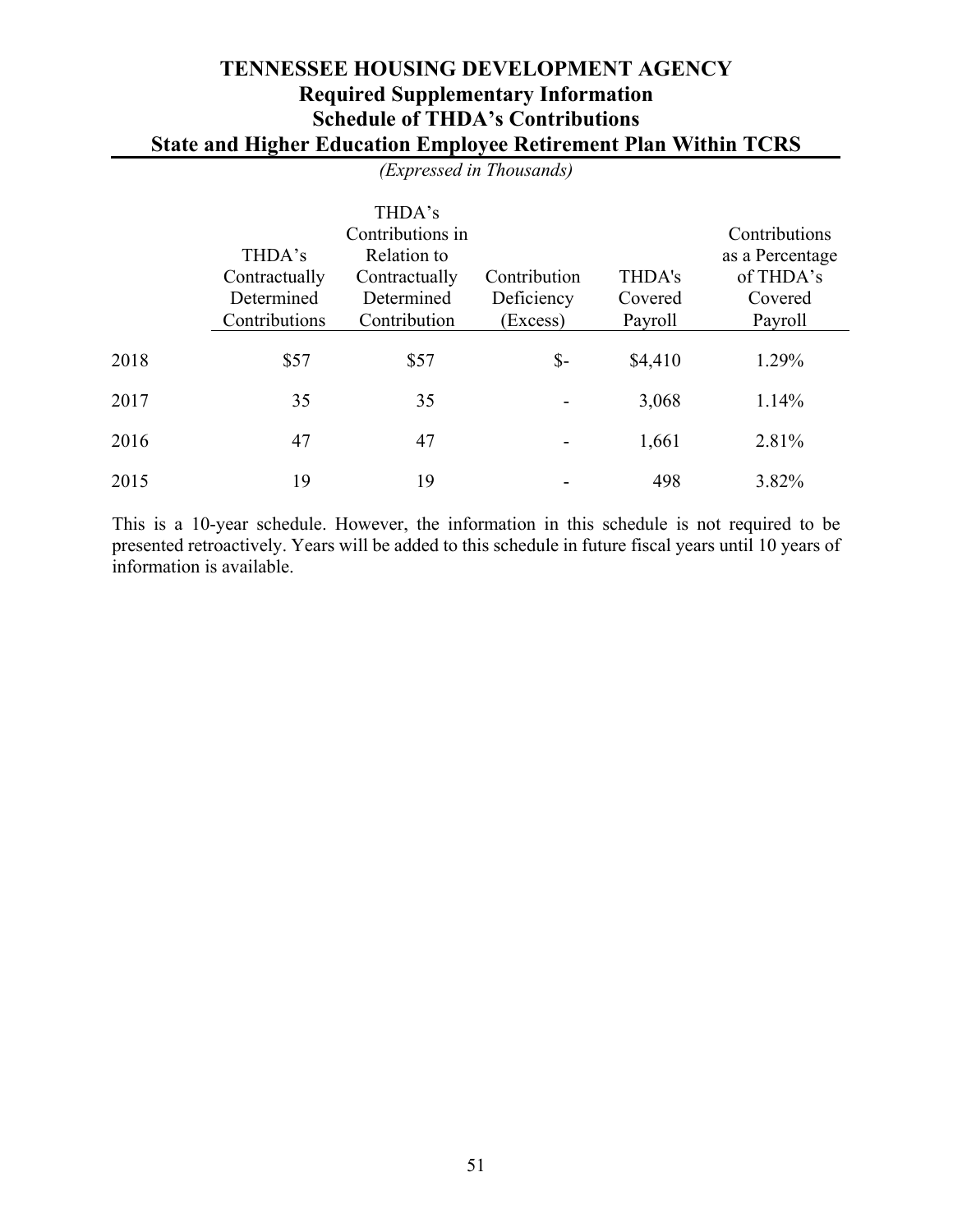## **TENNESSEE HOUSING DEVELOPMENT AGENCY Required Supplementary Information Schedule of THDA's Contributions Closed State and Higher Education Employee Pension Plan Within TCRS**

|      | THDA's<br>Contractually<br>Determined<br>Contributions | THDA's<br>Contributions<br>in Relation to<br>Contractually<br>Determined<br>Contribution | Contribution<br>Deficiency<br>(Excess) | THDA's<br>Covered<br>Payroll | Contributions<br>as a<br>Percentage of<br>THDA's<br>Covered<br>Payroll |
|------|--------------------------------------------------------|------------------------------------------------------------------------------------------|----------------------------------------|------------------------------|------------------------------------------------------------------------|
| 2018 | \$1,891                                                | \$1,891                                                                                  | $\mathcal{S}$ -                        | \$10,024                     | 18.87%                                                                 |
| 2017 | 1,542                                                  | 1,542                                                                                    |                                        | 10,268                       | 15.02%                                                                 |
| 2016 | 1,539                                                  | 1,539                                                                                    |                                        | 10,240                       | 15.03%                                                                 |
| 2015 | 1,652                                                  | 1,652                                                                                    |                                        | 10,994                       | 15.03%                                                                 |
| 2014 | 1,744                                                  | 1,744                                                                                    |                                        | 11,601                       | 15.03%                                                                 |
| 2013 | 1,693                                                  | 1,693                                                                                    |                                        | 11,264                       | 15.03%                                                                 |
| 2012 | 1,632                                                  | 1,632                                                                                    |                                        | 10,946                       | 14.91%                                                                 |
| 2011 | 1,586                                                  | 1,586                                                                                    |                                        | 10,637                       | 14.91%                                                                 |
| 2010 | 1,295                                                  | 1,295                                                                                    |                                        | 9,946                        | 13.02%                                                                 |
| 2009 | 1,201                                                  | 1,201                                                                                    |                                        | 9,224                        | 13.02%                                                                 |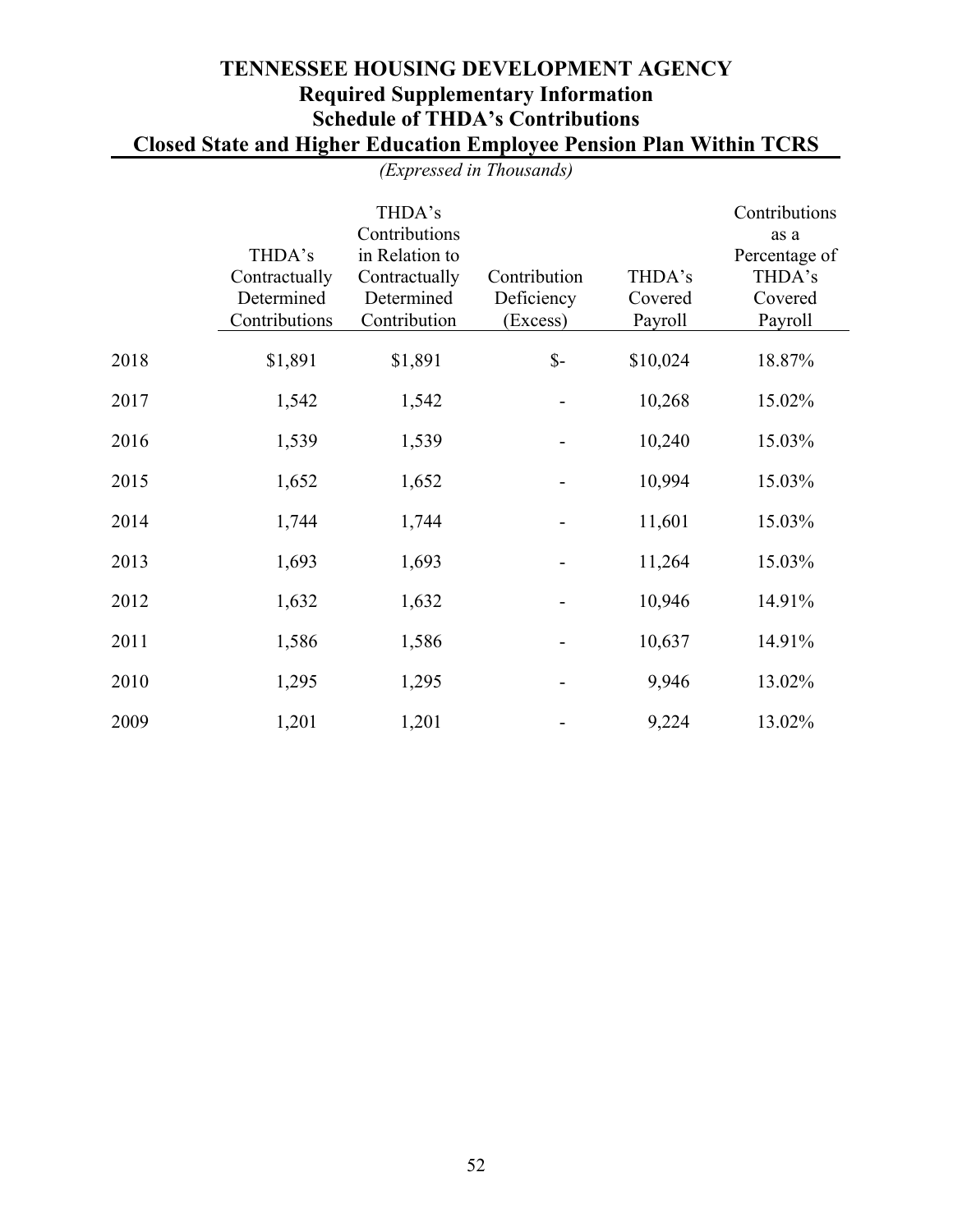## **TENNESSEE HOUSING DEVELOPMENT AGENCY Required Supplementary Information Schedule of THDA's Proportionate Share of the Collective Total OPEB Liability Closed State Employee Group OPEB Plan**

| (Expressed in Thousands)                                                                                                | 2018       |
|-------------------------------------------------------------------------------------------------------------------------|------------|
| Employer proportion of the collective total OPEB liability<br>Employer proportionate share of the collective total OPEB | 0.2664798% |
| liability                                                                                                               | 3,578<br>S |
| Covered-employee payroll                                                                                                | 9,720      |
| Employer proportionate share of the collective total OPEB<br>liability as a percentage of covered-employee payroll      | 36.81%     |

#### **Notes to Schedule**

There are no assets accumulating in a trust that meet the criteria in GASBS 75 paragraph 4, related to this OPEB plan.

The amounts reported for each fiscal year were determined as of the prior fiscal year-end.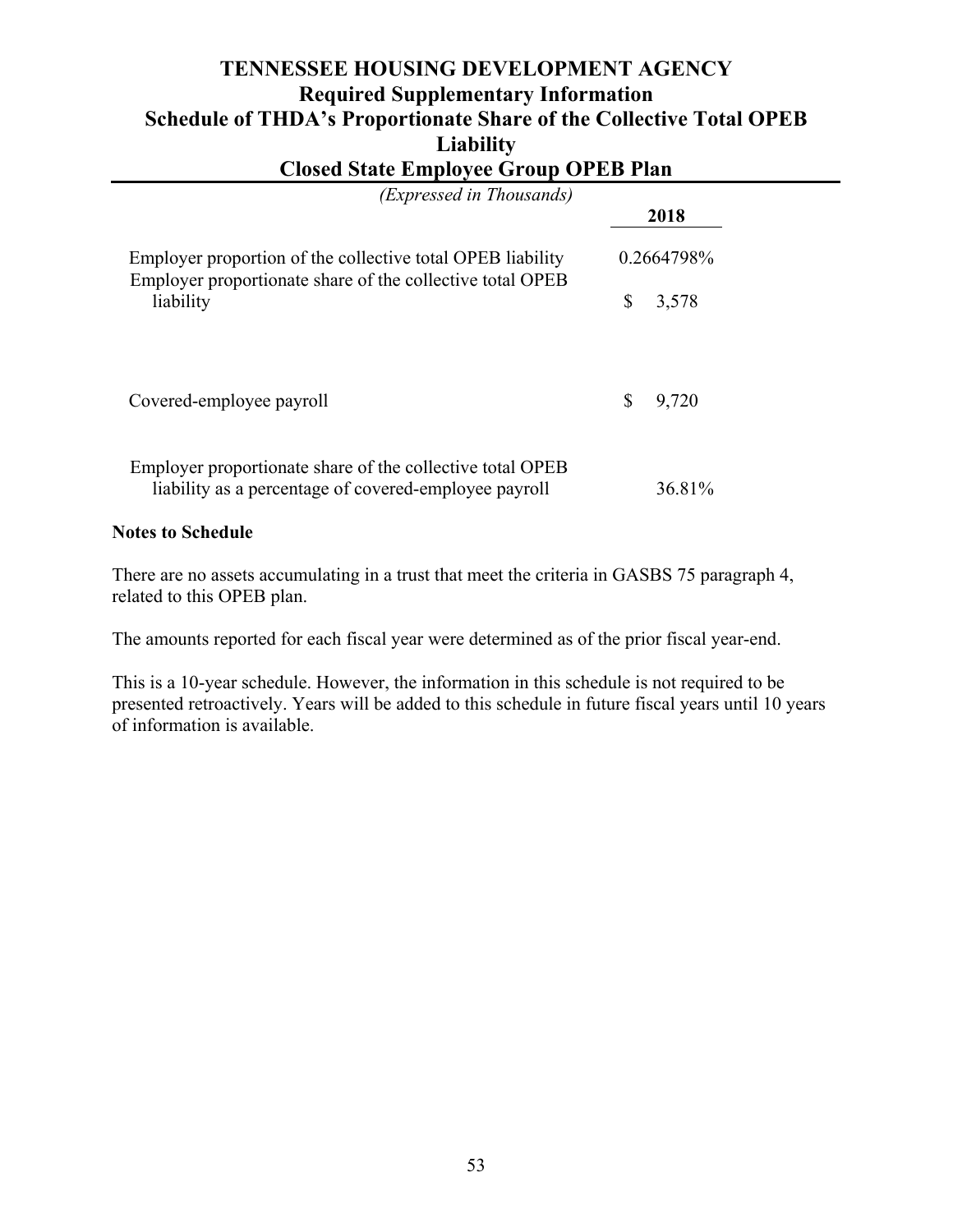## **TENNESSEE HOUSING DEVELOPMENT AGENCY Required Supplementary Information Schedule of THDA's Proportionate Share of the Collective Total OPEB Liability**

## **Closed Tennessee OPEB Plan**

| (Expressed in Thousands)                                                                                                | 2018                   |
|-------------------------------------------------------------------------------------------------------------------------|------------------------|
| Employer proportion of the collective total OPEB liability<br>Employer proportionate share of the collective total OPEB | $0.00\%$               |
| liability<br>Primary government proportionate share of the collective total                                             | \$                     |
| <b>OPEB</b> liability<br>Collective total OPEB liability                                                                | \$<br>339<br>\$<br>339 |
|                                                                                                                         |                        |
| Covered-employee payroll                                                                                                | 10,005<br>S.           |
| Employer proportionate share of the collective total OPEB<br>liability as a percentage of covered-employee payroll      | $0.00\%$               |

#### **Notes to Schedule**

There are no assets accumulating in a trust that meet the criteria in GASBS 75 paragraph 4, related to this OPEB plan.

The amounts reported for each fiscal year were determined as of the prior fiscal year-end.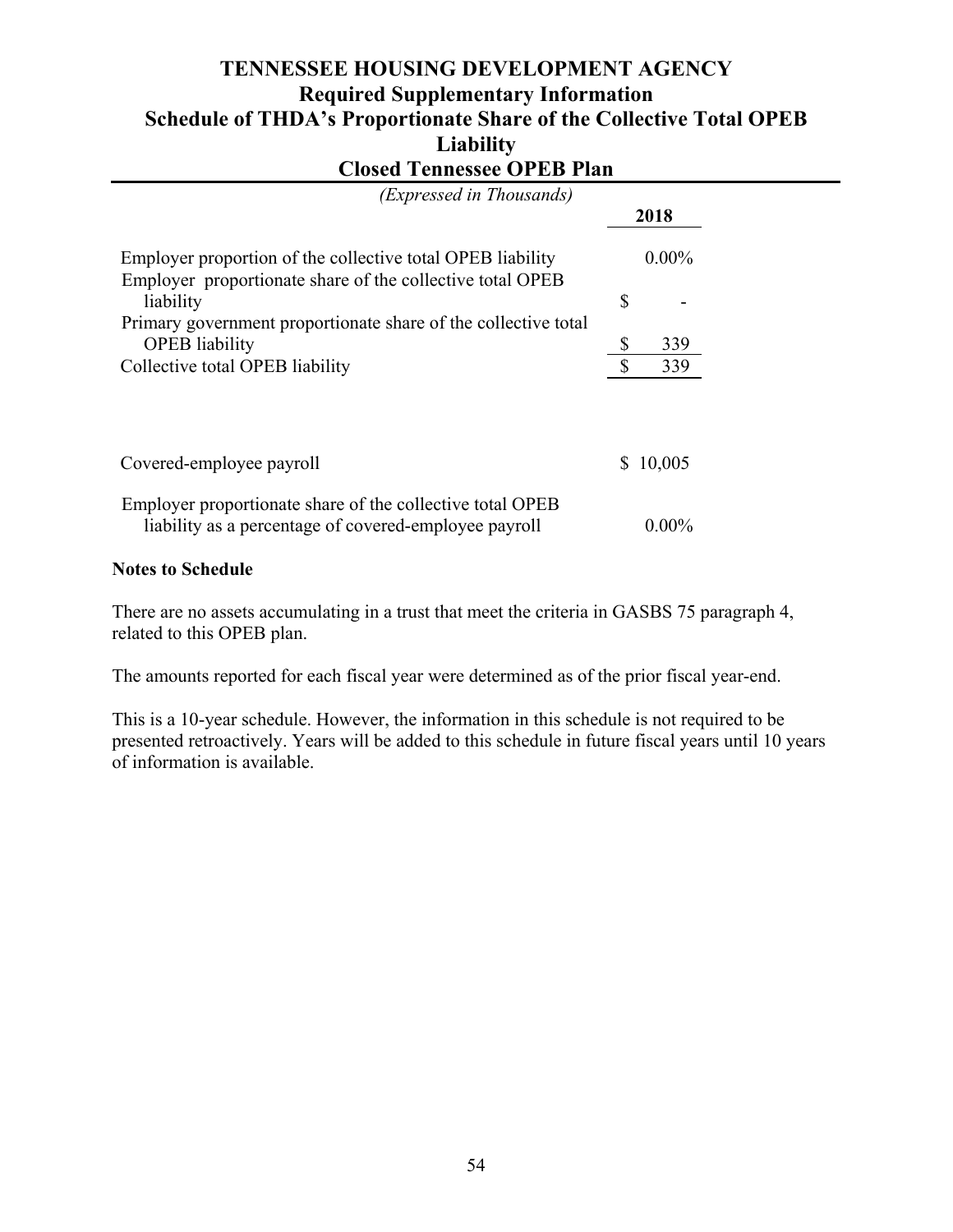## **TENNESSEE HOUSING DEVELOPMENT AGENCY Supplementary Schedule of Net Position**

**June 30, 2018** 

|                                              | (Expressed in Thousands) |                             |                                 |                                  |                                                 |                       |
|----------------------------------------------|--------------------------|-----------------------------|---------------------------------|----------------------------------|-------------------------------------------------|-----------------------|
|                                              | Operating Group          | Mortgage Finance<br>Program | Home-Ownership<br>Program Bonds | Housing Finance<br>Program Bonds | General Residential<br>Finance<br>Program Bonds | Totals                |
| <b>Assets</b>                                |                          |                             |                                 |                                  |                                                 |                       |
| Current assets:                              |                          |                             |                                 |                                  |                                                 |                       |
| Cash and cash equivalents                    | \$<br>4,148              | \$<br>13,031                | \$<br>28,457                    | \$<br>19,785                     | \$<br>150,770                                   | \$<br>216,191         |
| Investments                                  |                          | 735                         | 7,145                           | 8,215                            | 67,784                                          | 83,879                |
| Receivables:                                 |                          |                             |                                 |                                  |                                                 |                       |
| Accounts                                     |                          | 294                         | 532                             |                                  | 13                                              | 839                   |
| Interest                                     |                          | 19                          | 1,656                           | 1,967                            | 7,513                                           | 11,155                |
| First mortgage loans                         | 155                      | 2,185                       | 12,897                          | 6,964                            | 37,567                                          | 59,768                |
| Due from federal government                  | 34,977                   |                             |                                 |                                  |                                                 | 34,977                |
| Due from other funds                         |                          |                             | $\blacksquare$                  | ٠                                | 3,167                                           | 3,167                 |
| Total current assets                         | 39,280                   | 16,264                      | 50,687                          | 36,931                           | 266,814                                         | 409,976               |
| Noncurrent assets:                           |                          |                             |                                 |                                  |                                                 |                       |
| Restricted assets:                           |                          |                             |                                 |                                  |                                                 |                       |
| Cash and cash equivalents                    | 31,714                   |                             | 33,942                          | 363                              | 534                                             | 66,553                |
| Investments                                  |                          |                             | 58,514                          | 20,351                           | 48,947                                          | 127,812               |
| Investment interest receivable               |                          |                             | 548                             | 69                               | 173                                             | 790                   |
| <b>Investments</b>                           |                          | 1,744                       |                                 |                                  | 46,851                                          | 48,595                |
| First mortgage loans receivable              | 534                      | 48,811                      | 243,154                         | 258,555                          | 1,507,348                                       | 2,058,402             |
| Second mortgage loans receivable             |                          |                             | 38,108                          |                                  |                                                 | 38,108                |
| Allowance for uncollectible second mortgages |                          |                             | (14, 031)                       |                                  |                                                 | (14, 031)             |
| Unearned service release premiums            | 1,106                    |                             | ÷                               |                                  |                                                 | 1,106                 |
| Advance to local government                  | 3,135                    |                             |                                 |                                  |                                                 | 3,135                 |
| Net pension asset                            | 35                       |                             |                                 |                                  |                                                 | 35                    |
| Capital assets:                              |                          |                             |                                 |                                  |                                                 |                       |
| Furniture and equipment                      | 5,108                    |                             |                                 |                                  |                                                 | 5,108                 |
| Less accumulated depreciation                | (2,232)                  |                             |                                 |                                  |                                                 | (2,232)               |
| Total noncurrent assets                      | 39,400                   | 50,555                      | 360,235                         | 279,338                          | 1,603,853                                       | 2,333,381             |
| Total assets                                 | 78,680                   | 66,819                      | 410,922                         | 316,269                          | 1,870,667                                       | 2,743,357             |
| <b>Deferred Outflows of Resources</b>        |                          |                             |                                 |                                  |                                                 |                       |
| Deferred amount on refundings                |                          |                             |                                 |                                  | 441                                             | 441                   |
| Deferred outflows related to pensions        | 3,931                    |                             |                                 |                                  |                                                 | 3,931                 |
| Deferred outflows related to OPEB            | 237                      |                             |                                 |                                  |                                                 | 237                   |
| Total deferred outflows of resources         | \$<br>4,168              | $\mathbb{S}$                | \$<br>$\overline{\phantom{a}}$  | $\mathbf S$                      | <sup>\$</sup><br>441                            | $\mathbb{S}$<br>4,609 |

*(Continued)*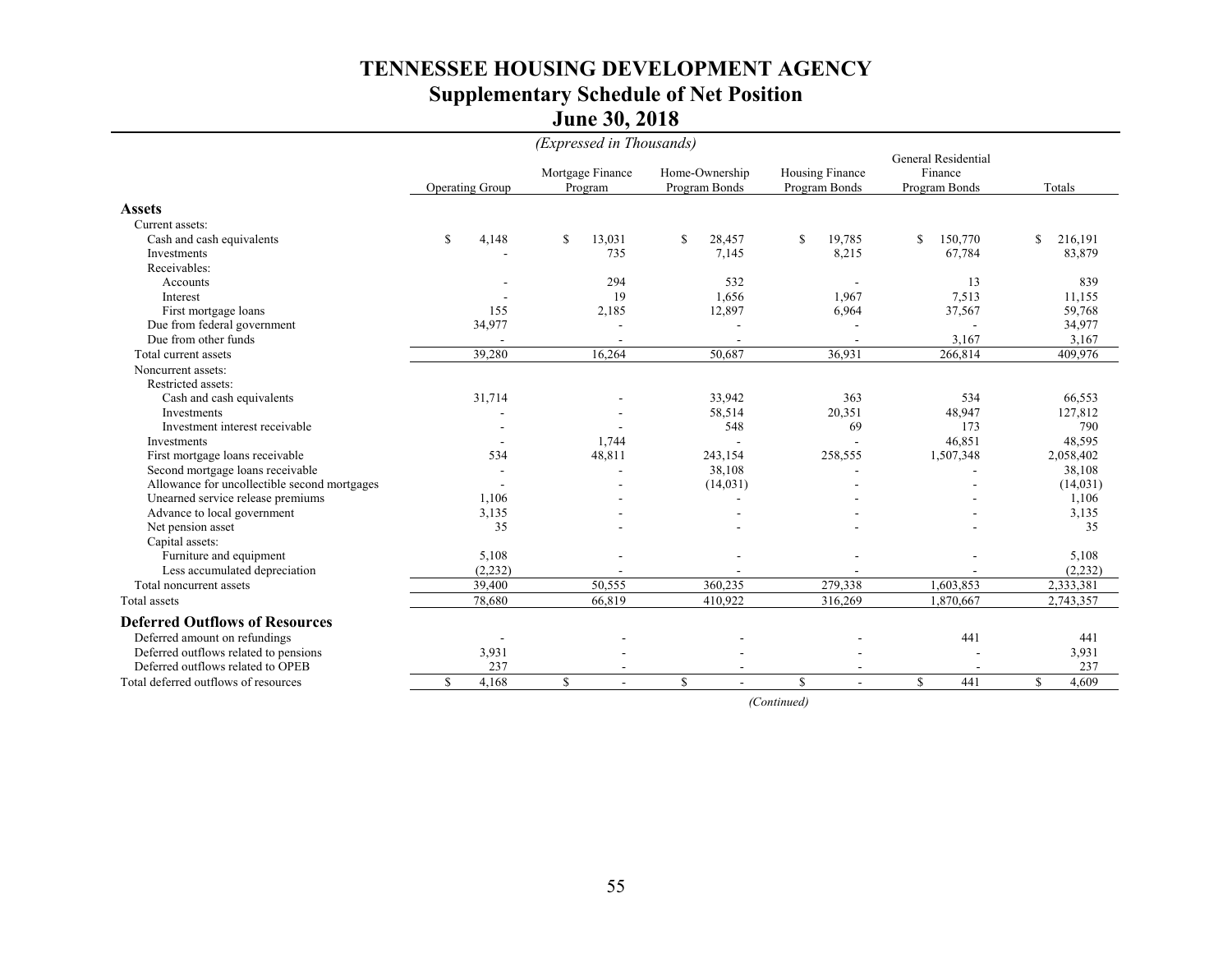## **TENNESSEE HOUSING DEVELOPMENT AGENCY Supplementary Schedule of Net Position (Continued) June 30, 2018**

|                                                  |                         | (Expressed in Thousands)    |                                 |                                                                                     |               |                          |
|--------------------------------------------------|-------------------------|-----------------------------|---------------------------------|-------------------------------------------------------------------------------------|---------------|--------------------------|
|                                                  | Operating Group         | Mortgage Finance<br>Program | Home-Ownership<br>Program Bonds | General Residential<br>Finance<br>Housing Finance<br>Program Bonds<br>Program Bonds |               | Totals                   |
| <b>Liabilities</b>                               |                         |                             |                                 |                                                                                     |               |                          |
| Current liabilities:                             |                         |                             |                                 |                                                                                     |               |                          |
| Accounts payable                                 | <sup>\$</sup><br>15,757 | \$<br>13                    | \$<br>6                         | $\mathbb{S}$<br>30                                                                  | \$<br>69      | $\mathbf S$<br>15,875    |
| Accrued payroll and related liabilities          | 680                     | $\overline{\phantom{a}}$    |                                 |                                                                                     |               | 680                      |
| Compensated absences                             | 736                     |                             |                                 |                                                                                     |               | 736                      |
| Due to primary government                        | 91                      |                             |                                 |                                                                                     |               | 91                       |
| Interest payable                                 |                         |                             | 4,289                           | 4,433                                                                               | 23,459        | 32,181                   |
| Escrow deposits                                  | 2,719                   |                             |                                 |                                                                                     |               | 2,719                    |
| Prepayments on mortgage loans                    |                         |                             | 147                             | 128                                                                                 | 930           | 1,205                    |
| Due to federal government                        | 29,517                  |                             |                                 |                                                                                     |               | 29,517                   |
| Due to other funds                               | 392                     |                             | 2,775                           |                                                                                     |               | 3,167                    |
| Bonds payable                                    |                         |                             | 28,545                          | 11,450                                                                              | 47,950        | 87,945                   |
| Total current liabilities                        | 49.892                  | 13                          | 35,762                          | 16,041                                                                              | 72,408        | 174,116                  |
| Noncurrent liabilities:                          |                         |                             |                                 |                                                                                     |               |                          |
| Bonds payable                                    |                         |                             | 194,843                         | 251,696                                                                             | 1,594,228     | 2,040,767                |
| Compensated absences                             | 630                     |                             |                                 |                                                                                     |               | 630                      |
| Net pension liability                            | 7,659                   |                             |                                 |                                                                                     |               | 7,659                    |
| Net OPEB liability                               | 3,578                   |                             |                                 |                                                                                     |               | 3,578                    |
| Escrow deposits                                  | 696                     | 192                         |                                 |                                                                                     | 9,708         | 10,596                   |
| Arbitrage rebate payable                         |                         |                             | 365                             |                                                                                     |               | 365                      |
| Total noncurrent liabilities                     | 12,563                  | 192                         | 195,208                         | 251,696                                                                             | 1,603,936     | 2,063,595                |
| <b>Total liabilities</b>                         | 62,455                  | 205                         | 230,970                         | 267,737                                                                             | 1,676,344     | 2,237,711                |
| <b>Deferred Inflows of Resources</b>             |                         |                             |                                 |                                                                                     |               |                          |
| Deferred inflows related to pensions             | 228                     |                             |                                 |                                                                                     |               | 228                      |
| Deferred inflows related to OPEB                 | 137                     |                             |                                 |                                                                                     |               | 137                      |
| Total deferred inflows of resources              | 365                     | $\sim$                      | $\sim$                          | ÷                                                                                   | $\sim$        | 365                      |
| <b>Net Position</b>                              |                         |                             |                                 |                                                                                     |               |                          |
| Net investment in capital assets                 | 2,876                   |                             |                                 |                                                                                     |               | 2,876                    |
| Restricted for single family bond programs       |                         |                             | 179,952                         | 48,532                                                                              | 194,764       | 423,248                  |
| Restricted for grant programs                    |                         | 12,080                      |                                 |                                                                                     |               | 12,080                   |
| Restricted for Homebuyers Revolving Loan Program | 3,153                   |                             |                                 |                                                                                     |               | 3,153                    |
| Restricted for net pension asset                 | 35                      |                             |                                 |                                                                                     |               | 35                       |
| Unrestricted                                     | 13,964                  | 54,534                      |                                 |                                                                                     |               | 68,498                   |
| Total net position                               | <sup>\$</sup><br>20,028 | $\mathbb{S}$<br>66,614      | $\mathbb{S}$<br>179,952         | \$<br>48,532                                                                        | S.<br>194,764 | <sup>\$</sup><br>509,890 |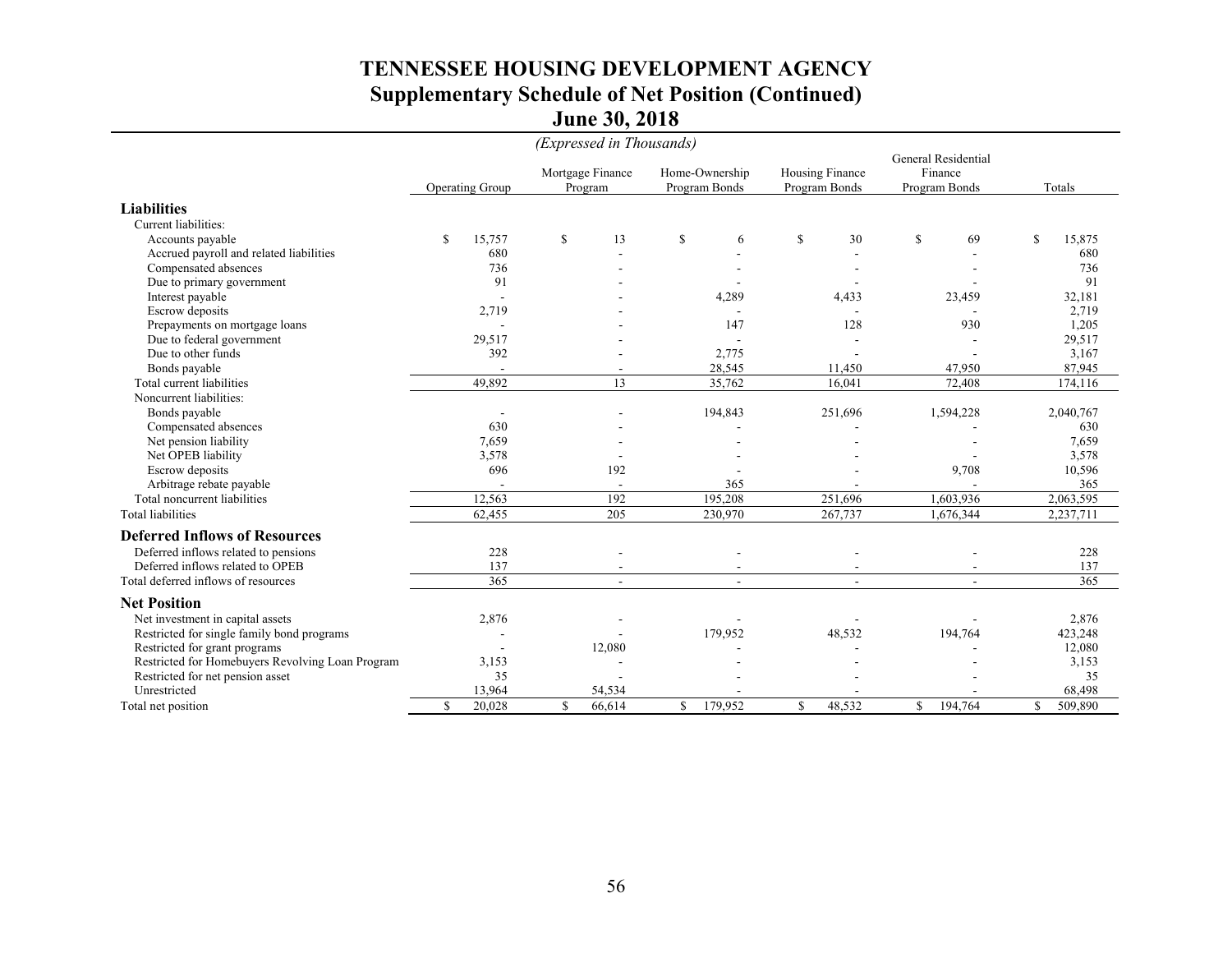## **TENNESSEE HOUSING DEVELOPMENT AGENCY Supplementary Schedule of Revenues, Expenses, and Changes in Net Position For the Year Ended June 30, 2018**

|                                                                       | (Expressed in Thousands) |                             |                                 |                                  |                                                    |                 |
|-----------------------------------------------------------------------|--------------------------|-----------------------------|---------------------------------|----------------------------------|----------------------------------------------------|-----------------|
|                                                                       | Operating Group          | Mortgage Finance<br>Program | Home-Ownership<br>Program Bonds | Housing Finance<br>Program Bonds | General<br>Residential<br>Finance<br>Program Bonds | Totals          |
| <b>Operating Revenues</b>                                             |                          |                             |                                 |                                  |                                                    |                 |
| Mortgage interest income                                              | \$<br>10                 | <sup>\$</sup>               | \$14,521                        | \$13,277                         | \$62,297                                           | \$90,105        |
| Investment income:                                                    |                          |                             |                                 |                                  |                                                    |                 |
| Interest                                                              | 220                      | 157                         | 2,711                           | 785                              | 3,152                                              | 7,025           |
| Net increase (decrease) in the fair value of                          |                          |                             |                                 |                                  |                                                    |                 |
| investments                                                           | 15,279                   | 6                           | (2,096)                         | (461)                            | (1,736)                                            | (4,287)         |
| Federal grant administration fees<br>Fees and other income            | 4,478                    | 1                           |                                 |                                  | 724                                                | 15,279<br>5,203 |
| Total operating revenues                                              | 19.987                   | 164                         | 15,136                          | 13.601                           | 64,437                                             | 113,325         |
|                                                                       |                          |                             |                                 |                                  |                                                    |                 |
| <b>Operating Expenses</b>                                             |                          |                             |                                 |                                  |                                                    |                 |
| Salaries and benefits                                                 | 20.177                   |                             |                                 |                                  |                                                    | 20,177          |
| Contractual services                                                  | 6,079<br>1,436           |                             |                                 |                                  | 135                                                | 6,214           |
| Materials and supplies<br>Rentals and insurance                       | 12                       |                             |                                 |                                  | ÷                                                  | 1,436<br>12     |
| Other administrative expenses                                         | 836                      |                             |                                 |                                  |                                                    | 836             |
| Other program expenses                                                | 598                      | 7                           | 3,594                           | 254                              | 1,119                                              | 5,572           |
| Interest expense                                                      |                          | 19                          | 9,127                           | 8,951                            | 40,142                                             | 58,239          |
| Mortgage service fees                                                 |                          | 137                         | 948                             | 1,000                            | 4,748                                              | 6,833           |
| Issuance costs                                                        |                          |                             |                                 |                                  | 3,812                                              | 3,812           |
| Depreciation                                                          | 476                      | $\sim$                      | $\sim$                          | ÷.                               | $\overline{a}$                                     | 476             |
| Total operating expenses                                              | 29,614                   | 163                         | 13,669                          | 10,205                           | 49,956                                             | 103,607         |
| Operating income (loss)                                               | (9,627)                  | -1                          | 1,467                           | 3,396                            | 14,481                                             | 9,718           |
| <b>Nonoperating Revenues (Expenses)</b>                               |                          |                             |                                 |                                  |                                                    |                 |
| Federal grants revenue                                                | 317,323                  |                             |                                 |                                  |                                                    | 317,323         |
| Other grant revenue                                                   |                          | 3                           |                                 |                                  |                                                    | 3               |
| Federal grants expenses                                               | (317, 388)               |                             |                                 |                                  |                                                    | (317, 388)      |
| Local grants expenses                                                 | (7,952)                  |                             |                                 |                                  |                                                    | (7,952)         |
| Total nonoperating revenues (expenses)                                | (8,017)                  | 3                           | $\sim$                          | $\sim$                           | ÷.                                                 | (8,014)         |
| Income (loss) before transfers                                        | (17, 644)                | $\overline{4}$              | 1,467                           | 3,396                            | 14,481                                             | 1,704           |
| Transfers (to) other funds                                            |                          | (6, 531)                    | (10, 576)                       | (7,910)                          |                                                    | (25,017)        |
| Transfers from other funds                                            | 20,764                   | $\overline{\phantom{a}}$    | ÷,                              |                                  | 4,253                                              | 25,017          |
| Change in net position                                                | 3,120                    | (6,527)                     | (9.109)                         | (4,514)                          | 18.734                                             | 1.704           |
| <b>Total net position, July 1</b><br>Cumulative effect of a change in | 18,688                   | 73,141                      | 189,061                         | 53,046                           | 176,030                                            | 509,966         |
| accounting principle                                                  | (1,780)                  |                             |                                 |                                  |                                                    | (1,780)         |
| Total net position, July 1, as restated                               | 16,908                   | 73,141                      | 189,061                         | 53,046                           | 176,030                                            | 508,186         |
| <b>Total net position, June 30</b>                                    | \$20,028                 | \$66,614                    | \$179,952                       | \$48,532                         | \$194,764                                          | \$509,890       |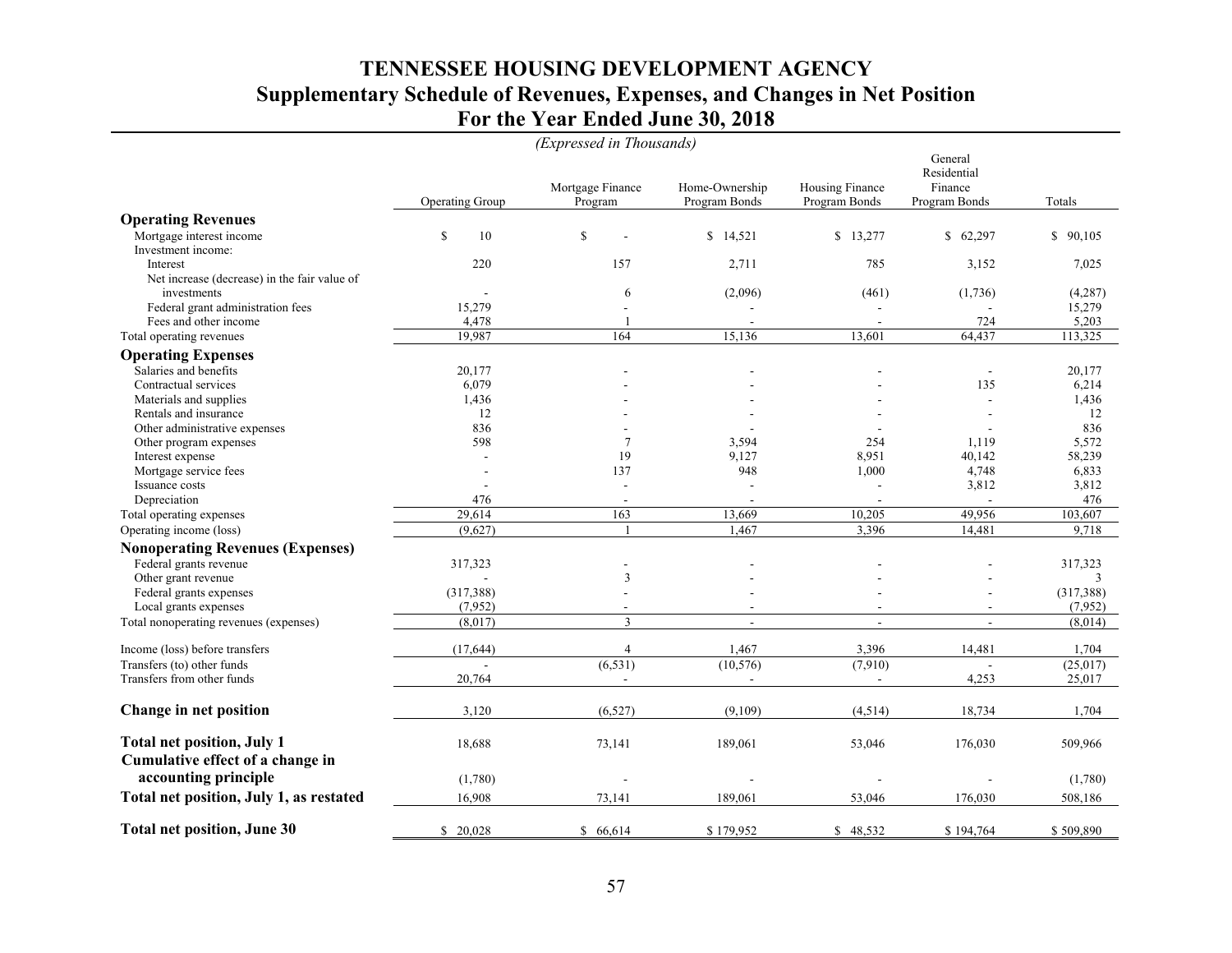**THIS PAGE** 

## **INTENTIONALLY**

## **LEFT BLANK**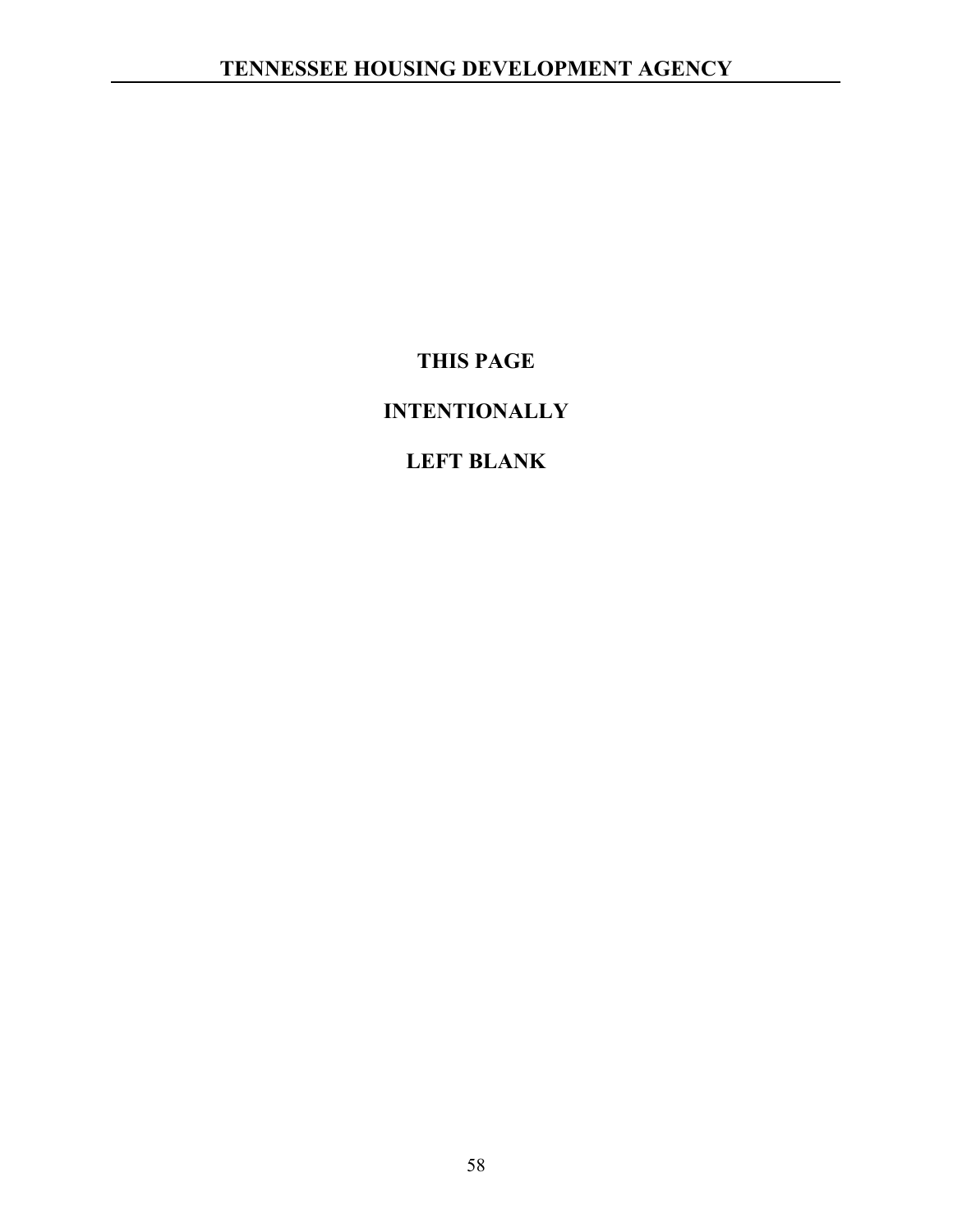## **TENNESSEE HOUSING DEVELOPMENT AGENCY Supplementary Schedule of Cash Flows**

## **For the Year Ended June 30, 2018**

|                                                                       |                                       | (Expressed in Thousands)    |                                     |                                     |                                                    |                         |
|-----------------------------------------------------------------------|---------------------------------------|-----------------------------|-------------------------------------|-------------------------------------|----------------------------------------------------|-------------------------|
|                                                                       | Operating Group                       | Mortgage<br>Finance Program | Home-<br>Ownership<br>Program Bonds | Housing Finance<br>Program Bonds    | General<br>Residential<br>Finance<br>Program Bonds | Totals                  |
| <b>Cash Flows from Operating Activities:</b>                          |                                       |                             |                                     |                                     |                                                    |                         |
| Receipts from customers                                               | \$<br>1,270                           | $\mathbb{S}$<br>3,912       | \$90,115                            | \$68,270                            | \$209,833                                          | \$373,400               |
| Receipts from federal government                                      | 15,030                                |                             |                                     |                                     |                                                    | 15,030                  |
| Receipts from other funds                                             | 2,255                                 |                             | 485                                 |                                     | ÷.                                                 | 2,740                   |
| Other miscellaneous receipts                                          | 4,478                                 |                             | ÷                                   |                                     | 724                                                | 5,203                   |
| Acquisition of mortgage loans                                         |                                       | (4, 859)                    | (10, 254)                           |                                     | (448, 304)                                         | (463, 417)              |
| Payments to service mortgages                                         | (1,106)                               | (137)                       | (948)                               | (1,000)                             | (4,748)                                            | (7,939)                 |
| Payments to suppliers                                                 | (10, 169)<br>$\overline{\phantom{a}}$ |                             | (4,064)                             | (1,003)<br>$\overline{\phantom{a}}$ | (1,235)<br>$\mathbf{u}$                            | (16, 471)               |
| Payments to federal government<br>Payments to other funds             |                                       |                             | (1,490)                             |                                     | (2,740)                                            | (1,490)<br>(2,740)      |
| Payments to or for employees                                          | (20, 844)                             |                             | $\blacksquare$                      | $\blacksquare$                      |                                                    | (20, 844)               |
| Net cash provided (used) by operating activities                      | (9.086)                               | (1,083)                     | 73,844                              | 66,267                              | (246, 470)                                         | (116,528)               |
|                                                                       |                                       |                             |                                     |                                     |                                                    |                         |
| Cash flows from non-capital financing activities:                     |                                       |                             |                                     |                                     |                                                    |                         |
| Operating grants received                                             | 313,997                               | 3                           |                                     |                                     |                                                    | 314,000                 |
| Transfers in (out)                                                    | 20,764                                | (6, 531)                    | 10,761                              | (7,910)                             | (17,084)                                           |                         |
| Proceeds from sale of bonds                                           |                                       |                             |                                     |                                     | 469,989                                            | 469,989                 |
| Operating grants paid                                                 | (319, 857)                            |                             |                                     |                                     |                                                    | (319, 857)              |
| Call premium paid                                                     |                                       |                             | (14)                                |                                     |                                                    | (14)                    |
| Cost of issuance paid                                                 |                                       |                             |                                     | (57, 825)                           | (3,812)                                            | (3,812)                 |
| Principal payments<br>Interest paid                                   |                                       | (19)                        | (101, 875)<br>(11,955)              | (10,696)                            | (155, 025)<br>(39, 816)                            | (314, 725)<br>(62, 486) |
| Net cash provided (used) by non-capital financing activities          | 14,904                                | (6, 547)                    | (103, 083)                          | (76, 431)                           | 254,252                                            | 83,095                  |
|                                                                       |                                       |                             |                                     |                                     |                                                    |                         |
| Cash flows from capital and related financing activities:             |                                       |                             |                                     |                                     |                                                    |                         |
| Purchases of capital assets                                           | (1, 542)                              | $\overline{\phantom{a}}$    | $\overline{\phantom{a}}$            | $\overline{\phantom{a}}$            |                                                    | (1, 542)                |
| Net cash used by capital and related financing activities             | (1, 542)                              | $\sim$                      | $\mathbf{r}$                        | $\sim$                              | $\mathbf{r}$                                       | (1, 542)                |
| Cash flows from investing activities:                                 |                                       |                             |                                     |                                     |                                                    |                         |
| Proceeds from sales and maturities of investments                     |                                       | 15,587                      | 49,231                              | 21,430                              | 117,222                                            | 203,470                 |
| Purchases of investments                                              |                                       | (15,709)                    | (50, 725)                           | (32, 262)                           | (163, 821)                                         | (262, 517)              |
| Investment interest received                                          | 220                                   | 157                         | 2,933                               | 765                                 | 3,076                                              | 7,151                   |
| Increase in fair value of investments subject to fair value reporting |                                       |                             |                                     |                                     |                                                    |                         |
| and classified as cash equivalents                                    |                                       | 34                          | 143                                 | 79                                  | 437                                                | 693                     |
| Net cash provided (used) by investing activities                      | 220                                   | 69                          | 1,582                               | (9,988)                             | (43,086)                                           | (51,203)                |
| Net increase (decrease) in cash and cash equivalents                  | 4,496                                 | (7,561)                     | (27, 657)                           | (20, 152)                           | (35,304)                                           | (86, 178)               |
| Cash and cash equivalents, July 1                                     | 31,366                                | 20,592                      | 90,056                              | 40,300                              | 186,608                                            | 368,922                 |
| Cash and cash equivalents, June 30                                    | \$35,862                              | \$13,031                    | \$62,399                            | \$20,148                            | \$151,304                                          | \$282,744               |

*(Continued)*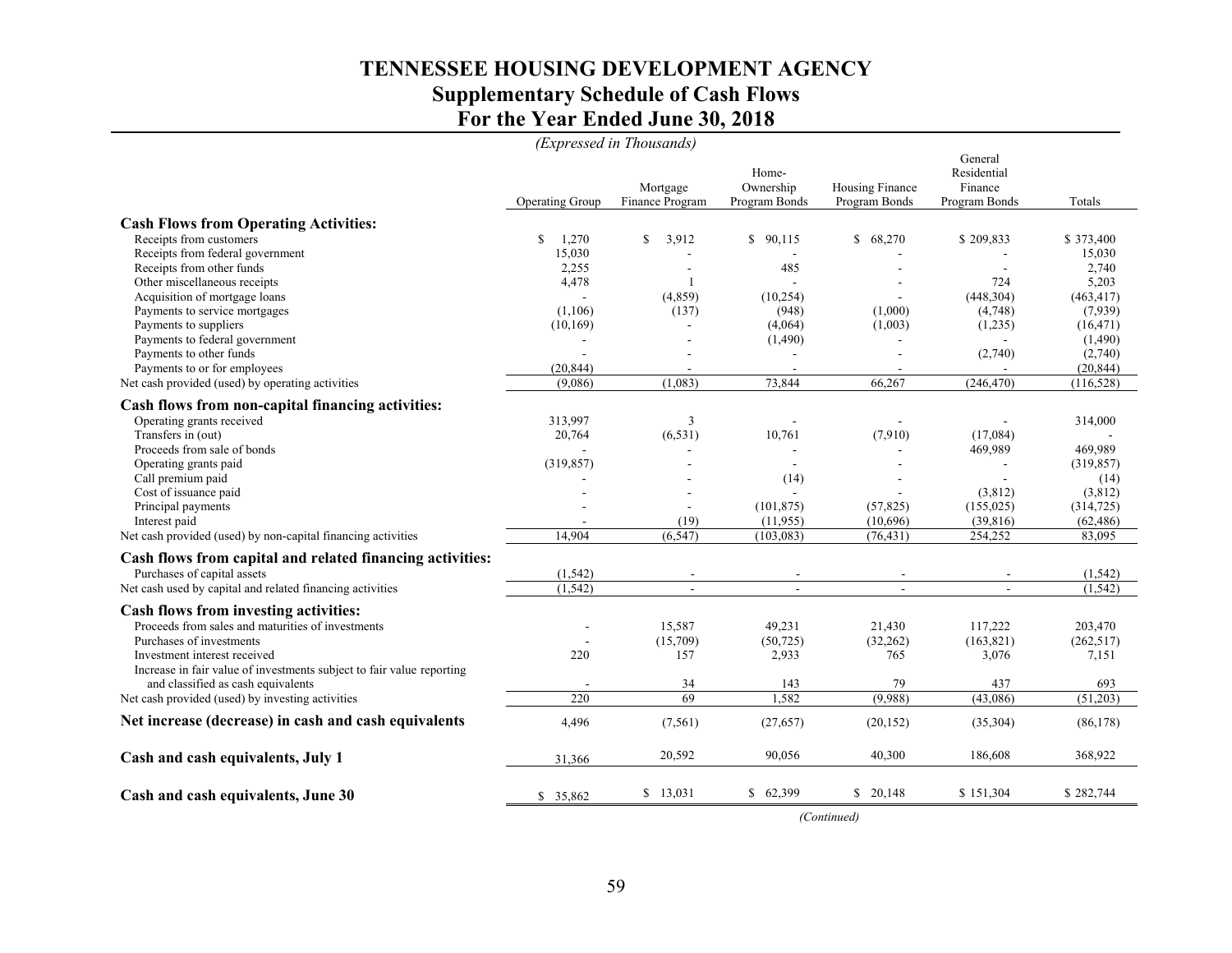## **TENNESSEE HOUSING DEVELOPMENT AGENCY Supplementary Schedule of Cash Flows (Continued) For the Year Ended June 30, 2018**

| General<br>Home-<br>Residential<br>Ownership<br>Housing Finance<br>Mortgage<br>Finance<br>Finance Program<br>Program Bonds<br>Program Bonds<br>Program Bonds<br><b>Operating Group</b><br>Totals<br>Reconciliation of operating income to net cash provided<br>(used) by operating activities:<br>Operating income (loss)<br>$\mathbb{S}$<br>\$<br>9,718<br>$\mathbb{S}$<br>(9,627)<br>\$<br>1,467<br>\$<br>3,396<br>\$14,481<br>Adjustments to reconcile operating income to net cash provided (used)<br>by operating activities:<br>Depreciation<br>476<br>Changes in assets and liabilities:<br>(Increase) decrease in accounts receivable<br>769<br>(83)<br>(532)<br>591<br>(Increase) decrease in mortgage interest receivable<br>905<br>(1, 155)<br>(Increase) in pension asset<br>(2)<br>(Increase) in deferred pension outflows<br>(67)<br>Decrease in deferred OPEB outflows<br>4<br>(Increase) decrease in mortgage loans receivable<br>(940)<br>54,449<br>(307, 034)<br>65,055<br>(Increase) in due from federal government<br>(249)<br>Decrease in interfund receivables<br>2,255<br>485<br>(Decrease) in interfund payables<br>(2,740)<br>Increase (decrease) in accounts payable<br>228<br>83<br>(1, 303)<br>(796)<br>6,671<br>(Decrease) in unearned service release premiums<br>(1,106)<br>$\overline{\phantom{a}}$<br>Increase in accrued payroll/compensated absences<br>100<br>(Decrease) in due to primary government<br>(632)<br>(Decrease) in arbitrage rebate liability<br>(745)<br>$\sim$<br>Increase in pension liability<br>$\tau$<br>(Decrease) in OPEB liability<br>(104)<br>(Decrease) in deferred pension inflows<br>(286)<br>Increase in deferred OPEB inflows<br>137<br>Investment income included as operating revenue<br>(220)<br>(163)<br>(615)<br>(324)<br>(1,416)<br>(2,738)<br>Interest expense included as operating expense<br>19<br>9,127<br>8,951<br>40,142<br>58,239<br>Issuance cost included as operating expense<br>3,812<br>3,812<br>÷.<br>$\sim$<br>541<br>62,871<br>Total adjustments<br>(1,084)<br>72,377<br>(260, 951)<br>(126, 246)<br>Net cash provided (used) by operating activities<br>(9,086)<br>(1,083)<br>\$73,844<br>\$66,267<br>\$.<br>\$(246,470)<br>Noncash investing, capital, and financing activities:<br>(Decrease) in fair value of investments<br>(2,585)<br>\$<br>(43)<br>\$<br>(1,633)<br>\$<br>(560)<br>\$<br>\$ |                                                            | (Expressed in Thousands) |                            |                        |                       |                         |                         |  |
|------------------------------------------------------------------------------------------------------------------------------------------------------------------------------------------------------------------------------------------------------------------------------------------------------------------------------------------------------------------------------------------------------------------------------------------------------------------------------------------------------------------------------------------------------------------------------------------------------------------------------------------------------------------------------------------------------------------------------------------------------------------------------------------------------------------------------------------------------------------------------------------------------------------------------------------------------------------------------------------------------------------------------------------------------------------------------------------------------------------------------------------------------------------------------------------------------------------------------------------------------------------------------------------------------------------------------------------------------------------------------------------------------------------------------------------------------------------------------------------------------------------------------------------------------------------------------------------------------------------------------------------------------------------------------------------------------------------------------------------------------------------------------------------------------------------------------------------------------------------------------------------------------------------------------------------------------------------------------------------------------------------------------------------------------------------------------------------------------------------------------------------------------------------------------------------------------------------------------------------------------------------------------------------------------------------------------------------------------------------------------------------|------------------------------------------------------------|--------------------------|----------------------------|------------------------|-----------------------|-------------------------|-------------------------|--|
|                                                                                                                                                                                                                                                                                                                                                                                                                                                                                                                                                                                                                                                                                                                                                                                                                                                                                                                                                                                                                                                                                                                                                                                                                                                                                                                                                                                                                                                                                                                                                                                                                                                                                                                                                                                                                                                                                                                                                                                                                                                                                                                                                                                                                                                                                                                                                                                          |                                                            |                          |                            |                        |                       |                         |                         |  |
|                                                                                                                                                                                                                                                                                                                                                                                                                                                                                                                                                                                                                                                                                                                                                                                                                                                                                                                                                                                                                                                                                                                                                                                                                                                                                                                                                                                                                                                                                                                                                                                                                                                                                                                                                                                                                                                                                                                                                                                                                                                                                                                                                                                                                                                                                                                                                                                          |                                                            |                          |                            |                        |                       |                         |                         |  |
|                                                                                                                                                                                                                                                                                                                                                                                                                                                                                                                                                                                                                                                                                                                                                                                                                                                                                                                                                                                                                                                                                                                                                                                                                                                                                                                                                                                                                                                                                                                                                                                                                                                                                                                                                                                                                                                                                                                                                                                                                                                                                                                                                                                                                                                                                                                                                                                          |                                                            |                          |                            |                        |                       |                         |                         |  |
|                                                                                                                                                                                                                                                                                                                                                                                                                                                                                                                                                                                                                                                                                                                                                                                                                                                                                                                                                                                                                                                                                                                                                                                                                                                                                                                                                                                                                                                                                                                                                                                                                                                                                                                                                                                                                                                                                                                                                                                                                                                                                                                                                                                                                                                                                                                                                                                          |                                                            |                          |                            |                        |                       |                         |                         |  |
|                                                                                                                                                                                                                                                                                                                                                                                                                                                                                                                                                                                                                                                                                                                                                                                                                                                                                                                                                                                                                                                                                                                                                                                                                                                                                                                                                                                                                                                                                                                                                                                                                                                                                                                                                                                                                                                                                                                                                                                                                                                                                                                                                                                                                                                                                                                                                                                          |                                                            |                          |                            |                        |                       |                         |                         |  |
|                                                                                                                                                                                                                                                                                                                                                                                                                                                                                                                                                                                                                                                                                                                                                                                                                                                                                                                                                                                                                                                                                                                                                                                                                                                                                                                                                                                                                                                                                                                                                                                                                                                                                                                                                                                                                                                                                                                                                                                                                                                                                                                                                                                                                                                                                                                                                                                          |                                                            |                          |                            |                        |                       |                         |                         |  |
|                                                                                                                                                                                                                                                                                                                                                                                                                                                                                                                                                                                                                                                                                                                                                                                                                                                                                                                                                                                                                                                                                                                                                                                                                                                                                                                                                                                                                                                                                                                                                                                                                                                                                                                                                                                                                                                                                                                                                                                                                                                                                                                                                                                                                                                                                                                                                                                          |                                                            |                          |                            |                        |                       |                         | 476                     |  |
|                                                                                                                                                                                                                                                                                                                                                                                                                                                                                                                                                                                                                                                                                                                                                                                                                                                                                                                                                                                                                                                                                                                                                                                                                                                                                                                                                                                                                                                                                                                                                                                                                                                                                                                                                                                                                                                                                                                                                                                                                                                                                                                                                                                                                                                                                                                                                                                          |                                                            |                          |                            |                        |                       |                         |                         |  |
|                                                                                                                                                                                                                                                                                                                                                                                                                                                                                                                                                                                                                                                                                                                                                                                                                                                                                                                                                                                                                                                                                                                                                                                                                                                                                                                                                                                                                                                                                                                                                                                                                                                                                                                                                                                                                                                                                                                                                                                                                                                                                                                                                                                                                                                                                                                                                                                          |                                                            |                          |                            |                        |                       |                         | 154                     |  |
|                                                                                                                                                                                                                                                                                                                                                                                                                                                                                                                                                                                                                                                                                                                                                                                                                                                                                                                                                                                                                                                                                                                                                                                                                                                                                                                                                                                                                                                                                                                                                                                                                                                                                                                                                                                                                                                                                                                                                                                                                                                                                                                                                                                                                                                                                                                                                                                          |                                                            |                          |                            |                        |                       |                         | 341                     |  |
|                                                                                                                                                                                                                                                                                                                                                                                                                                                                                                                                                                                                                                                                                                                                                                                                                                                                                                                                                                                                                                                                                                                                                                                                                                                                                                                                                                                                                                                                                                                                                                                                                                                                                                                                                                                                                                                                                                                                                                                                                                                                                                                                                                                                                                                                                                                                                                                          |                                                            |                          |                            |                        |                       |                         | (2)                     |  |
|                                                                                                                                                                                                                                                                                                                                                                                                                                                                                                                                                                                                                                                                                                                                                                                                                                                                                                                                                                                                                                                                                                                                                                                                                                                                                                                                                                                                                                                                                                                                                                                                                                                                                                                                                                                                                                                                                                                                                                                                                                                                                                                                                                                                                                                                                                                                                                                          |                                                            |                          |                            |                        |                       |                         | (67)                    |  |
|                                                                                                                                                                                                                                                                                                                                                                                                                                                                                                                                                                                                                                                                                                                                                                                                                                                                                                                                                                                                                                                                                                                                                                                                                                                                                                                                                                                                                                                                                                                                                                                                                                                                                                                                                                                                                                                                                                                                                                                                                                                                                                                                                                                                                                                                                                                                                                                          |                                                            |                          |                            |                        |                       |                         | $\overline{4}$          |  |
|                                                                                                                                                                                                                                                                                                                                                                                                                                                                                                                                                                                                                                                                                                                                                                                                                                                                                                                                                                                                                                                                                                                                                                                                                                                                                                                                                                                                                                                                                                                                                                                                                                                                                                                                                                                                                                                                                                                                                                                                                                                                                                                                                                                                                                                                                                                                                                                          |                                                            |                          |                            |                        |                       |                         | (188, 470)              |  |
|                                                                                                                                                                                                                                                                                                                                                                                                                                                                                                                                                                                                                                                                                                                                                                                                                                                                                                                                                                                                                                                                                                                                                                                                                                                                                                                                                                                                                                                                                                                                                                                                                                                                                                                                                                                                                                                                                                                                                                                                                                                                                                                                                                                                                                                                                                                                                                                          |                                                            |                          |                            |                        |                       |                         | (249)                   |  |
|                                                                                                                                                                                                                                                                                                                                                                                                                                                                                                                                                                                                                                                                                                                                                                                                                                                                                                                                                                                                                                                                                                                                                                                                                                                                                                                                                                                                                                                                                                                                                                                                                                                                                                                                                                                                                                                                                                                                                                                                                                                                                                                                                                                                                                                                                                                                                                                          |                                                            |                          |                            |                        |                       |                         | 2,740                   |  |
|                                                                                                                                                                                                                                                                                                                                                                                                                                                                                                                                                                                                                                                                                                                                                                                                                                                                                                                                                                                                                                                                                                                                                                                                                                                                                                                                                                                                                                                                                                                                                                                                                                                                                                                                                                                                                                                                                                                                                                                                                                                                                                                                                                                                                                                                                                                                                                                          |                                                            |                          |                            |                        |                       |                         | (2,740)                 |  |
|                                                                                                                                                                                                                                                                                                                                                                                                                                                                                                                                                                                                                                                                                                                                                                                                                                                                                                                                                                                                                                                                                                                                                                                                                                                                                                                                                                                                                                                                                                                                                                                                                                                                                                                                                                                                                                                                                                                                                                                                                                                                                                                                                                                                                                                                                                                                                                                          |                                                            |                          |                            |                        |                       |                         | 4,883                   |  |
|                                                                                                                                                                                                                                                                                                                                                                                                                                                                                                                                                                                                                                                                                                                                                                                                                                                                                                                                                                                                                                                                                                                                                                                                                                                                                                                                                                                                                                                                                                                                                                                                                                                                                                                                                                                                                                                                                                                                                                                                                                                                                                                                                                                                                                                                                                                                                                                          |                                                            |                          |                            |                        |                       |                         | (1,106)                 |  |
|                                                                                                                                                                                                                                                                                                                                                                                                                                                                                                                                                                                                                                                                                                                                                                                                                                                                                                                                                                                                                                                                                                                                                                                                                                                                                                                                                                                                                                                                                                                                                                                                                                                                                                                                                                                                                                                                                                                                                                                                                                                                                                                                                                                                                                                                                                                                                                                          |                                                            |                          |                            |                        |                       |                         | 100                     |  |
|                                                                                                                                                                                                                                                                                                                                                                                                                                                                                                                                                                                                                                                                                                                                                                                                                                                                                                                                                                                                                                                                                                                                                                                                                                                                                                                                                                                                                                                                                                                                                                                                                                                                                                                                                                                                                                                                                                                                                                                                                                                                                                                                                                                                                                                                                                                                                                                          |                                                            |                          |                            |                        |                       |                         | (632)                   |  |
|                                                                                                                                                                                                                                                                                                                                                                                                                                                                                                                                                                                                                                                                                                                                                                                                                                                                                                                                                                                                                                                                                                                                                                                                                                                                                                                                                                                                                                                                                                                                                                                                                                                                                                                                                                                                                                                                                                                                                                                                                                                                                                                                                                                                                                                                                                                                                                                          |                                                            |                          |                            |                        |                       |                         | (745)                   |  |
|                                                                                                                                                                                                                                                                                                                                                                                                                                                                                                                                                                                                                                                                                                                                                                                                                                                                                                                                                                                                                                                                                                                                                                                                                                                                                                                                                                                                                                                                                                                                                                                                                                                                                                                                                                                                                                                                                                                                                                                                                                                                                                                                                                                                                                                                                                                                                                                          |                                                            |                          |                            |                        |                       |                         | 7                       |  |
|                                                                                                                                                                                                                                                                                                                                                                                                                                                                                                                                                                                                                                                                                                                                                                                                                                                                                                                                                                                                                                                                                                                                                                                                                                                                                                                                                                                                                                                                                                                                                                                                                                                                                                                                                                                                                                                                                                                                                                                                                                                                                                                                                                                                                                                                                                                                                                                          |                                                            |                          |                            |                        |                       |                         | (104)                   |  |
|                                                                                                                                                                                                                                                                                                                                                                                                                                                                                                                                                                                                                                                                                                                                                                                                                                                                                                                                                                                                                                                                                                                                                                                                                                                                                                                                                                                                                                                                                                                                                                                                                                                                                                                                                                                                                                                                                                                                                                                                                                                                                                                                                                                                                                                                                                                                                                                          |                                                            |                          |                            |                        |                       |                         | (286)                   |  |
|                                                                                                                                                                                                                                                                                                                                                                                                                                                                                                                                                                                                                                                                                                                                                                                                                                                                                                                                                                                                                                                                                                                                                                                                                                                                                                                                                                                                                                                                                                                                                                                                                                                                                                                                                                                                                                                                                                                                                                                                                                                                                                                                                                                                                                                                                                                                                                                          |                                                            |                          |                            |                        |                       |                         | 137                     |  |
|                                                                                                                                                                                                                                                                                                                                                                                                                                                                                                                                                                                                                                                                                                                                                                                                                                                                                                                                                                                                                                                                                                                                                                                                                                                                                                                                                                                                                                                                                                                                                                                                                                                                                                                                                                                                                                                                                                                                                                                                                                                                                                                                                                                                                                                                                                                                                                                          |                                                            |                          |                            |                        |                       |                         |                         |  |
|                                                                                                                                                                                                                                                                                                                                                                                                                                                                                                                                                                                                                                                                                                                                                                                                                                                                                                                                                                                                                                                                                                                                                                                                                                                                                                                                                                                                                                                                                                                                                                                                                                                                                                                                                                                                                                                                                                                                                                                                                                                                                                                                                                                                                                                                                                                                                                                          |                                                            |                          |                            |                        |                       |                         |                         |  |
|                                                                                                                                                                                                                                                                                                                                                                                                                                                                                                                                                                                                                                                                                                                                                                                                                                                                                                                                                                                                                                                                                                                                                                                                                                                                                                                                                                                                                                                                                                                                                                                                                                                                                                                                                                                                                                                                                                                                                                                                                                                                                                                                                                                                                                                                                                                                                                                          |                                                            |                          |                            |                        |                       |                         |                         |  |
|                                                                                                                                                                                                                                                                                                                                                                                                                                                                                                                                                                                                                                                                                                                                                                                                                                                                                                                                                                                                                                                                                                                                                                                                                                                                                                                                                                                                                                                                                                                                                                                                                                                                                                                                                                                                                                                                                                                                                                                                                                                                                                                                                                                                                                                                                                                                                                                          |                                                            |                          |                            |                        |                       |                         |                         |  |
|                                                                                                                                                                                                                                                                                                                                                                                                                                                                                                                                                                                                                                                                                                                                                                                                                                                                                                                                                                                                                                                                                                                                                                                                                                                                                                                                                                                                                                                                                                                                                                                                                                                                                                                                                                                                                                                                                                                                                                                                                                                                                                                                                                                                                                                                                                                                                                                          |                                                            |                          |                            |                        |                       |                         | \$(116,528)             |  |
|                                                                                                                                                                                                                                                                                                                                                                                                                                                                                                                                                                                                                                                                                                                                                                                                                                                                                                                                                                                                                                                                                                                                                                                                                                                                                                                                                                                                                                                                                                                                                                                                                                                                                                                                                                                                                                                                                                                                                                                                                                                                                                                                                                                                                                                                                                                                                                                          |                                                            |                          |                            |                        |                       |                         |                         |  |
|                                                                                                                                                                                                                                                                                                                                                                                                                                                                                                                                                                                                                                                                                                                                                                                                                                                                                                                                                                                                                                                                                                                                                                                                                                                                                                                                                                                                                                                                                                                                                                                                                                                                                                                                                                                                                                                                                                                                                                                                                                                                                                                                                                                                                                                                                                                                                                                          |                                                            |                          |                            |                        |                       |                         | (4,821)                 |  |
|                                                                                                                                                                                                                                                                                                                                                                                                                                                                                                                                                                                                                                                                                                                                                                                                                                                                                                                                                                                                                                                                                                                                                                                                                                                                                                                                                                                                                                                                                                                                                                                                                                                                                                                                                                                                                                                                                                                                                                                                                                                                                                                                                                                                                                                                                                                                                                                          | Total noncash investing, capital, and financing activities | \$.                      | $\mathbf{\hat{S}}$<br>(43) | $\mathbf S$<br>(1,633) | $\mathbf{s}$<br>(560) | (2,585)<br>$\mathbf{s}$ | $\mathbf{s}$<br>(4,821) |  |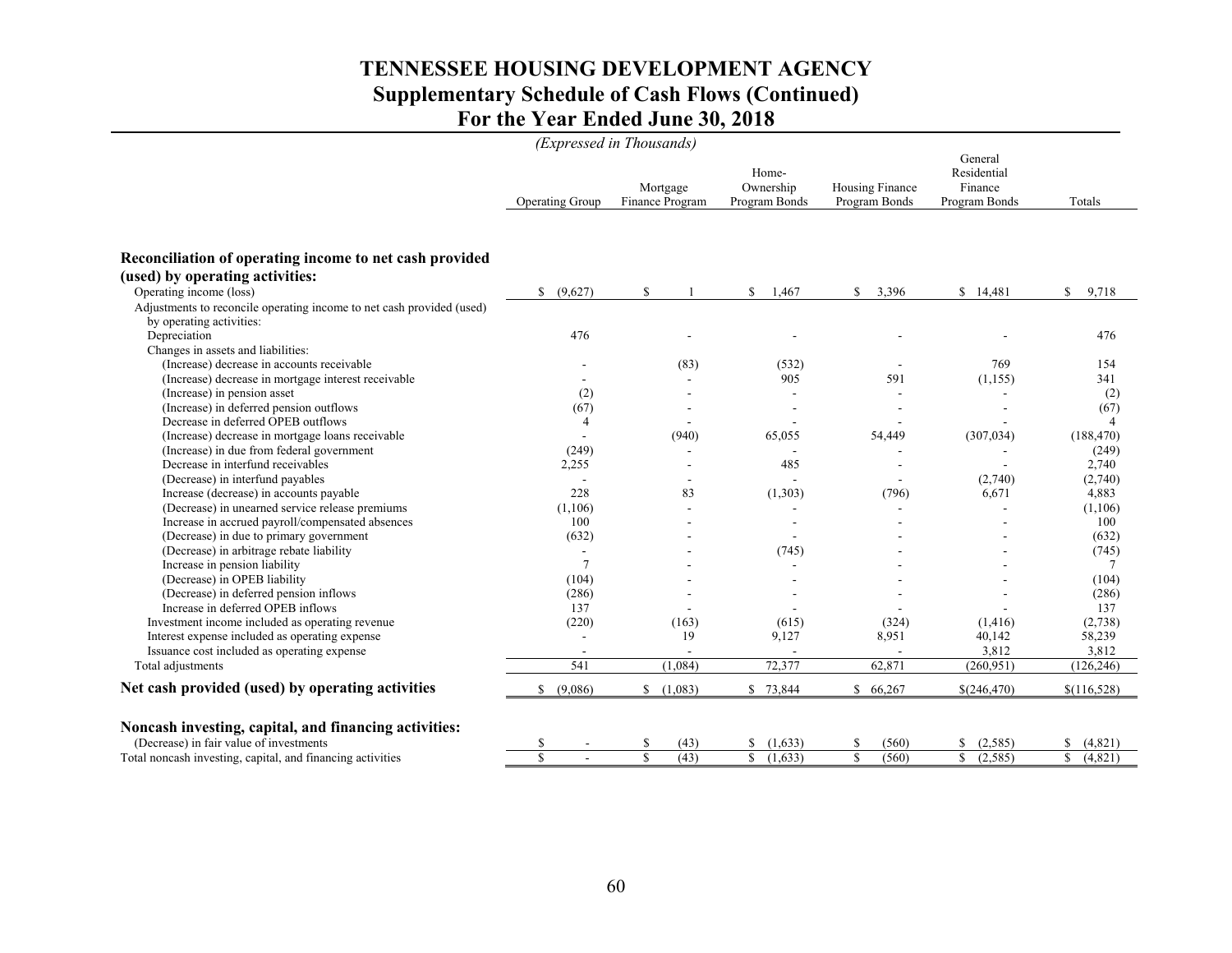

**JUSTIN P. WILSON** Comptroller

**JASON E. MUMPOWER** Chief of Staff

#### **Independent Auditor's Report on Internal Control Over Financial Reporting and on Compliance and Other Matters Based on an Audit of Financial Statements Performed in Accordance With** *Government Auditing Standards*

The Honorable Bill Haslam, Governor Members of the General Assembly Members of the Board of Directors Mr. Ralph Perrey, Executive Director

We have audited the financial statements of the Tennessee Housing Development Agency, a component unit of the State of Tennessee, as of and for the year ended June 30, 2018, and the related notes to the financial statements, which collectively comprise the agency's basic financial statements, and have issued our report thereon dated December 11, 2018. We conducted our audit in accordance with auditing standards generally accepted in the United States of America and the standards applicable to financial audits contained in *Government Auditing Standards* issued by the Comptroller General of the United States.

#### **Internal Control Over Financial Reporting**

In planning and performing our audit of the financial statements, we considered the agency's internal control over financial reporting (internal control) to determine the audit procedures that are appropriate in the circumstances for the purpose of expressing our opinion on the financial statements, but not for the purpose of expressing an opinion on the effectiveness of the agency's internal control. Accordingly, we do not express an opinion on the effectiveness of the agency's internal control.

A *deficiency in internal control* exists when the design or operation of a control does not allow management or employees, in the normal course of performing their assigned functions, to prevent, or detect and correct, misstatements on a timely basis. A *material weakness* is a deficiency, or a combination of deficiencies, in internal control, such that there is a reasonable possibility that a material misstatement of the entity's financial statements will not be prevented, or detected and corrected on a timely basis. A *significant deficiency* is a deficiency, or a combination of deficiencies, in internal control that is less severe than a material weakness, yet important enough to merit attention by those charged with governance.